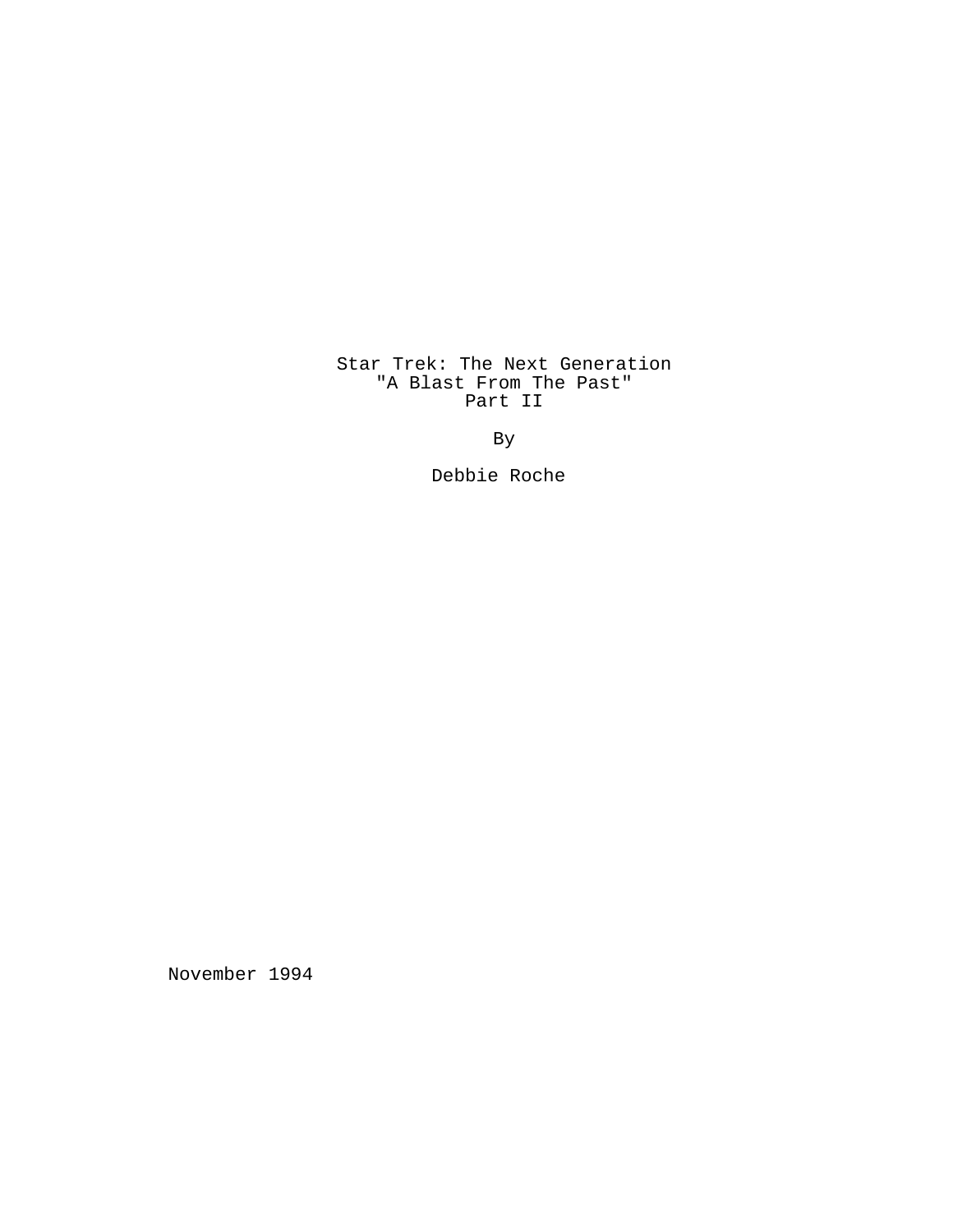# **TEASER (DAY 4)**

EXT. SPACE - ENTERPRISE (0900)

Cruising at Warp 6. Camera zooms into the Main Bridge.

CONTINUE TO:

INT. MAIN BRIDGE - ENTERPRISE

PICARD, DATA, and RO, are at their respective stations. SUPERNUMERARIES as needed. (The horseshoe: 5 chairs, 2 on either side of PICARD. All are currently empty.)

> PICARD ETA to Beta Draco, Mr. Data?

DATA At present speed, 6 hours sir.

PICARD Thank you, Mr. Data. (beat) Mr. Worf, report to the Bridge.

WORF (VO) On my way sir. (beat) Captain Rosenburg requests permission to accompany me.

PICARD (smiles) Permission granted, Lieutenant. Picard out. (beat) Well, it looks like Ms. Rosenburg would like a close up view of our bridge.

DATA (Nods) It would appear that way sir.

Short pause. Turbolift doors open, and WORF and ROSENBURG exit. WORF takes over his station, and ROSENBURG walks down the ramp. She looks around the Bridge, then stares out at the view from the Main View Screen.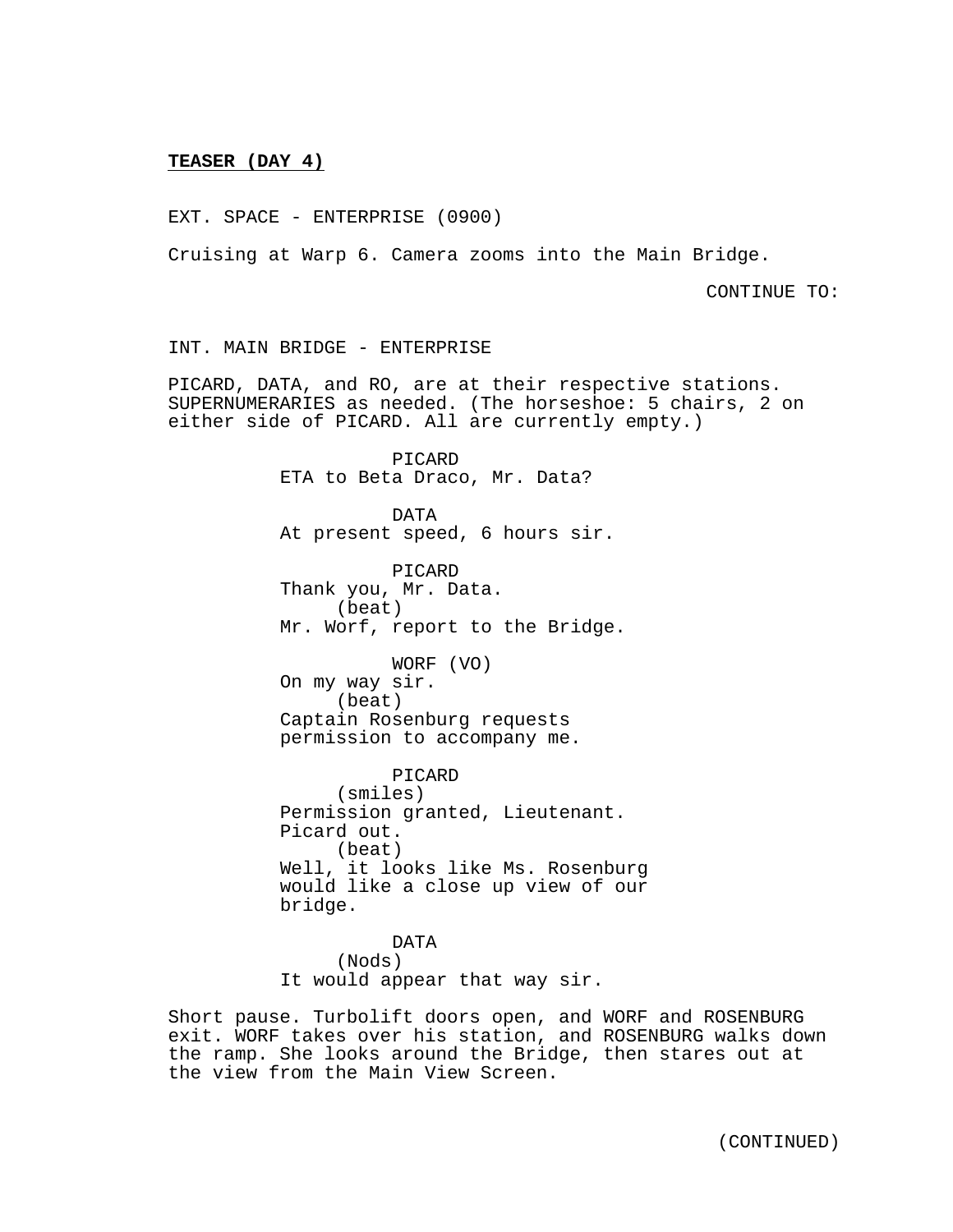ROSENBURG So, this is the bridge.

ROSENBURG approaches the horseshoe, and sits in TROI's chair.

> ROSENBURG Tell me Captain, where were you headed before you ran into us? (beat) I hope we haven't delayed an important mission!

PICARD straightens his tunic.

PICARD No, you haven't. We used the day to study the nebula. (beat) As for where we were headed... (beat) Starfleet's been detecting high energy readings from within this System. We've been sent to investigate.

ROSENBURG Do we... I mean you, have any theories so far?

PICARD We had two. (beat) But now we only have one.

ROSENBURG

Which is?

#### PICARD

Lieutenant Commander Ross, believes that the readings, are originating from either Beta or Gamma Draco. And, could be some sort of new power source.

ROSENBURG Mm. What was the other theory?

PICARD It involved the nebula, but...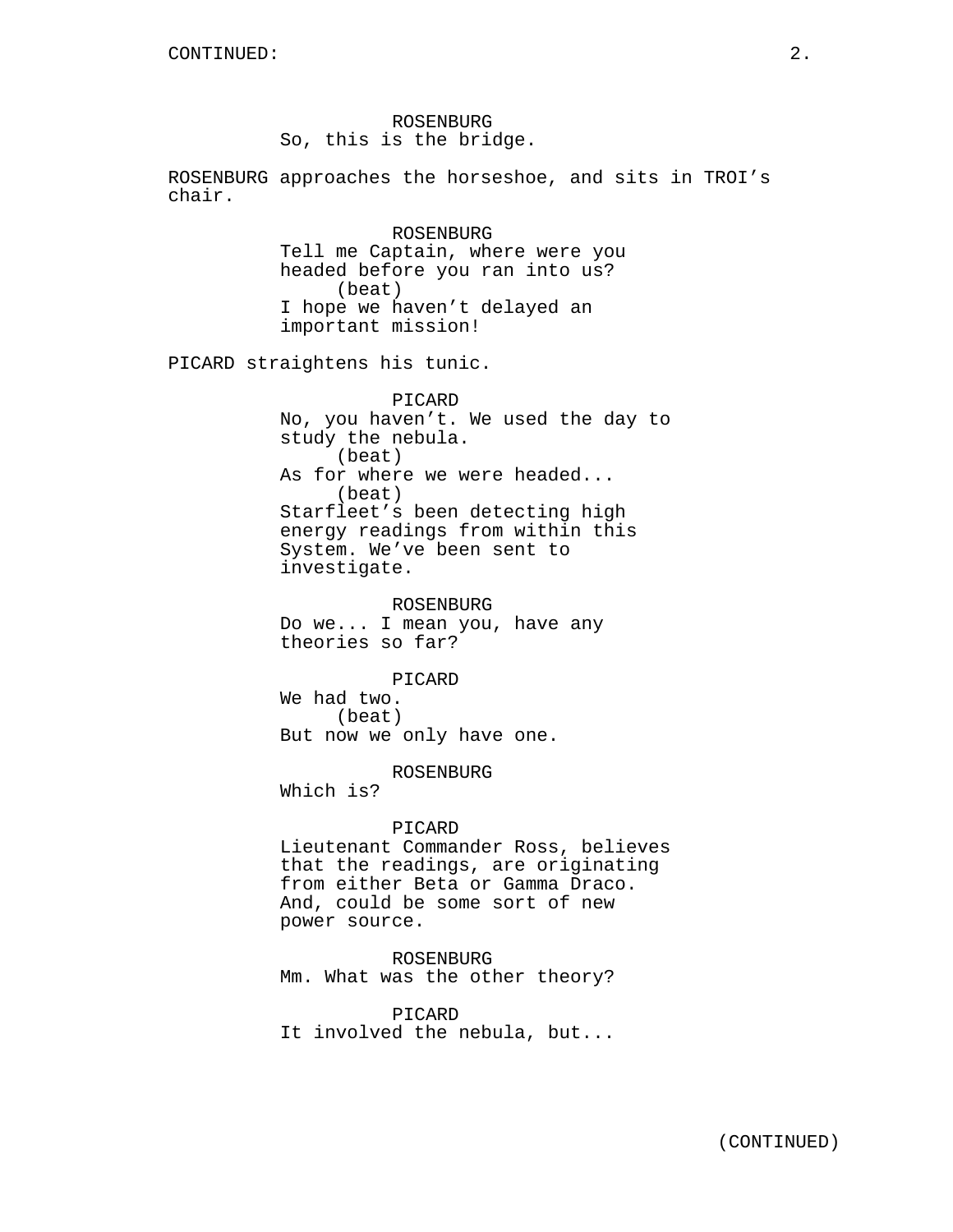ROSENBURG The nebula, really? Would our records since we entered the system, be of any use to you? PICARD Well, it couldn't hurt. ROSENBURG I'll notify my ship, and have them send over the necessary information right away. PICARD Thank you Cap... ROSENBURG Maria, please. PICARD Alright, Maria. (beat) Mr. Data, would you go over C... Maria's, information when it arrives? ROSENBURG rises from her chair, and heads for Turbolift. PICARD Even if it has nothing on the energy readings, we might just get a better idea of what happened 100 years ago. (beat) It will also give us something to work on till we arrive. DATA Yes sir. PICARD Computer. Locate Commander Riker. COMPUTER (VO) Commander Riker is in Holodeck Three. ROSENBURG is entering the Turbolift. She stops. ROSENBURG Holodeck? What's a Holo... The Turbolift doors close, cutting her off.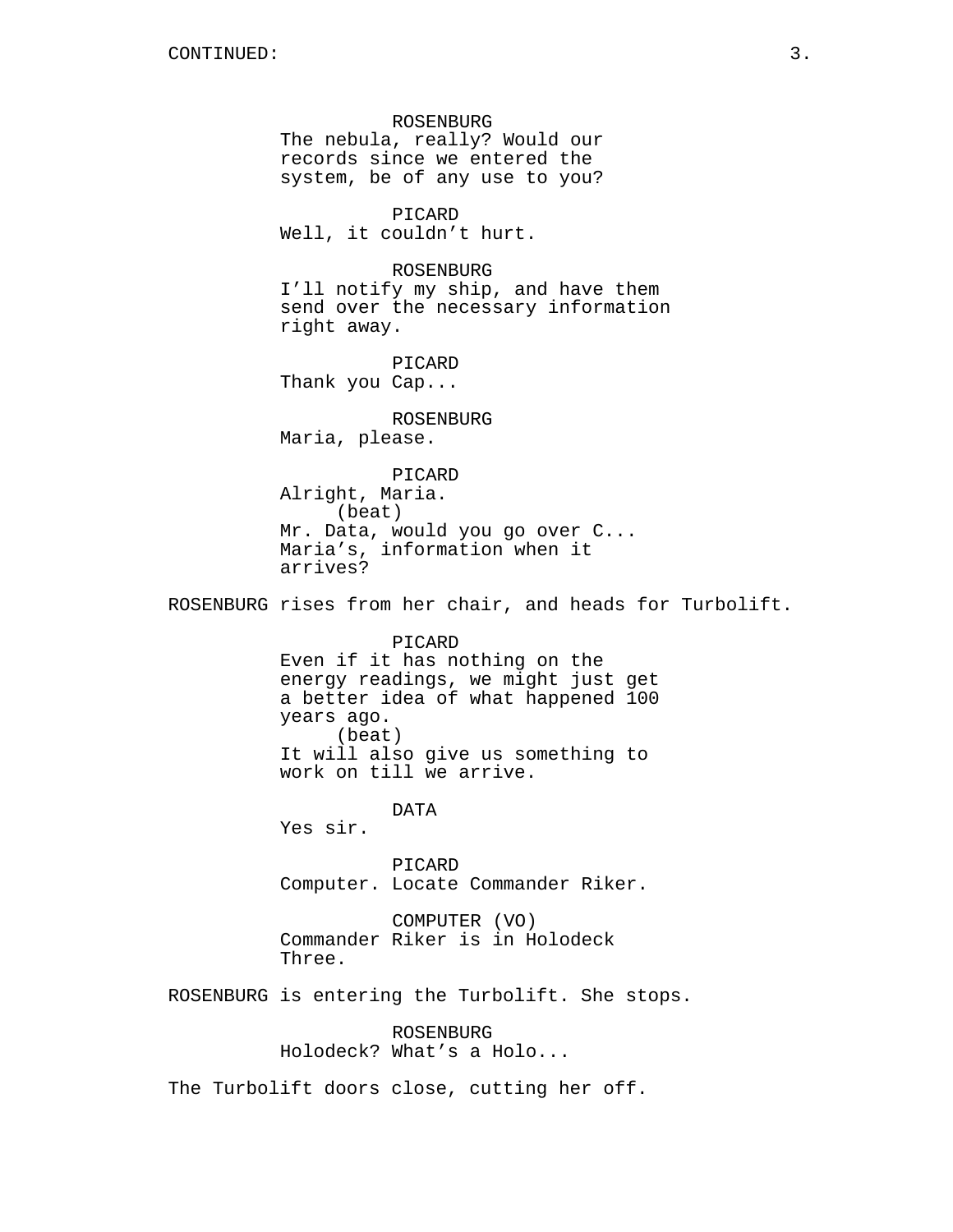CUT TO:

INT. ROOM - ICE CASTLE - HOLODECK THREE (0930)

RIKER is putting on his boots. ROSS is laying in bed. RIKER goes to her and lays down beside her. She puts her head on his chest. He's running his fingers through her hair when his communicator beeps.

> PICARD (VO) Picard to Riker.

# RIKER

Riker here.

# PICARD (VO) Captain Rosenburg, had her computer records transported over, and I'd like you to assist Mr. Data going through them. He's in Observation.

# RIKER

On my way.

PICARD (VO)

Picard out.

RIKER kisses ROSS, and gets up.

RIKER I'll meet you in Tenforward for lunch. Okay?

## ROSS

Okay.

RIKER walks over to the door, and opens it. He exits, and closes the door behind him. He doesn't want to waste time by walking all the way out.

#### RIKER

Computer, exit.

A door appears, and RIKER exits the Holodeck. As RIKER is exiting the HOLODECK we...

FADE TO INTRODUCTION: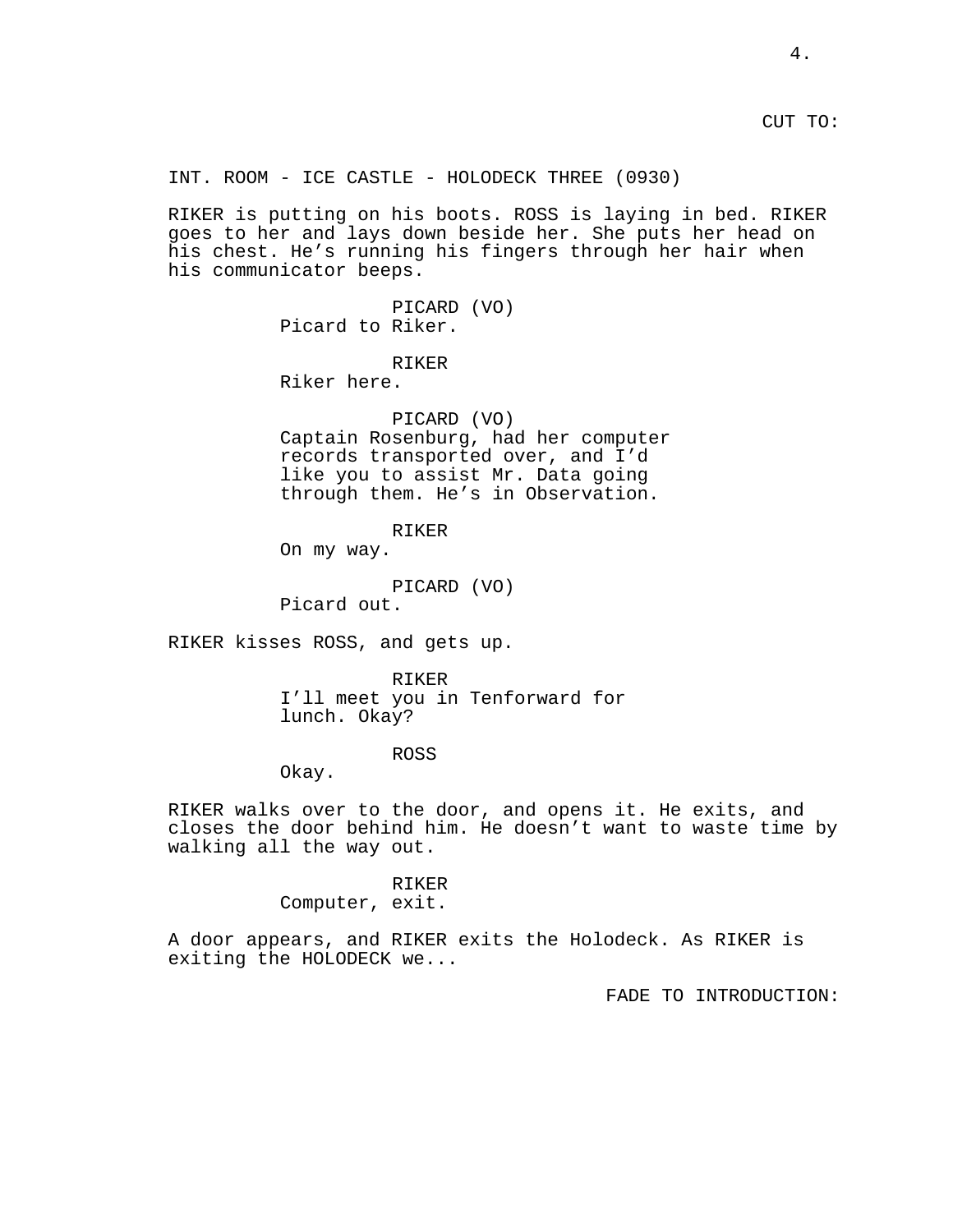INT. OBSERVATION ROOM - ENTERPRISE (1000)

The doors open, and RIKER enters. The doors close, and RIKER walks over to DATA. DATA is sorting through record tapes (TOS computer disks).(NOTE: No dialogue is heard. Only the following voice over log entry)

> PICARD (VO) Captain's Log, Stardate 46840.7: It seems the Captain Rosenburg has chosen to believe us. (beat) 16 hours ago, she beamed over with three of her officers. Science Officer Lieutenant Sulik, who since his arrival, has been talking to Counselor Troi. Her CMO Dr. DeMont, who received a tour of Sickbay from Dr. Crusher. And her Chief Engineer Lieutenant Commander Colin MacLaughin, who received a tour of Engineering from Mr. LaForge. (beat) Captain Rosenburg, was discussing the Klingon Empire with Lieutenant Worf, and has just given us all her computer records, since her ship entered this system. Commander Riker, and Mr. Data, are going though them now. (beat) We have resumed course for Beta Draco, and should arrive within five hours. (beat) I've just been informed, that two of our guests, Dr. DeMont and Mr. MacLaughin, have returned to The Quintillus, and under MacLaughin's command, will be heading to Starbase 9. Captain Rosenburg and Lieutenant Sulik, have requested permission to remain on board, and help us. They will unite with their

ship, after this assignment, when

we return to Starbase 9.

FADE TO: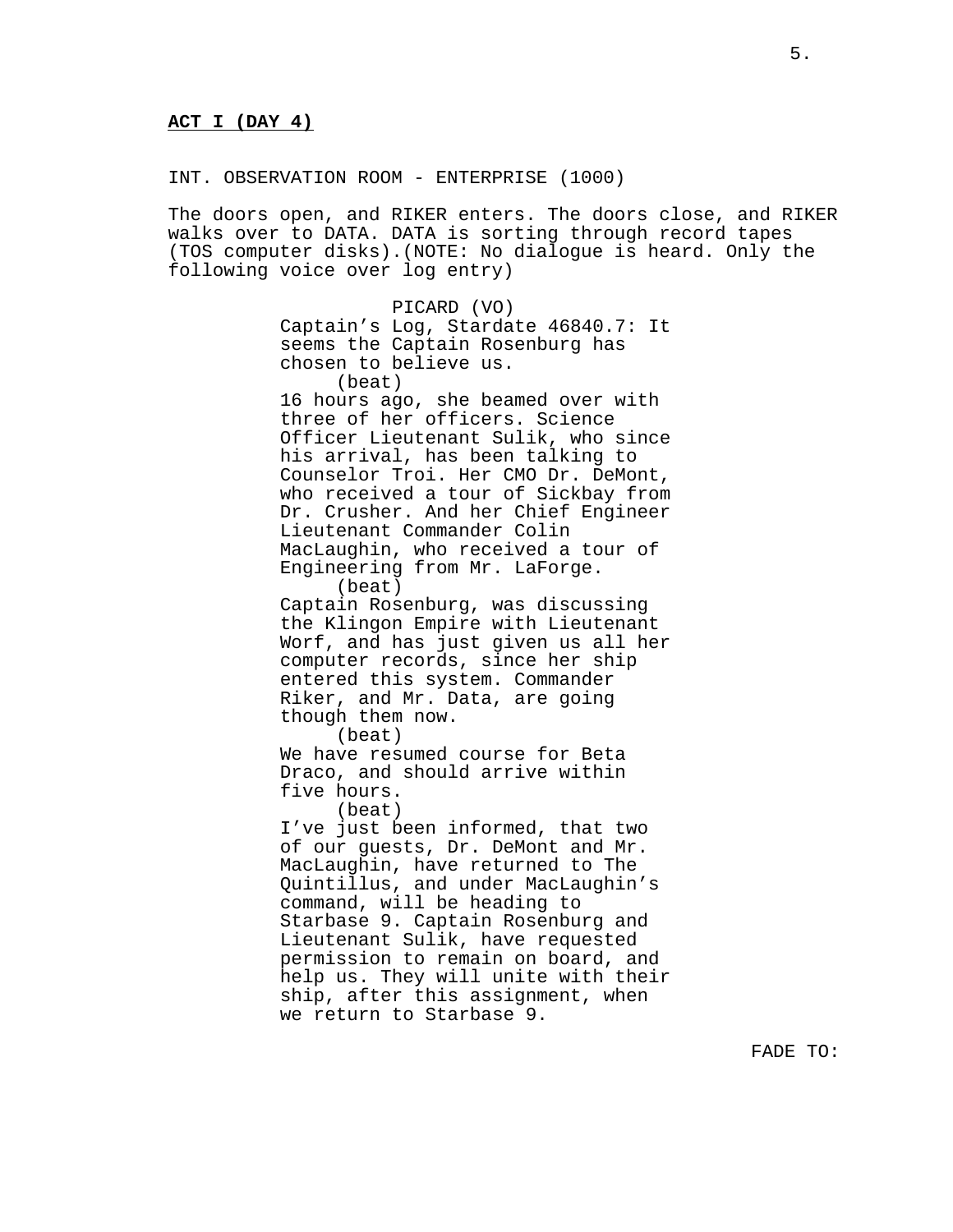INT. TENFORWARD - ENTERPRISE (1300)

ROSS is sitting at a table, playing with her drink glass. TROI enters, and goes over to her.

> TROI Can I speak with you for a moment?

> > ROSS

Sure.

TROI sits.

ROSS What's on your mind, Counselor? Or... need I ask.

ROSS sips her drink.

TROI (bluntly) Commander Riker.

ROSS Oh? What about Commander Riker?

ROSS takes another sip of her drink.

TROI Don't think I don't know what you're up to.

ROSS gets a very innocent, look on her face, and tone in her voice.

> ROSS What ever do you mean, Counselor?

ROSS takes another sip of her drink.

TROI I won't let you put him through that again.

ROSS Excuse me? I think you must be mistaken. Last time it was William who left!

TROI You made him take that assign...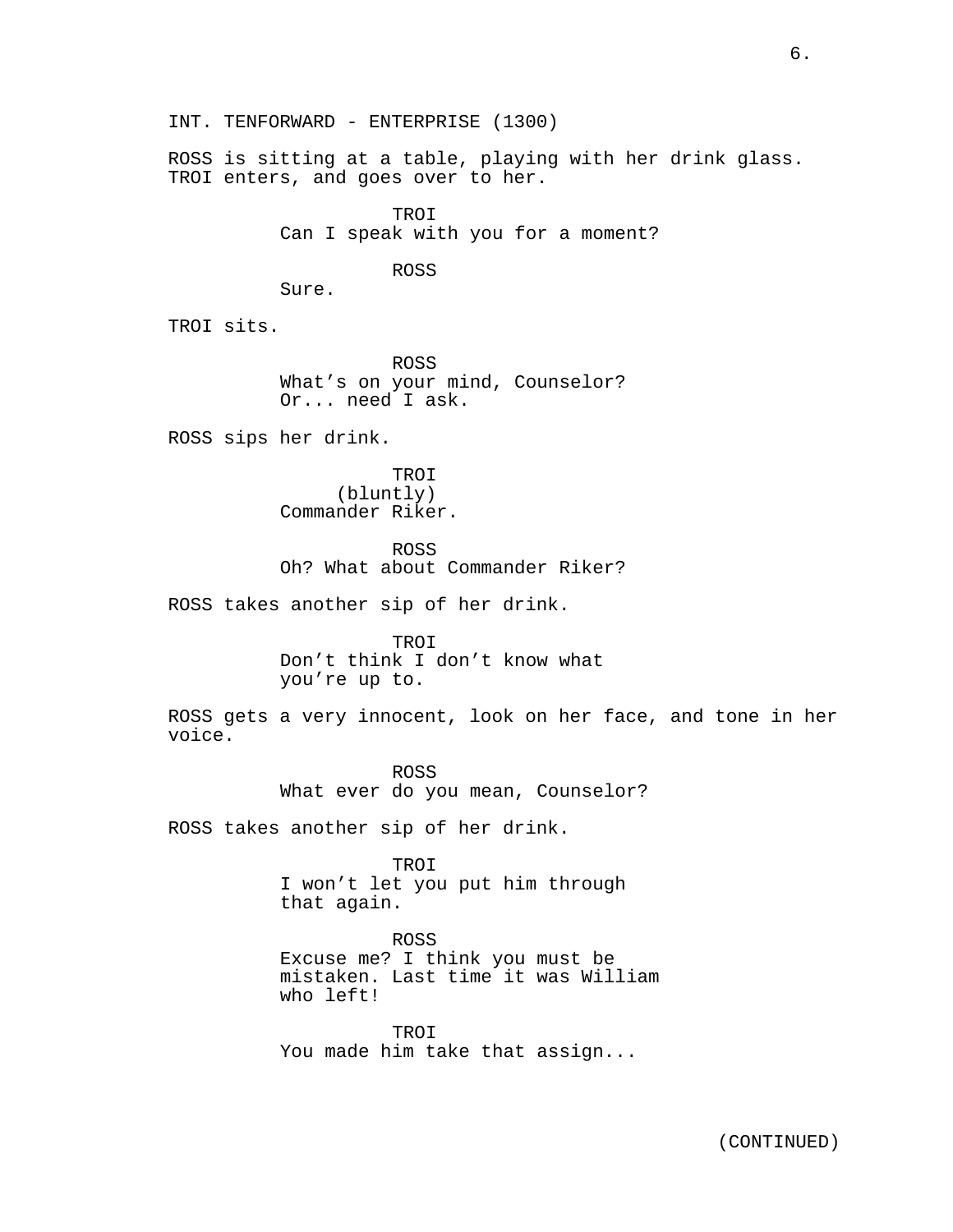ROSS Did he tell you that? (beat) He would have been a fool not to.

ROSS sips her drink.

TROI (beat) He loves you, you know. Almost as much as... he loves The Enterprise and Starfleet. (beat) Don't put him in a position where he'll have to choose. Because... (beat) I don't want to have to pick up the pieces again.

ROSS Again? What do you mean, again?

TROI senses RIKER enter the room, so she gets up and leaves. TROI passes RIKER on the way to the door. He looks at her as she passes, and senses that she is upset about something. RIKER continues to ROSS. He reaches the table, kisses her, then sits.

#### RIKER

#### What did Deanna want?

ROSS doesn't answer. She just stares blankly into her glass, while twisting it.

### RIKER

Deb?

ROSS says her line, while still staring into glass.

ROSS Mind if I ask you a personal question, Will?

RIKER doesn't answer. ROSS takes that as an okay.

ROSS What exactly is your relationship with Counselor Troi?

RIKER's not sure how to answer that question. He also, doesn't really want to get into that with her right now.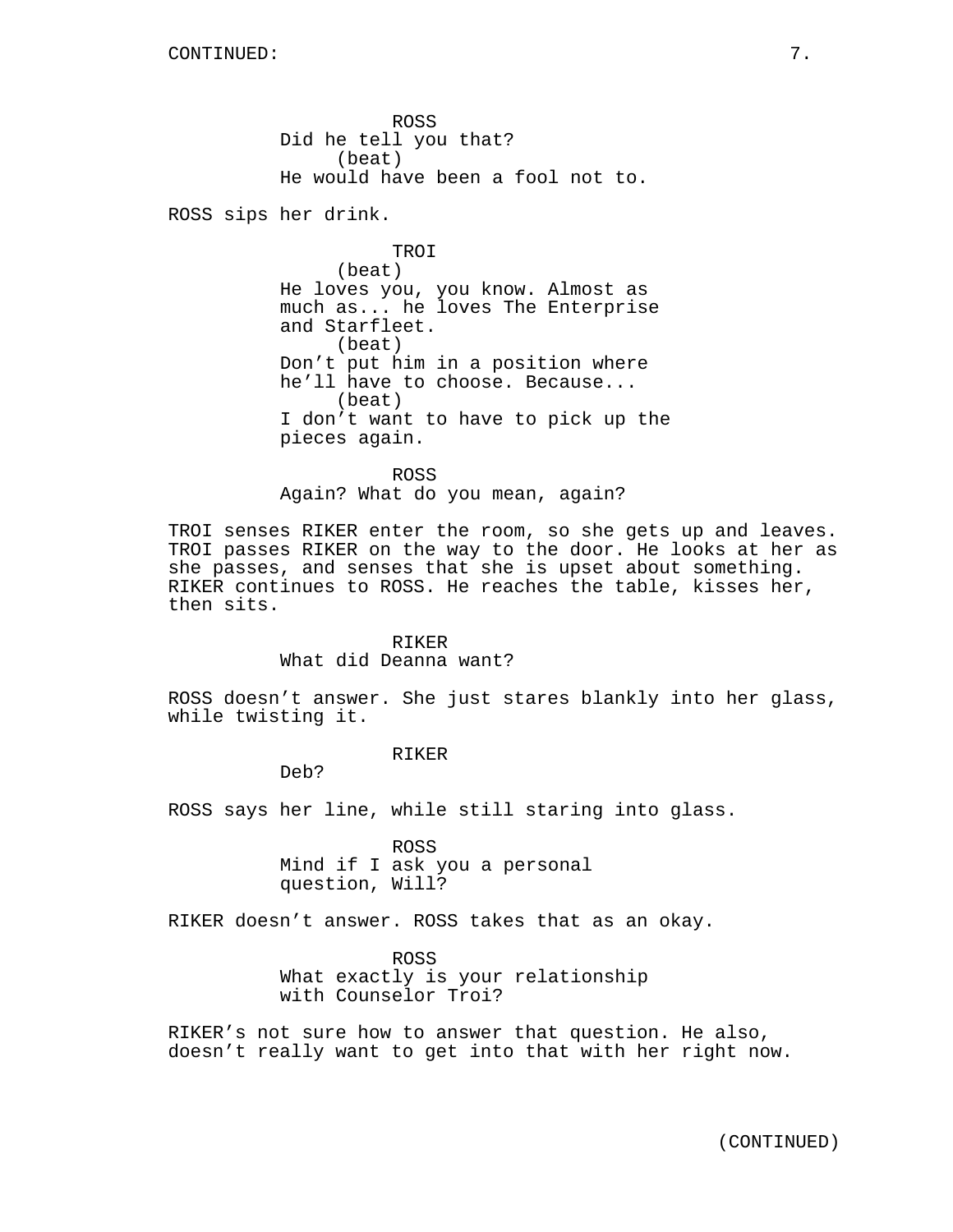RIKER Well, that's a long story.

ROSS looks at him.

ROSS We have the time.

RIKER No, we don't. At least not now. I just came to tell you, that I have to cancel our lunch date.

RIKER rises from the table, and kisses her.

ROSS We'll continue this discussion later.

RIKER gives her a smile, and heads for the door. ROSS takes another sip of her drink. As RIKER is walking out, SULIK is walking in. SULIK sees ROSS, and goes over to her. GUINAN sees SULIK approach ROSS, and wonders if there is more between them then family.

> SULIK May I join you, T'Pra?

ROSS Sure, why not. Join the club.

SULIK rises an eyebrow at the phrase, and remains standing. ROSS looks up at him.

> ROSS Have a seat.

ROSS sips her drink, then stares into glass again, only half paying attention to SULIK.

> SULIK (sits) I just came from the bridge.

SULIK notices she's not paying attention.

SULIK Is something the matter?

ROSS No, not really. (beat) It's nothing, forget it.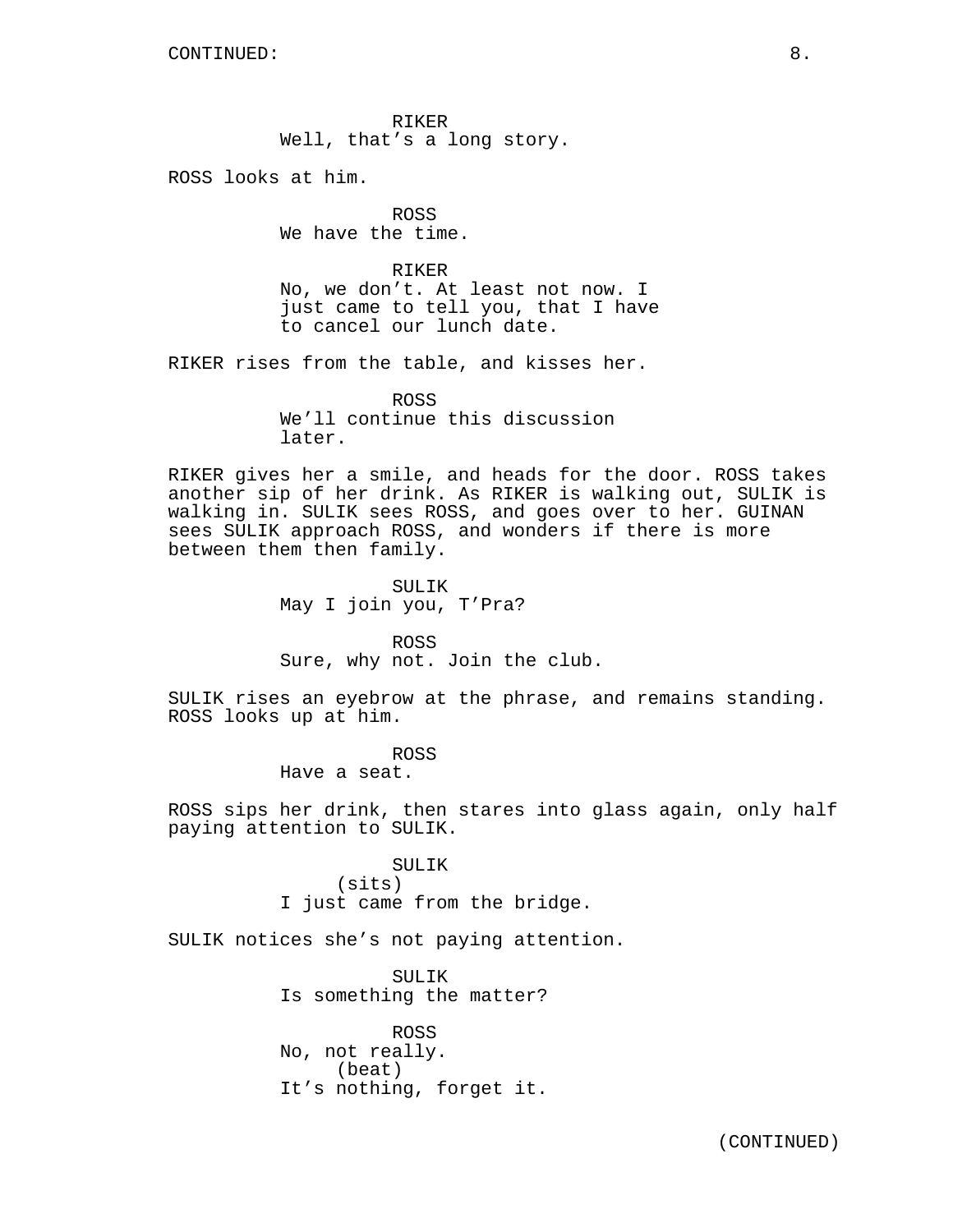ROSS looks at him, and he rises his eyebrow in an "okay" look.

> SULTK<sub>s</sub> Mind if I ask you some questions?

ROSS What kind of questions...?

## SULIK

Historical.

ROSS drains her glass, which was almost empty anyway, and places it on the table.

> ROSS In that case, why don't we go to my cabin. That way we can use the computer for assistance.

SUL TK (rising from the table) After you.

ROSS rises. Camera watches them leave, through GUINAN's eyes. SULIK must have said something funny, because as they are exiting, ROSS starts laughing.

FADE TO:

INT. MAIN BRIDGE - ENTERPRISE (1330)

PICARD, DATA, WORF, and RO, are all at the respective stations. ROSENBURG, has returned to the bridge, and is sitting in TROI's chair. TROI is sitting beside her. The two chairs on the other side of PICARD, are empty. The Turbolift doors open, and RIKER enters the Bridge. RIKER says his line, as he is heading down the ramp.

> RIKER Sorry Captain, I had to make a stop on the way that... (look at Troi) ...turned out to be longer than I'd anticipated.

RIKER takes his seat. PICARD gives him a "that's okay" look.

PICARD So what did you and Mr. Data discover?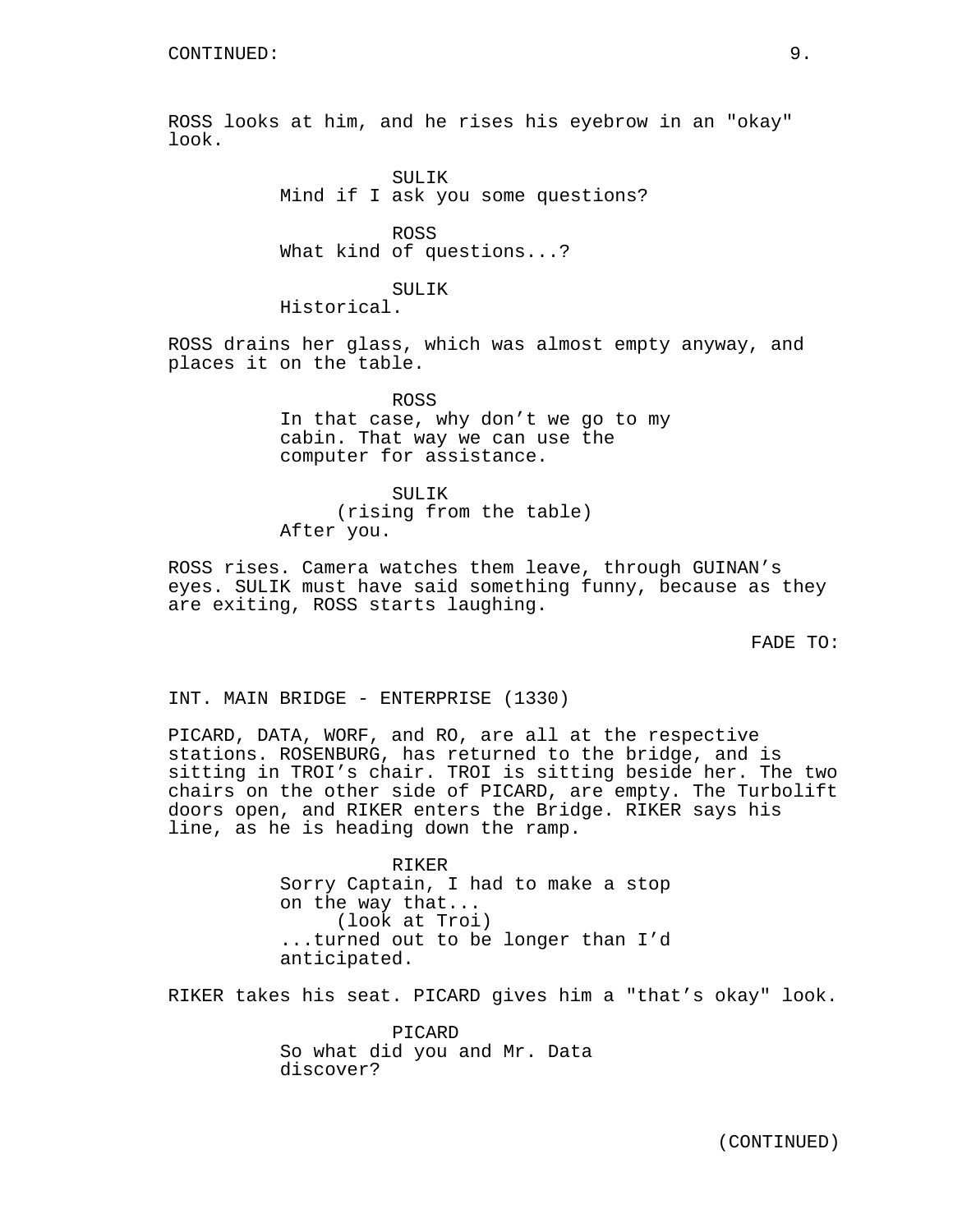RIKER Nothing new really. (beat) The only thing they told us was that, according to all their instruments, only 10 seconds elapsed from the time they entered, to the time they exited.

DATA Turns to face PICARD.

DATA Which means that for very 1 second inside, 10 years pass on the outside.

PICARD Nothing else...?

RIKER Nothing sir. (beat) Remember, those records are 100 years old.

WORF leans on the rail.

WORF Captain, incoming subspace message for Commander Ross.

PICARD Computer. Locate Commander Ross.

COMPUTER (VO) Commander Ross, is in her quarters.

PICARD Picard to Ross.

ROSS (VO)

Ross here.

PICARD There's a subspace message for you. Lieutenant Worf will transfer it to your monitor.

ROSS (VO) Thank you, Captain, Ross out.

PICARD nods at WORF, who transfers the message.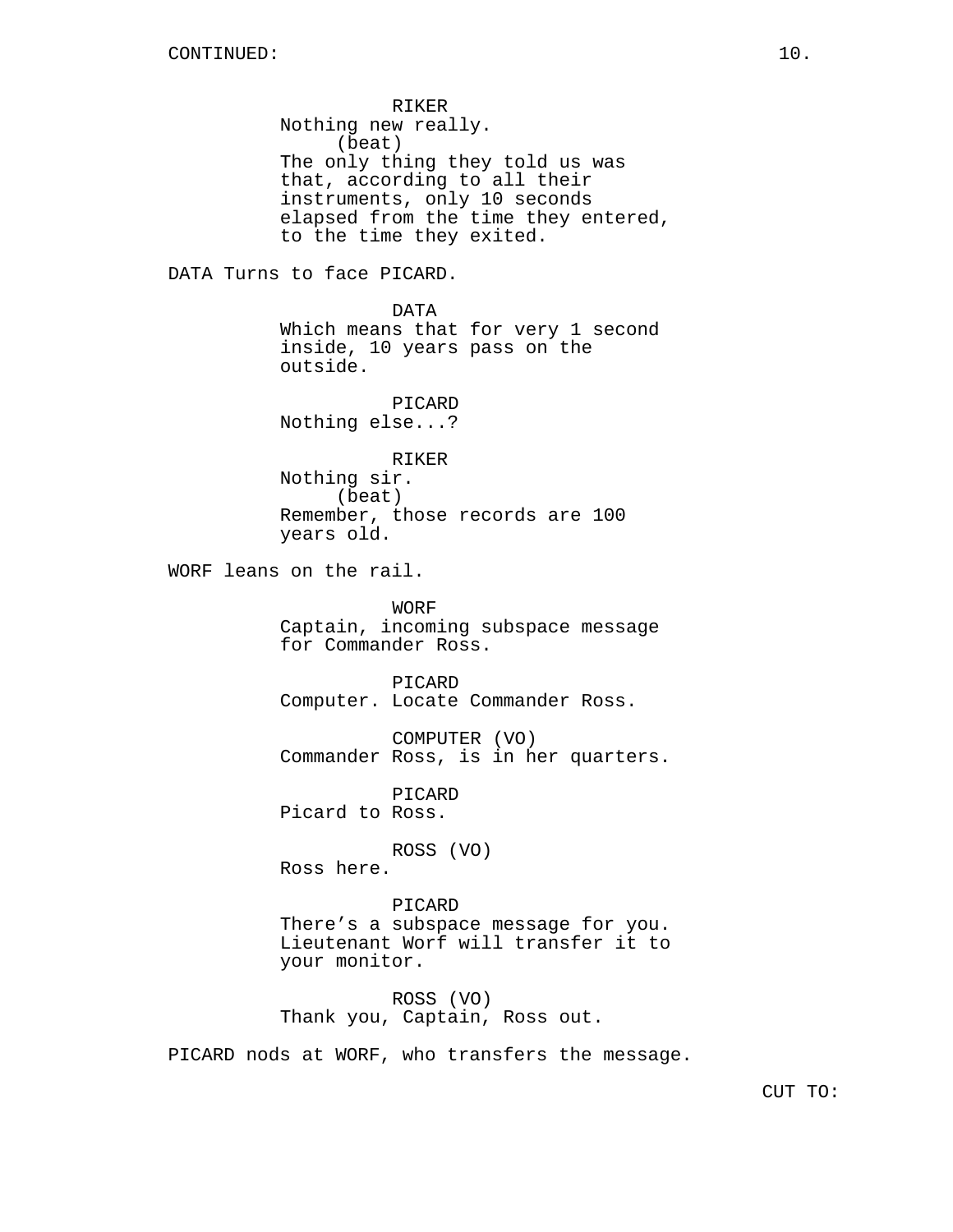ROSS and SULIK are in the middle of a game of 3-D Chess. ROSS gets up from the table.

> ROSS Excuse me, Sulik.

SULIK completes a move.

SULIK

Certainly.

SULIK studies the board. ROSS walks over to the monitor, and sits down. She turns it on, and addresses the Computer.

ROSS

Begin.

The UFP logo appears. The message is from Wesley.

WESLEY Good afternoon Commander Ross. (beat) I hope you receive this before you arrive at Beta Draco. I have some new information for you. (beat) I'll be waiting for your call, Crusher out.

The monitor displays the END TRANSMISSION prompt. ROSS turns the monitor off, and rises from her chair. ROSS says her line, as she is heading back to SULIK. SULIK is still studying the board.

> ROSS I hope it's not bad news. (beat) Computer. Get me Wesley Crusher at Starfleet Academy.

COMPUTER (VO) Yes Commander.

ROSS sits down, at the table.

ROSS Sorry about that.

SULIK That's alright.

ROSS looks at the board.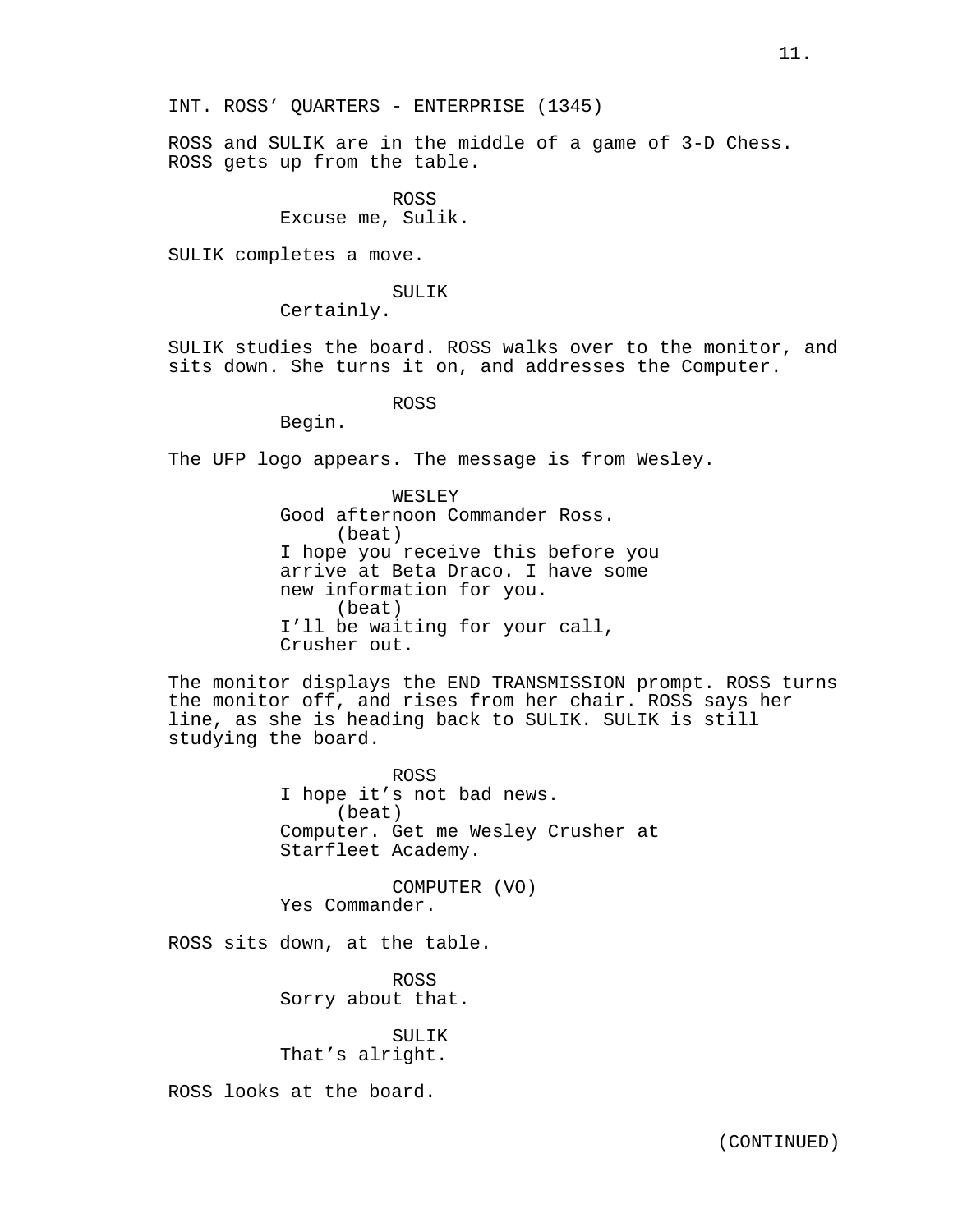ROSS Whose move is it?

SULIK

Yours.

ROSS studies the board and moves.

SULIK Who is this Wesley Crusher I keep hearing so much about?

SULIK moves. ROSS contemplates her next move.

ROSS He is the son of Dr. Crusher.

ROSS moves.

ROSS When she was assigned to the Enterprise, he came with her.

SULIK moves. ROSS contemplates her next move. SULIK raises an eyebrow.

> SULIK Children? On a Starship?

ROSS That's another thing that's changed.

ROSS moves. SULIK studies the board.

ROSS Since missions tend to run anywhere from 10-20 yrs, an Officer's immediate family, spouse/kids, may travel with them.

SULIK (Rise eyebrow) Fascinating.

SULIK moves. ROSS laughs quietly.

SULIK Did I say something funny?

ROSS says her line, while studying the board.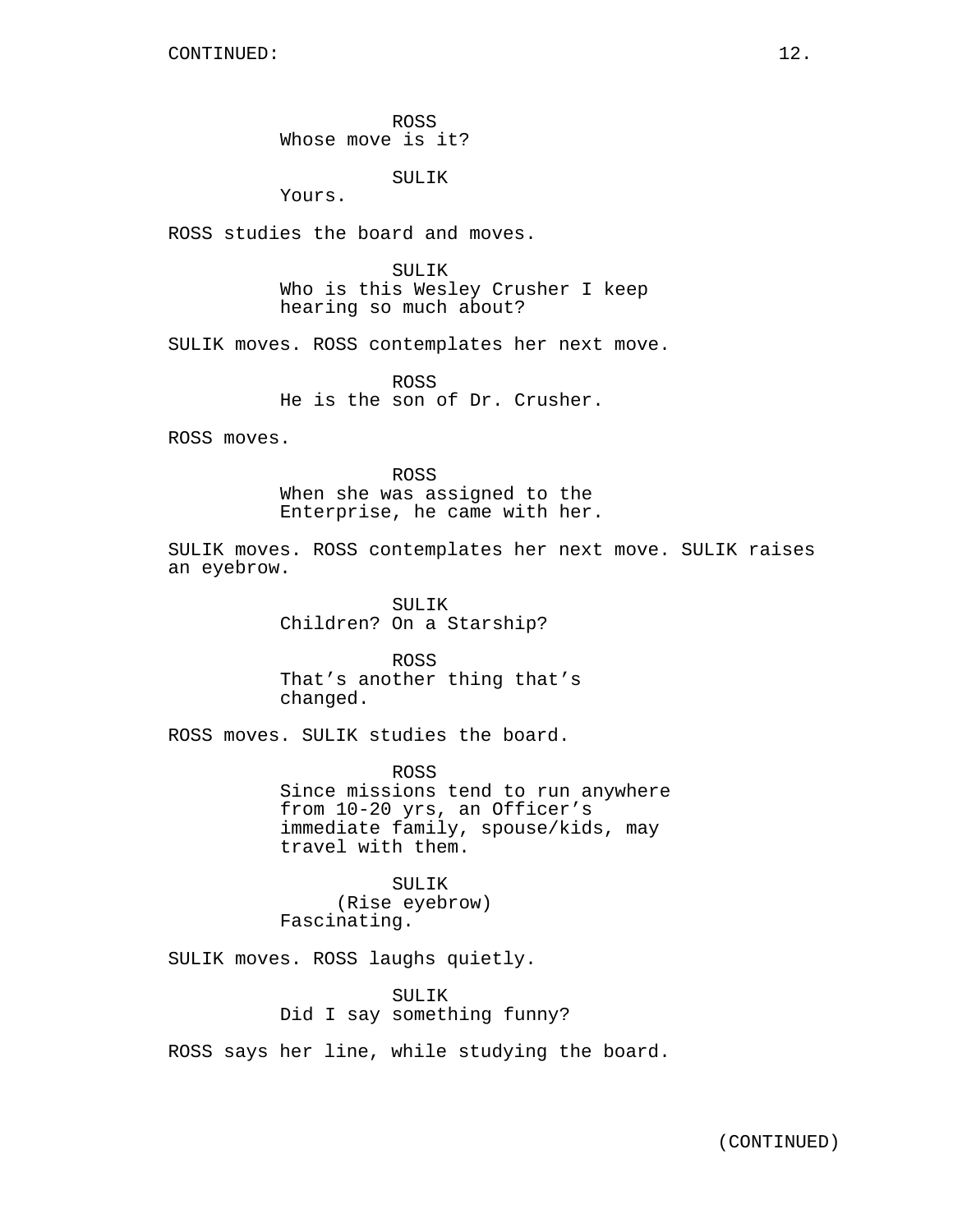ROSS No, it's just that Sp... my grandfather, used to say that all the time.

ROSS moves. SULIK studies the board.

ROSS And you sounded just like him.

SULIK looks up from the board.

SULIK I will take that as a compliment.

ROSS As it was intended.

SULIK returns to the board.

SULIK I take it he was a lot more than just the doctor's son.

SULIK moves. ROSS gets a confused look on her face.

ROSS

What?

SULIK (look at Ross) Wesley. I said, I...

ROSS Oh, yeh right, Wesley.

ROSS looks at the board, and moves.

ROSS

Check.

SULIK rises his eyebrow. He didn't see that move.

SULIK You are quite good at this game.

ROSS I learned from two of the best.

SULIK contemplates his next move.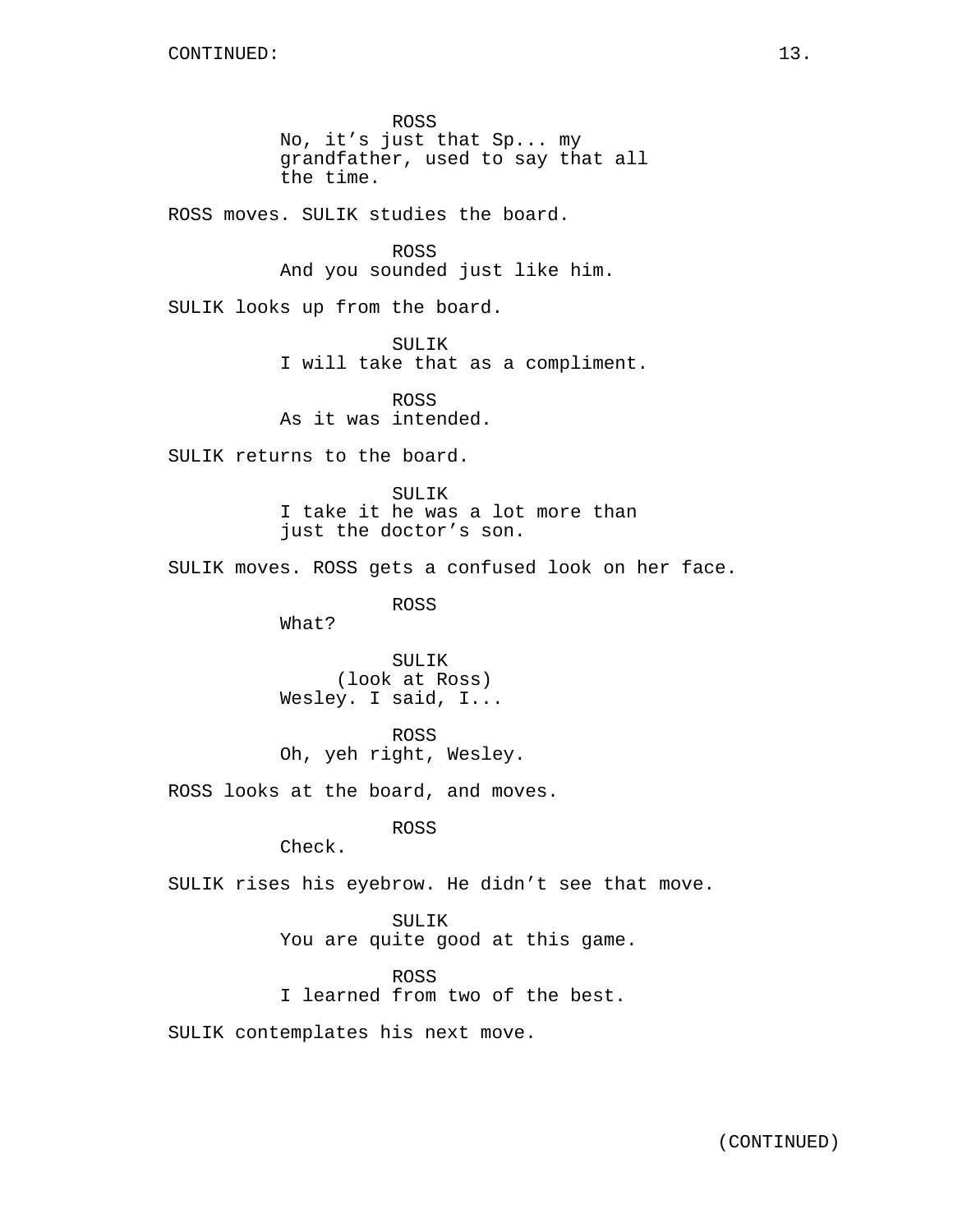SULIK So, what about Wesley?

#### ROSS

Well, while he was on board, he was given the rank of Acting Ensign by Captain Picard, for all his assistance. The rank, allowed him to participate in all ship operations. During his third year, he was promoted to Full Ensign. And early in his fourth year, he was granted late admission into the Academy.

SULIK is still studying the board.

SULIK Sounds like an interesting young man. I look forward to meeting him.

SULIK finds the perfect move, and moves.

SULIK

Check-mate.

ROSS is stunned. She didn't she that move.

ROSS

How...

COMPUTER (VO) Commander, I have Wesley Crusher for you.

ROSS Thank you Computer. (to Sulik) Well, here's your chance, Lieutenant.

Both rise from the table, and walk over to the monitor. ROSS sits, and SULIK stands off to one side. ROSS turns monitor on, and WESLEY appears on it.

> ROSS Good afternoon, Wes.

> WESLEY Afternoon Commander.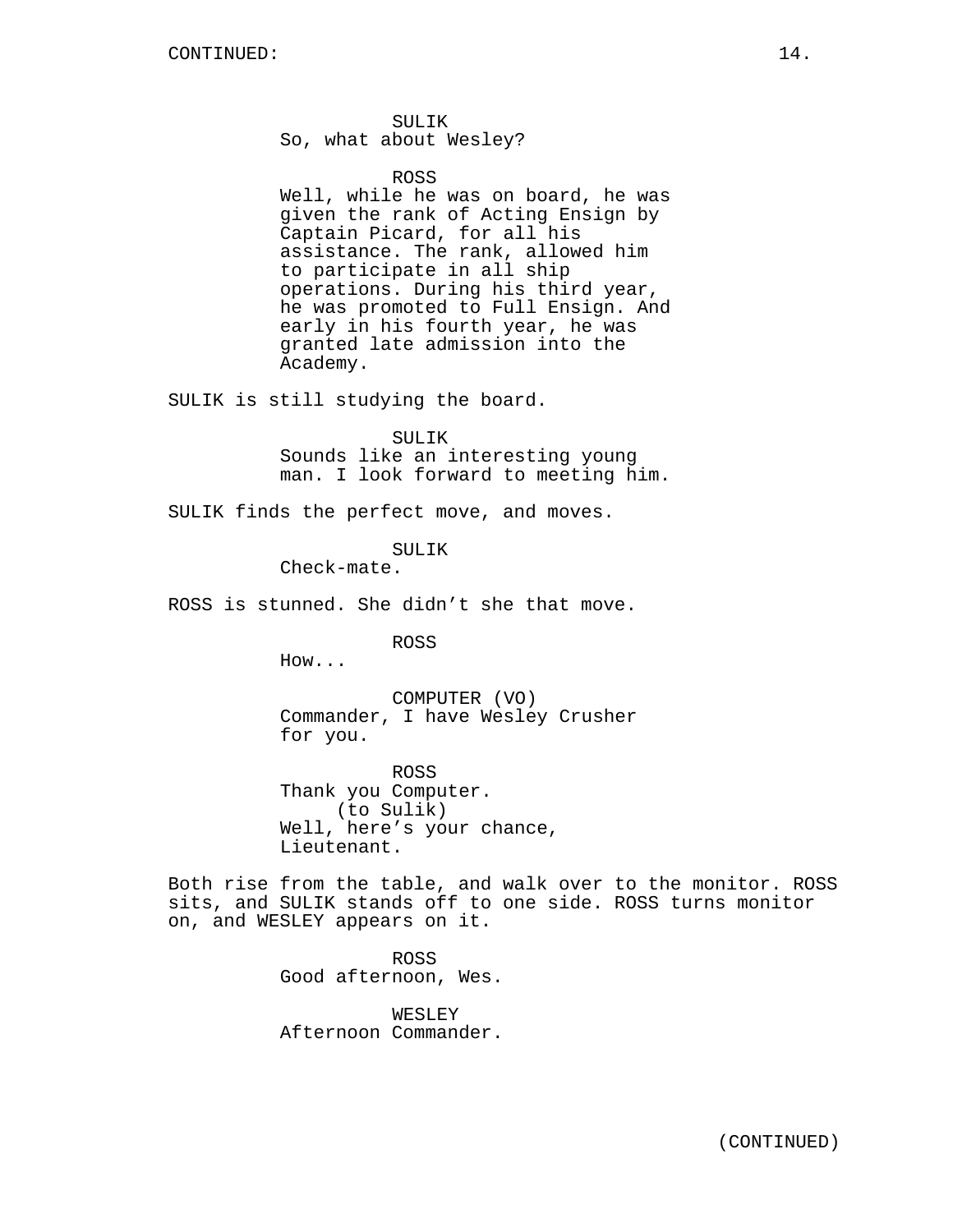ROSS Before we get down to business, there's someone here I'd like to introduce you to.

SULIK stands beside ROSS, and leans one hand on the table, and one hand on the back of her chair.

> ROSS Wes, this is Lieutenant Sulik of the Scout Ship Quintillus. Sulik, this is Wesley Crusher.

SULIK and WESLEY nod hello. WESLEY notices SULIK's uniform.

WESLEY (jokingly) Isn't that uniform out of date?

WESLEY and ROSS laugh.

SULIK (rise eyebrow) A joke, I take it.

WESLEY and ROSS stop laughing.

ROSS So Wes, you said you had some news?

WESLEY It's about the nebula. I was going over The Excalibur's logs, and...

ROSS How did you get... never mind. I don't think I want to know.

WESLEY

(smiles) It seems that the nebula, has a strong magnetic pull. But only once every 116 years.

SULIK

Fascinating.

WESLEY

It also acts something like a wormhole. But instead of traveling in distance, it travels in time.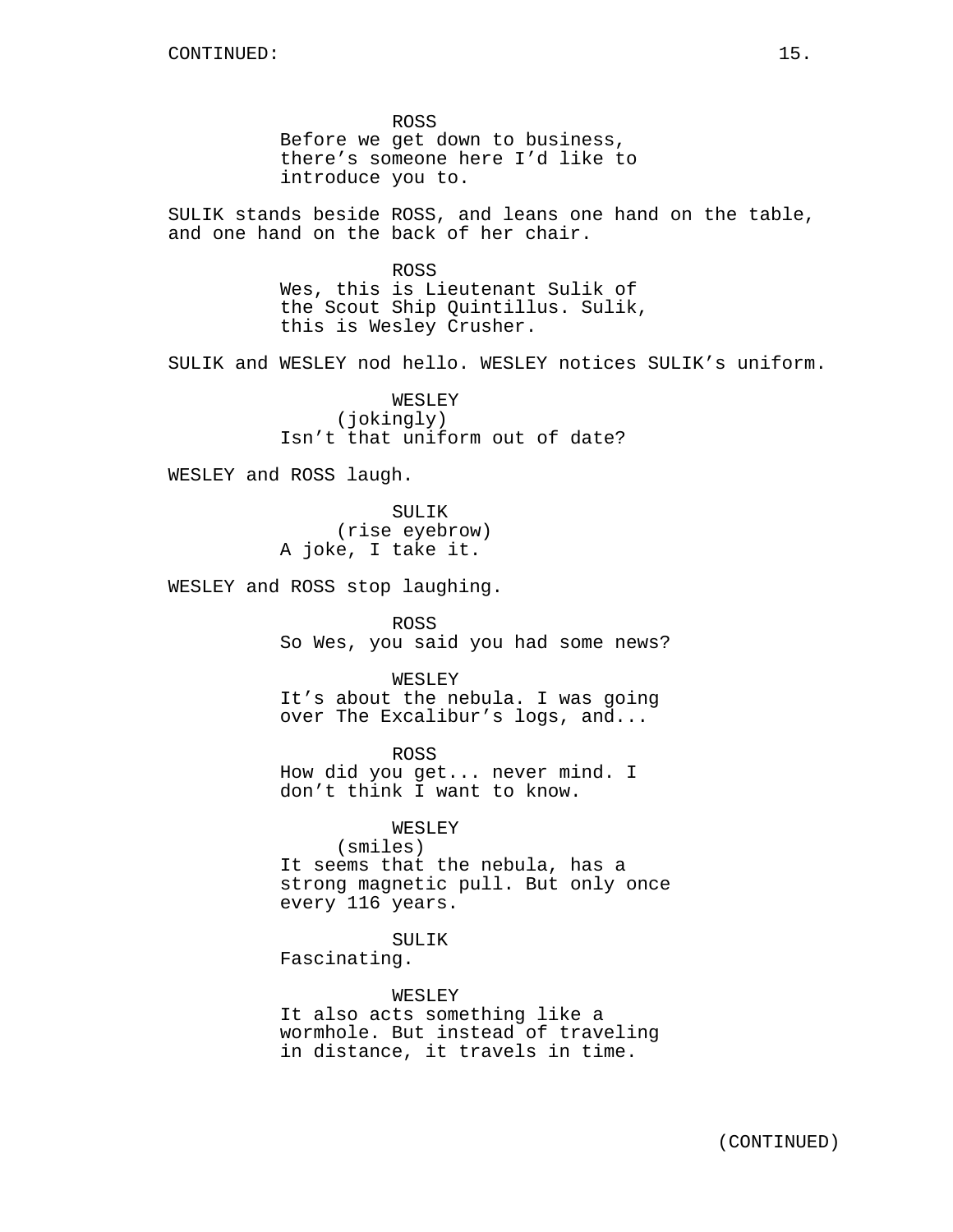SULIK I have another piece of information for you. (beat) By our calculations, we were only inside for a total of 10 seconds. And, since 100 years elapsed in real time we can conclude that for every 1 second inside, 10 years of real time pass by. ROSS (beat) Anything else Wes? WESLEY Those readings have gotten stronger. We've been able to pin point the area. They're definitely coming from Beta Draco. (beat) How far away are you right now?

ROSS Computer. ETA to Beta Draco.

COMPUTER (VO) 77 minutes, Commander.

ROSS

Thank you Computer. Well, it looks like we're almost there. I'll let you get back to your studies.

WESLEY smiles.

ROSS I'll call you later and let you know what we find. Take care Wes, Ross out.

Monitor goes black. ROSS turns to SULIK.

ROSS

Looks like we have enough time for one more game. Before we have to get to the Bridge.

SULIK nods. ROSS rises from her seat. They return to the table.

FADE TO COMMERCIALS: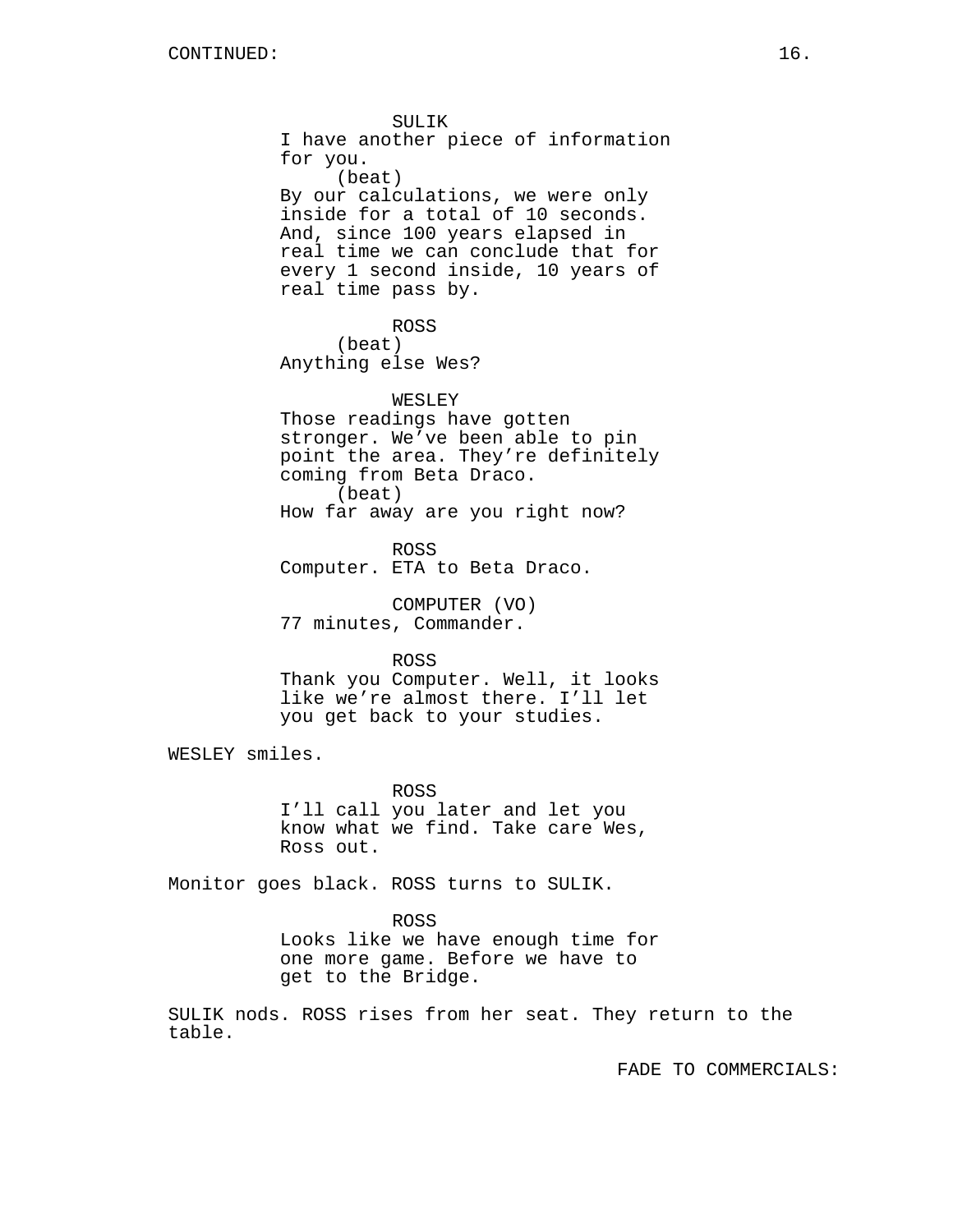# **ACT II (DAY 4)**

INT. MAIN BRIDGE - ENTERPRISE (1450)

PICARD is flanked by RIKER and ROSENBURG. TROI is on ROSENBURG's left. WORF, DATA, and RO, are at their respective stations. SUPERNUMERARIES as needed. The Turbolift doors open. PICARD turns to see who it is. ROSS and SULIK exit the Turbolift, and enter the Bridge. ROSS heads down the ramp, to the empty seat beside RIKER.

> PICARD I'm glad you're here, Commander. We should be approaching Beta Draco shortly.

ROSS takes her seat. SULIK is walking around the back, looking at the computer consuls.

> PICARD Sulik, would you man the Science Station again?

SULTK I would be honored.

SULIK heads to the Science Station, and notices something on the panel.

# SULIK

Captain?

### PICARD/ROSENBURG

Yes.

#### SULIK

According to the computer, what we are seeing on the monitor now, is only one of three body's that orbit the star we call Beta Draco.

PICARD

One of three...?

SULIK

Yes. As we are the first ship to get this deep into the system, the computer has been updating the star maps of this system.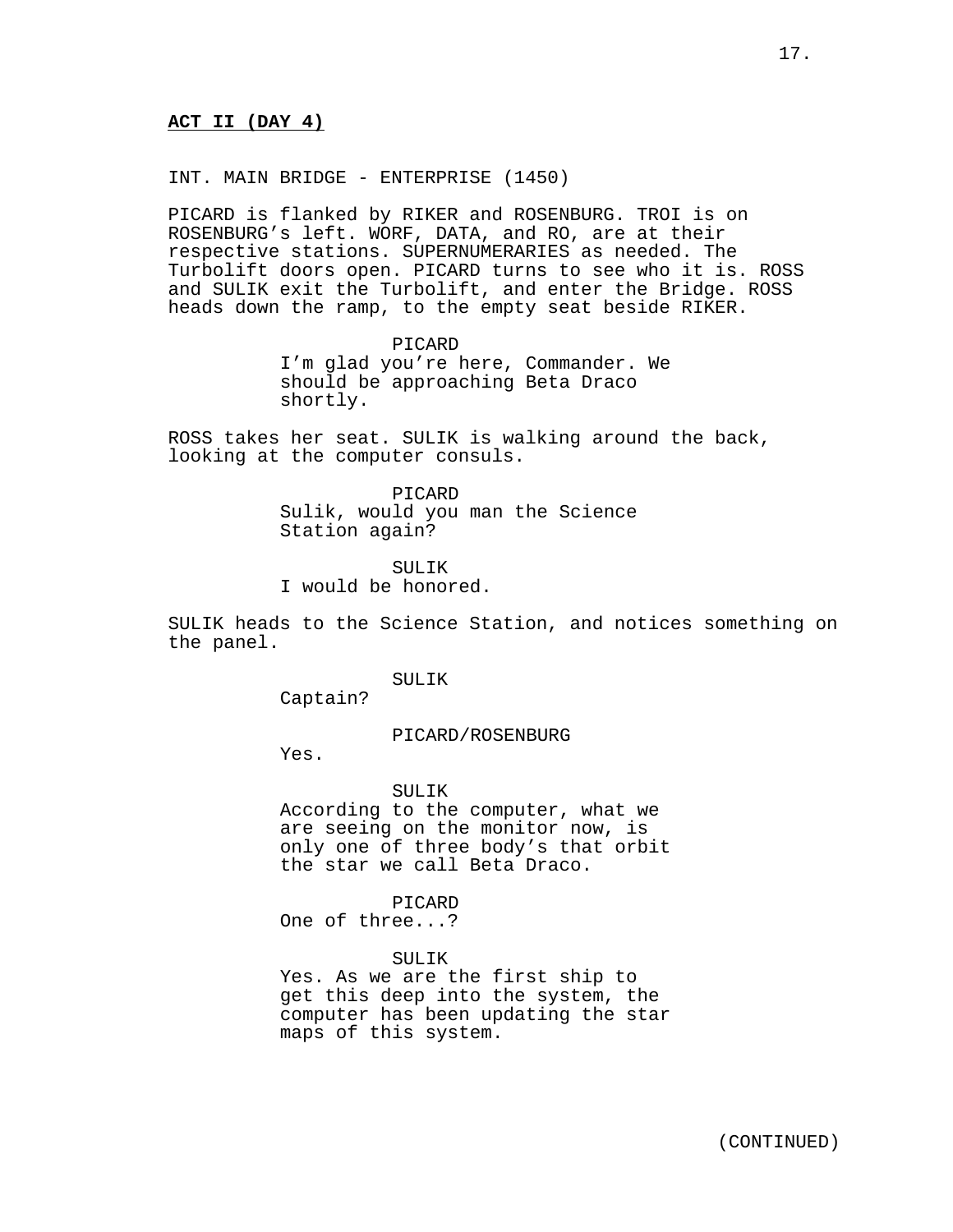PICARD What can you tell us about these three planets?

SULIK consults the computer panels for a few moments, then displays Beta Draco I on the Main View Screen.

#### SULIK

Beta Draco I, has a diameter of 12000 km, a mass of 4.82 x 10 to the power of 22, and it's gravity is equal to 0.041 of Earth's. The planet's thin atmosphere consists of frozen methane, and it's surface temperature, varies from -223 degrees Celsius to -213 degrees Celsius. I detect no sign of life.

Beta Draco II is displayed on Main View Screen.

SULIK

Beta Draco II, is similar in many ways to SOL II. It has a diameter of 12102 km, a mass of 4.87 x 10 to the power of 24, and it's gravity is 0.878 that of Earth's. The surface clouds make a good reflector of sunlight, which contributes to its brightness. The clouds also produce a greenhouse effect on it, so the surface temperature is approximately 500 degrees Celsius. It's atmosphere is 90 times denser then that of Earth's, and is mostly CO2, with a little nitrogen. The clouds are largely hydrochloric and hydrofluoric acid. The planet is currently geologically active, with volcanoes and lava flows. There are also no signs of life.

Beta Draco III is displayed on Main View Screen.

# SULIK

Lastly, we have Beta Draco III, which, from all appearances, is a typical Class M planet. And, it is also the location of the energy readings.

Image on Main View Screen returns to star field.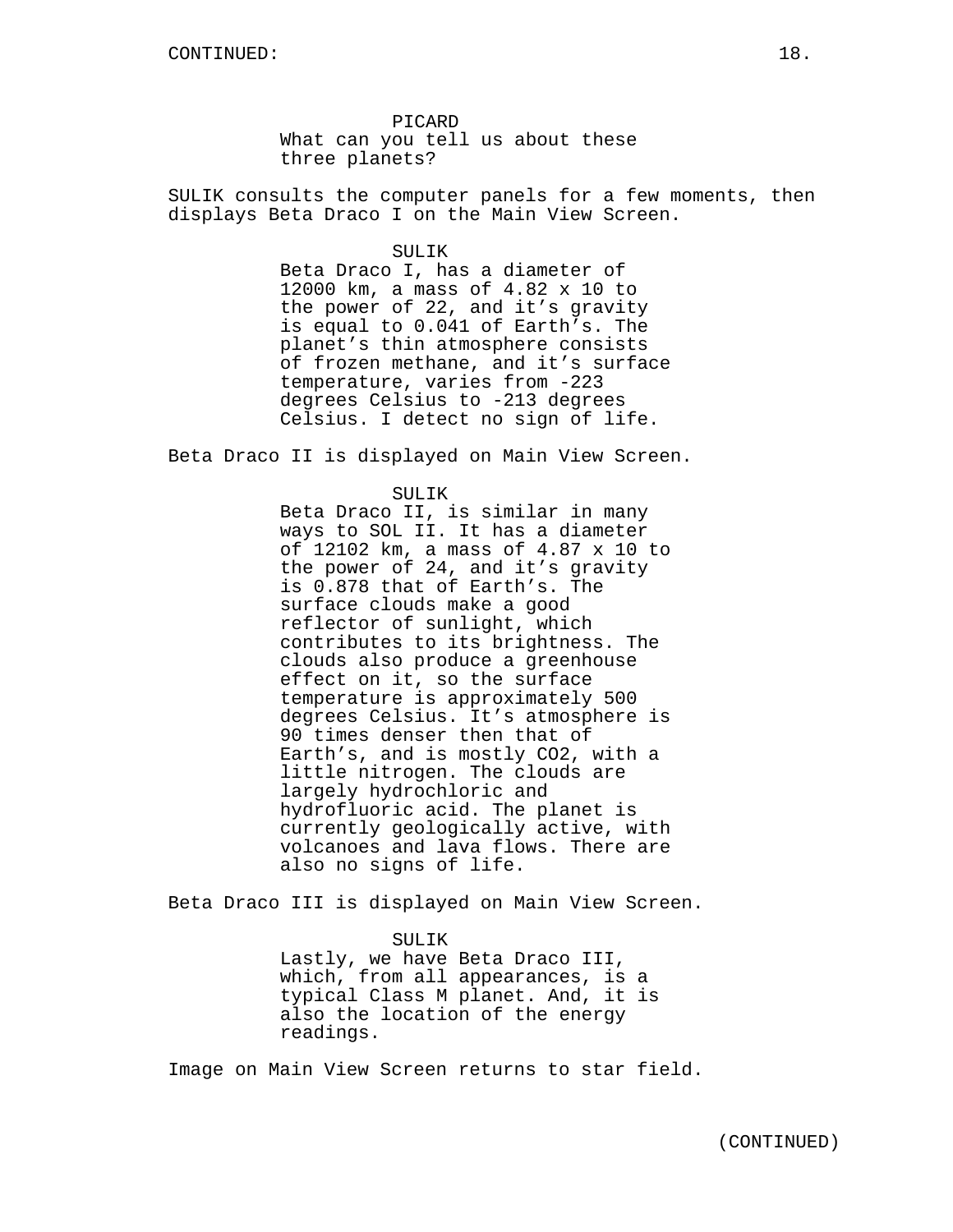PICARD Set course for Beta Draco III, Mr. Data.

DATA

Yes sir.

SULIK Captain, sensors detect a vessel approaching Beta Draco III, from the opposite direction.

PICARD On screen, Lieutenant.

Image changes from star field, to a Ferengi Marauder.

ROSENBURG What, or should I say who, is that?

PICARD The Ferengi.

RIKER What are they doing here?

PICARD Mr. Worf, hail the Ferengi ship.

WORF

Yes sir.

SULIK From what little I've been told of these Ferengi, it is possible that they are here for the same reasons we are.

WORF I have the Ferengi, sir.

PICARD On screen, Mr. Worf.

Main View Screen image changes from an Exterior shot of the Ferengi ship, to an Interior.

> TOG So, we meet again Pi-Card.

RIKER What do you want this time, Tog?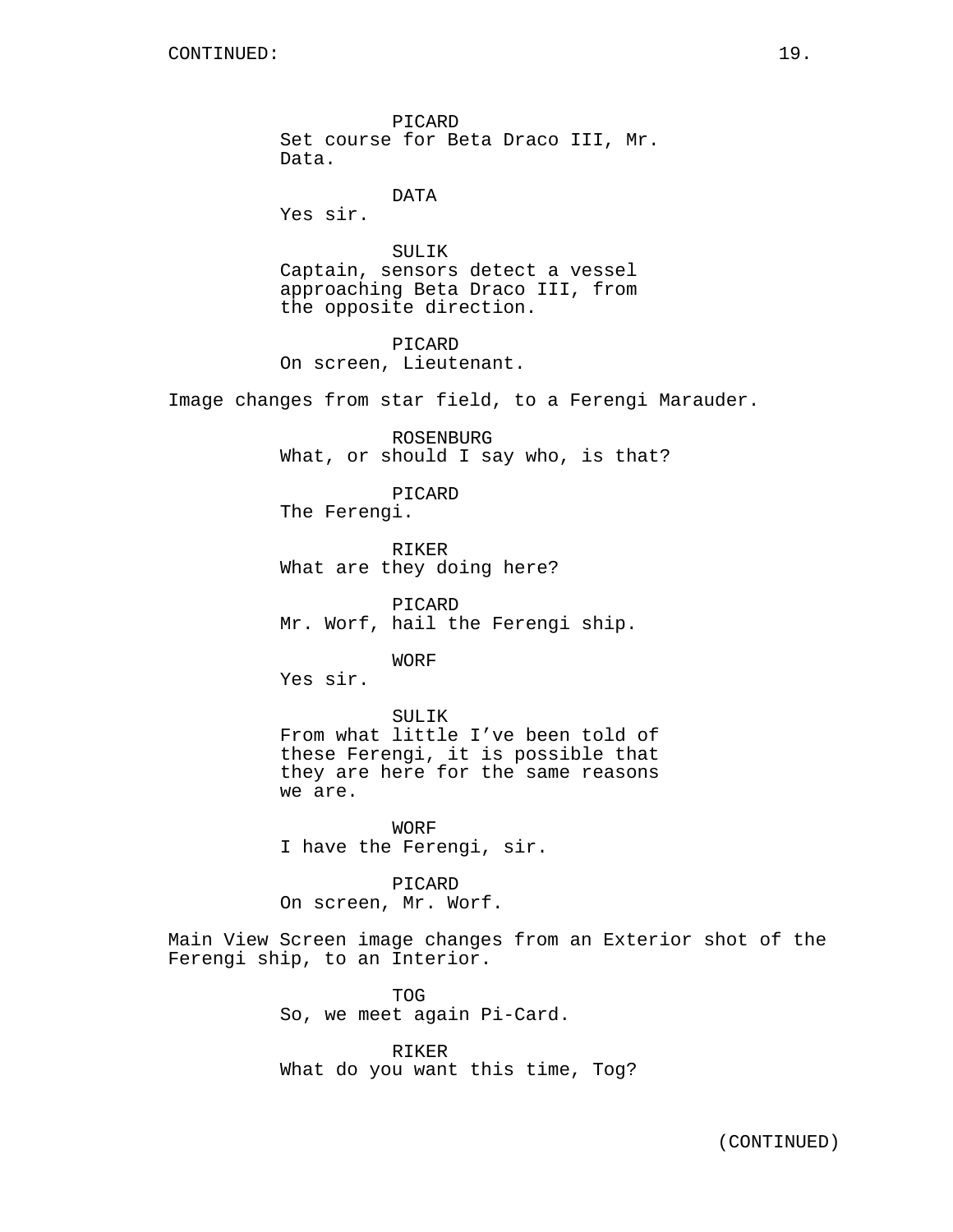TOG Captain, you should have more control over your officers. (to Riker) I hope you are still not upset over our last encounter? RIKER Upset! You kidnapped me! You expect me to just forget about it? TOG notices ROSENBURG. TOG

Ah, I see you have traded in the fair Lwaxana for this stunning female.

PICARD looks like he is going to explode.

PICARD Look Tog. We don't have time for games, so...

TOG I will NOT be addressed in that tone, Hu-Man.

PICARD Takes a deep breath and then address TOG.

PICARD What are you doing in this System Tog?

TOG We are investigating...

PICARD This is Fed...

TOG Your Federation has not been in this System for 100 of your years. We thought we would do you a favour, and...

PICARD And naturally, you would report your findings to Starfleet?

TOG Naturally.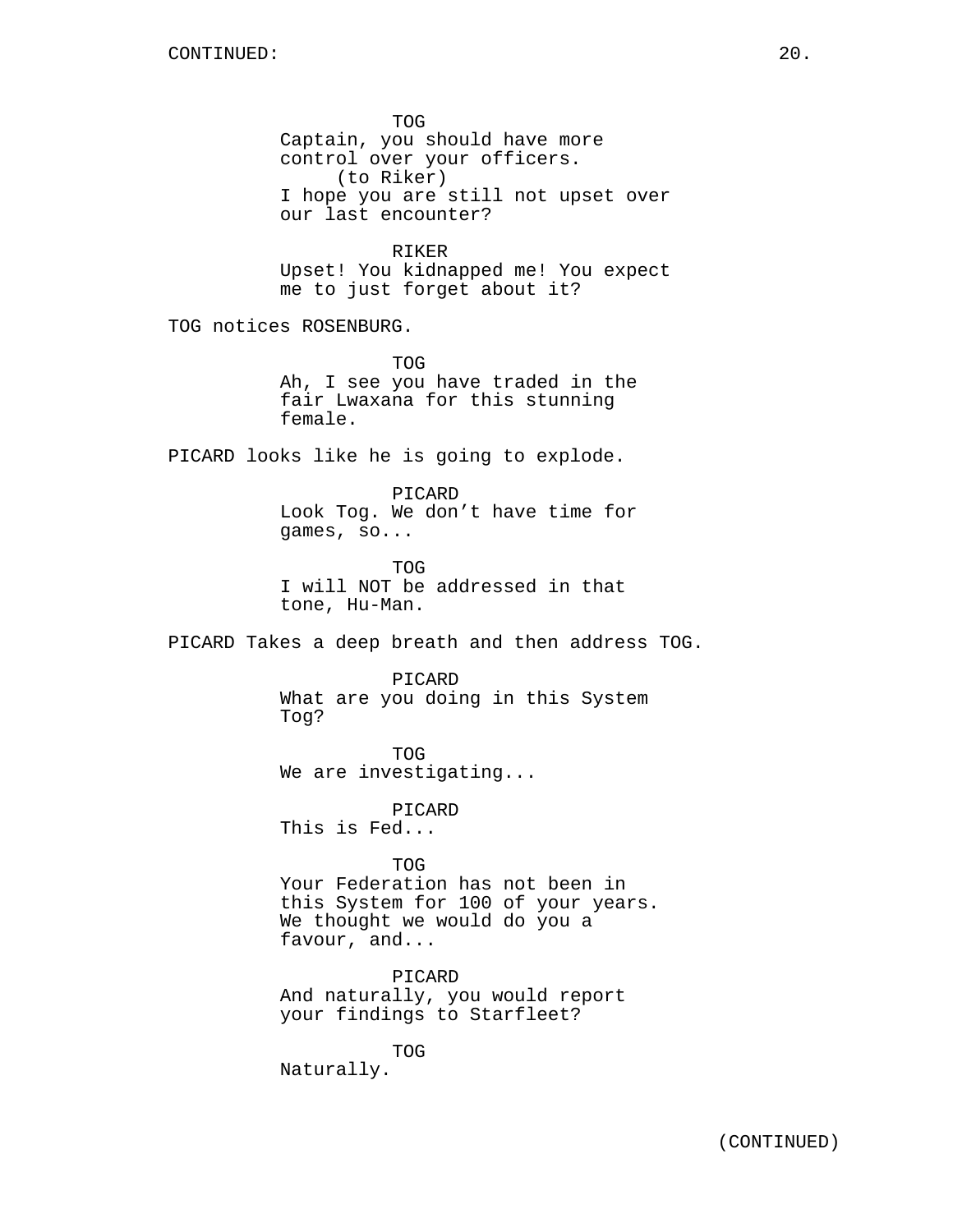Another Ferengi approaches TOG, and whispers something in his ear. TOG nods then addresses PICARD.

> TOG Since you are here now, we shall leave the investigation in your capable hands. (beat) Till we meet again, Pi-Card.

Main View Screen image changes back to an External shot of the Ferengi Marauder as it warps out.

> SULIK (raise eyebrow) Curious creatures.

PICARD places a hand to his head, and mumbles next line.

PICARD All we need now is for Q to show up.

RIKER hears that remark and says next line quietly.

RIKER Don't even joke about that sir.

PICARD gives RIKER a look and then addresses DATA.

PICARD ETA to Beta Draco III, Mr. Data?

DATA (consults panel) 5 minutes sir.

PICARD Assume standard orbit when we arrive.

DATA Yes Captain.

Bridge is quiet for about 1.5 seconds. SULIK's absorbed in whatever's on his station panel.

> SULIK Fascinating!

PICARD What's fascinating, Lieutenant? (pause)(no answer) (MORE)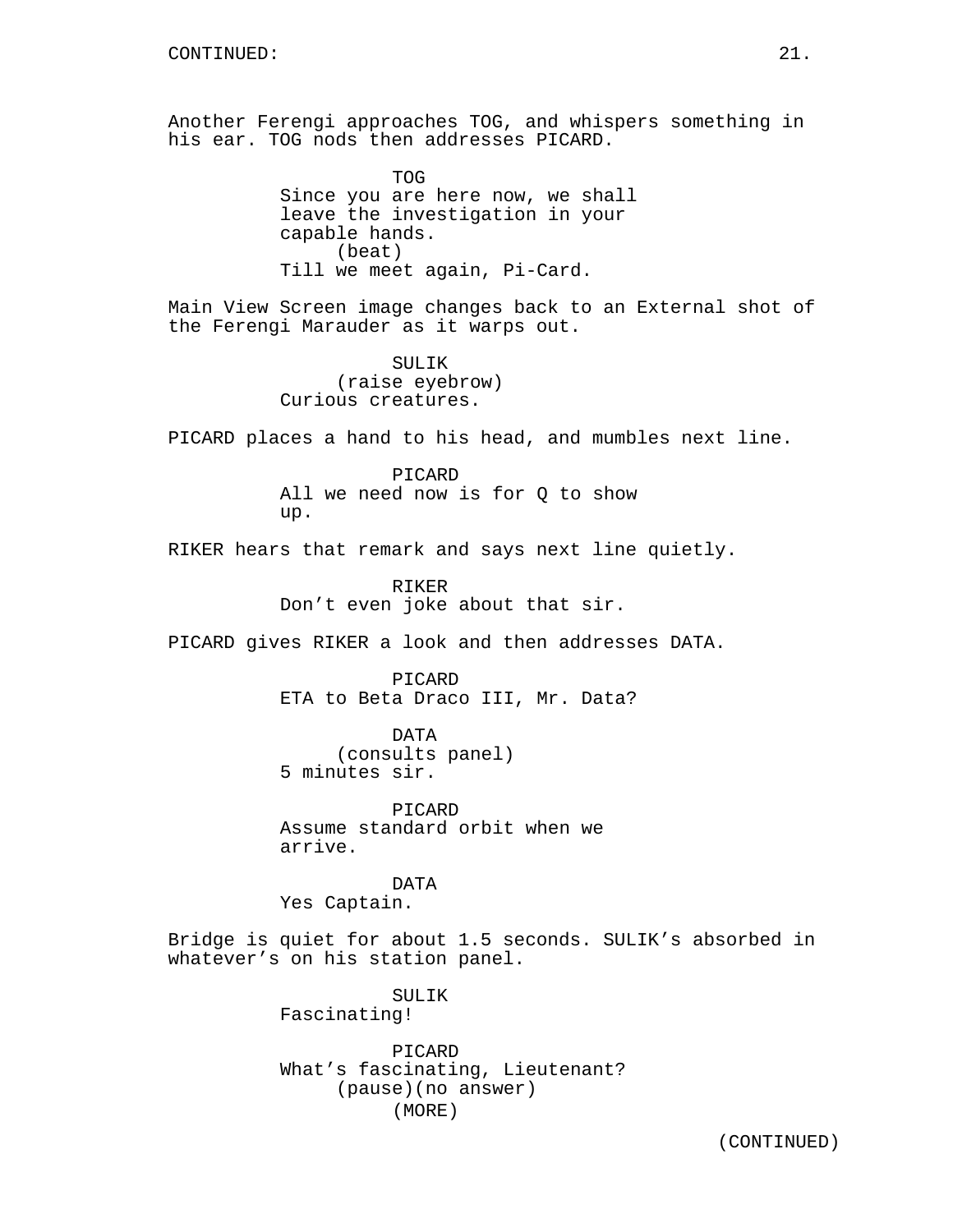PICARD (cont'd) Sulik? SULIK Sorry Captain, it's just that those energy readings, appear to be Tridimiptium. PICARD Tri... what? SULIK Tri-dim-ip-tium. (beat) There hasn't been a reported finding of that in more than 5000 years. ROSS Five thousand years? RO The Federation hasn't been around for 5000 years. It hasn't even been around for 1000 years. SULIK No it hasn't. But Vulcan has. ROSS Vulcan? How'd... SULIK There is an old story about a group of space travelers who came to Vulcan in Tridimiptium powered ships. They said the crystal, was abundant in their home system. DATA puts the ship in Standard Orbit. (Day 4: 1500) RO Is it anything like Dilithium? SULIK We never found out. WORF What do you mean, you never found out? Surely...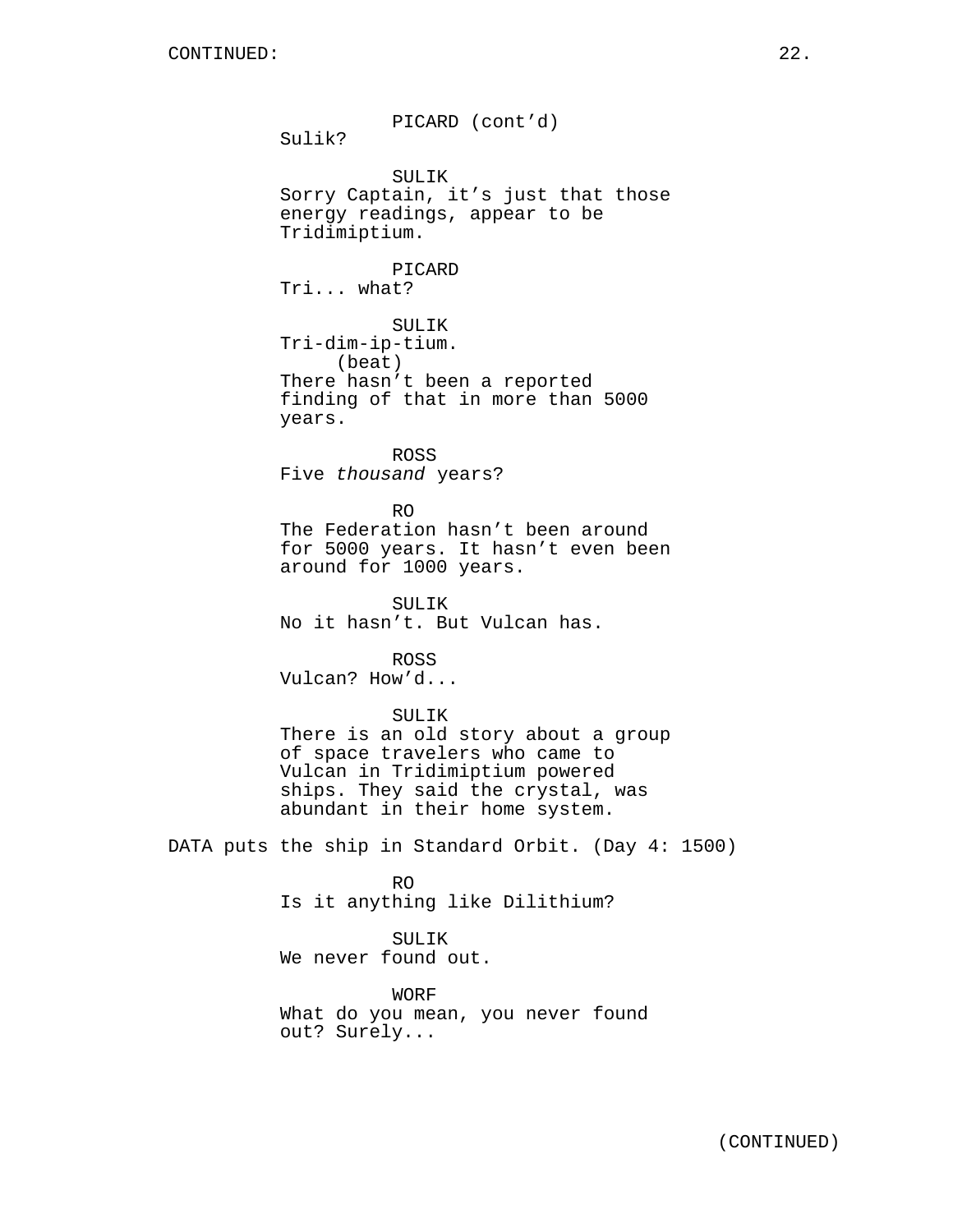SULIK It might help if I started at the beginning.

SULIK has the complete attention of every bridge member.

#### SULIK

According to the story, Vulcan was visited by a group of Space Travelers. They were known only as The Travelers. They never said where they were from, or where they were going. All they did tell us, was that two of their three home planets, were no longer suitable for life. And that the third, was not large enough to hold all the people of the others. They were sent into space to find a new world to call home.

RO

And they ran into Vulcan.

SULIK

(Raise eyebrow) In a matter of speaking. When they left, we searched for their home system, and the mysterious Tridimiptium. But we never found either.

RIKER Well it looks like we just found both.

SULIK

Yes, it does.

SULIK returns to the computer panel display. PICARD notices that the ship is in Standard Orbit.

> PICARD Can you get a fix on those readings Mr. Sulik?

SULIK Already computed sir.

PICARD straightens his tunic.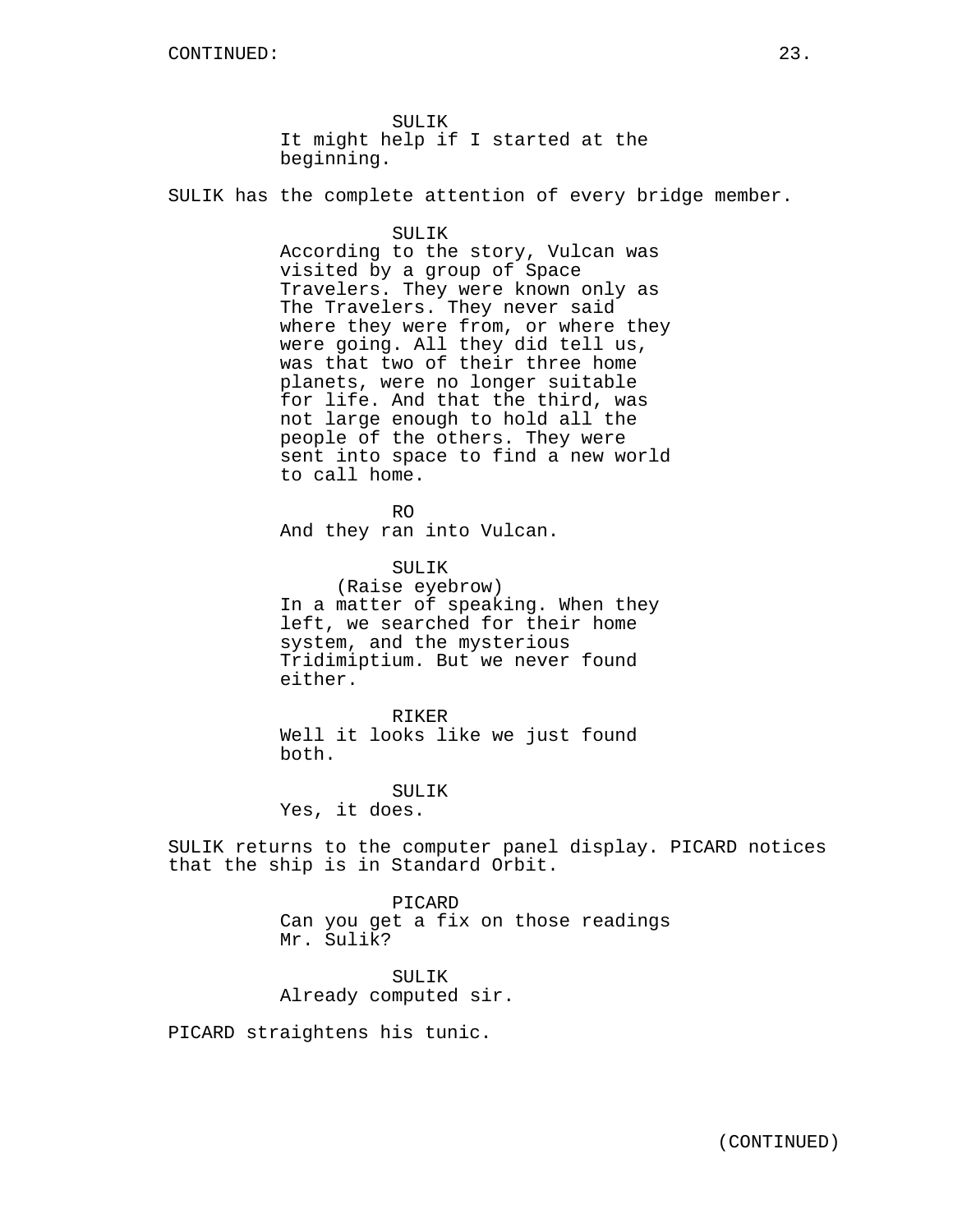PICARD Send them to the Trans...

SULIK Already done sir.

PICARD In that case, Number One assemble an Away Team. Let's find out what's down there.

RIKER rises from his chair, and calls out names. As their name's called, they rise and follow RIKER up the ramp to the Turbolift.

> RIKER Worf, Data, Ro, Ross, (beat) Sulik, would you like to join us?

SUL TK I would be like that, Commander.

All enter Turbolift and the doors close.

CUT TO:

INT. MAIN TRANSPORTER ROOM - ENTERPRISE (1530)

The Away Team enters. ROSS and DATA have Tricorders. All have Phasers. SULIK is examining his, since it is different to the ones he is used to. SULIK's also been issued a communicator, which he is wearing over his Quintillus emblem. Everyone, except RIKER, heads for the Transporter Pads. RIKER goes to TRANSPORTER CHIEF. SULIK finishes examining his Phaser, as he steps up on the platform.

> SULIK (mutter) Fascinating.

RIKER reaches the TRANSPORTER CHIEF.

RIKER You got the co-ordinates?

TRANSPORTER CHIEF All set Commander.

RIKER heads for the TRANSPORTER PAD.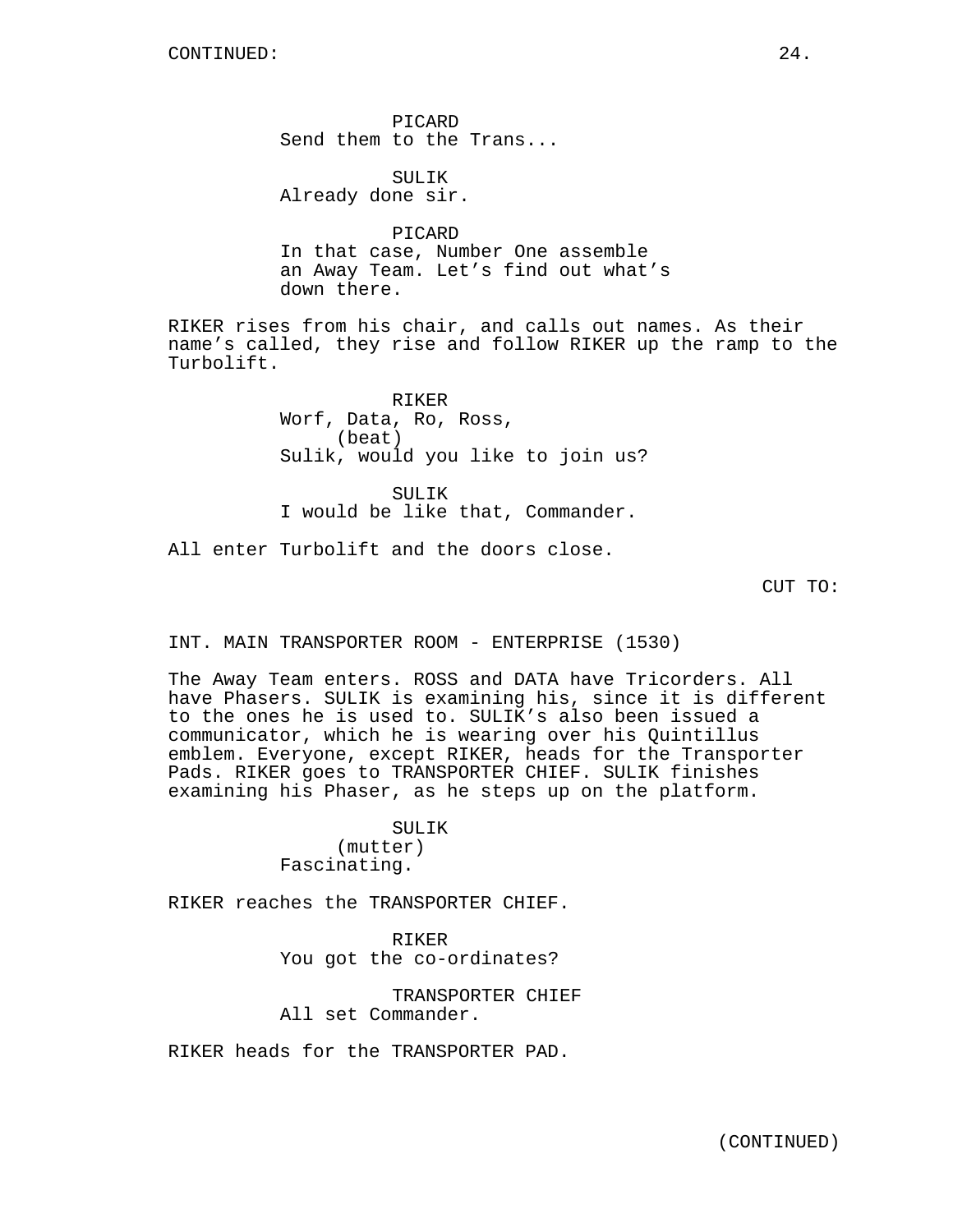RIKER Riker to Bridge.

PICARD (VO) Bridge, go ahead Number One.

RIKER is standing on the Transporter pad.

RIKER

We're ready for transport.

PICARD (VO) Good luck, Picard out.

RIKER Whenever you're ready Chief.

TRANSPORTER CHIEF Ready Commander.

RIKER

Energize.

The AWAY TEAM de-materializes.

TRANSPORTER CHIEF Transporter Room to Bridge.

PICARD (VO)

Bridge.

TRANSPORTER CHIEF Transport complete, Captain.

PICARD (VO) Keep a solid lock on them, Chief. I want to able to beam them back at the first sign of trouble.

TRANSPORTER CHIEF Yes sir, Transporter Room out.

TRANSPORTER CHIEF sets the Transporter lock.

FADE TO COMMERCIALS: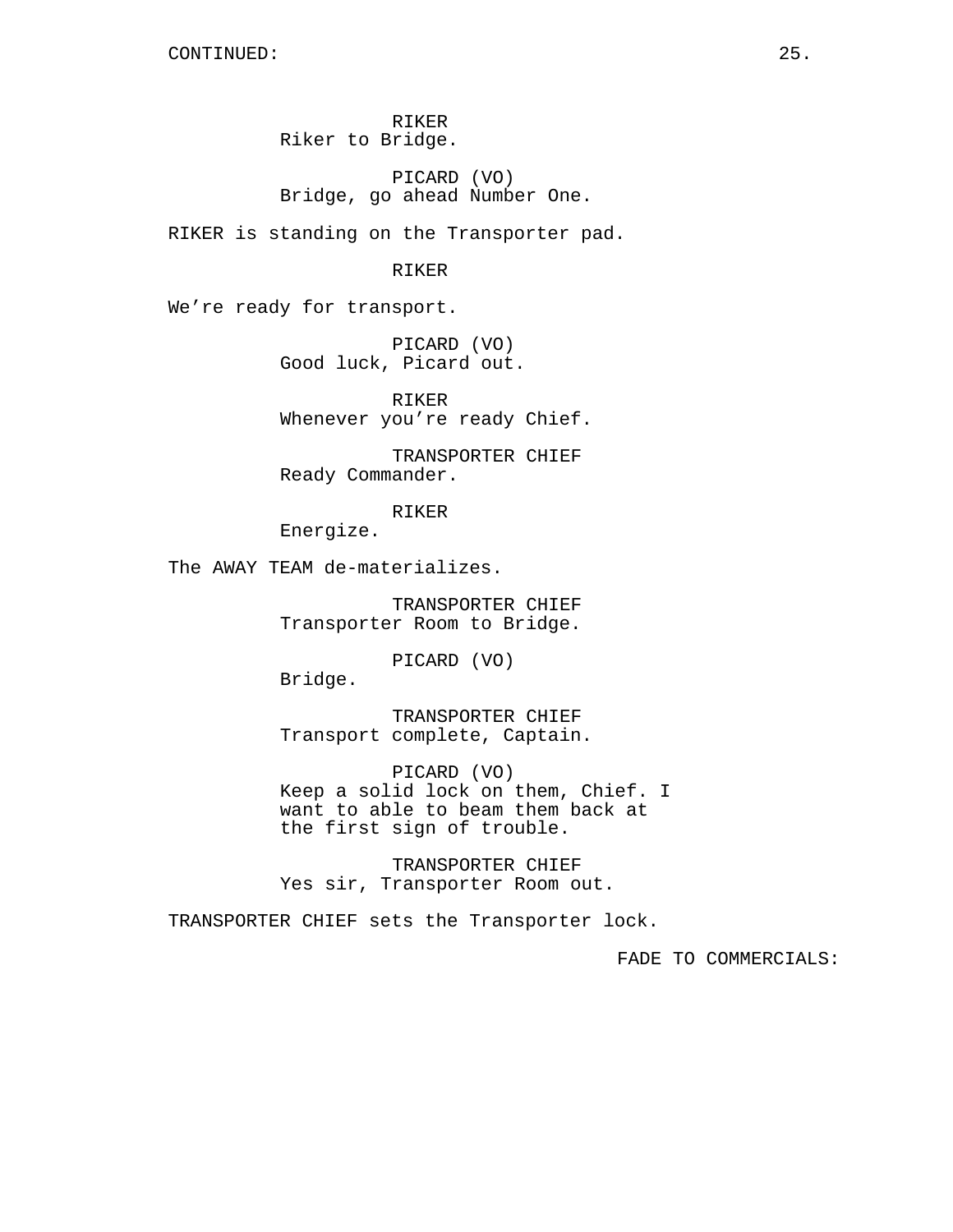# **ACT III (DAY 4)**

# EXT. SURFACE OF BETA DRACO III (1600)

The Away Team is walking down the main path (Path 1). DATA is taking Tricorder readings on one side, while ROSS is taking Tricorder readings on the other. ROSS is the furthest down the path. DATA is right behind her. RIKER and SULIK, are behind DATA. WORF and RO are the furthest back. ROSS reaches an intersection (Path 1 and Path 2). At the same time, DATA reaches a different intersection (Path 1 and Path 3). ROSS' Tricorder registers something down Path 2. She yells to RIKER.

## ROSS

Commander, down here.

ROSS takes off down the path. DATA waits on the main path, till everyone has caught up to him. FOCUS on ROSS. She arrives at a cave entrance full of brightly colored crystals. (Red, yellow, blue, and green.) She places her Tricorder on the ground, and is about to pick up a bright red crystal. SULIK arrives at the entrance to the clearing, and notices something odd about the crystal ROSS is about to pick up. SULIK starts to shout a warning.

### SULIK

T'Pra, don't...

But he's too late, ROSS has picked it up. Everyone reaches the clearing on the word don't. A bright flash emanates from the crystal. ROSS is sent flying backwards. ROSS hits the ground, hard. And is knocked out. RIKER cries out.

#### RIKER

Noooooo.

RIKER runs over to ROSS. DATA follows. RIKER reaches ROSS, and kneels down beside her.

RIKER

Debra? (beat)(No answer) Debra!

DATA notices RIKER is too emotionally involved to think straight.

> DATA Data to Enterprise.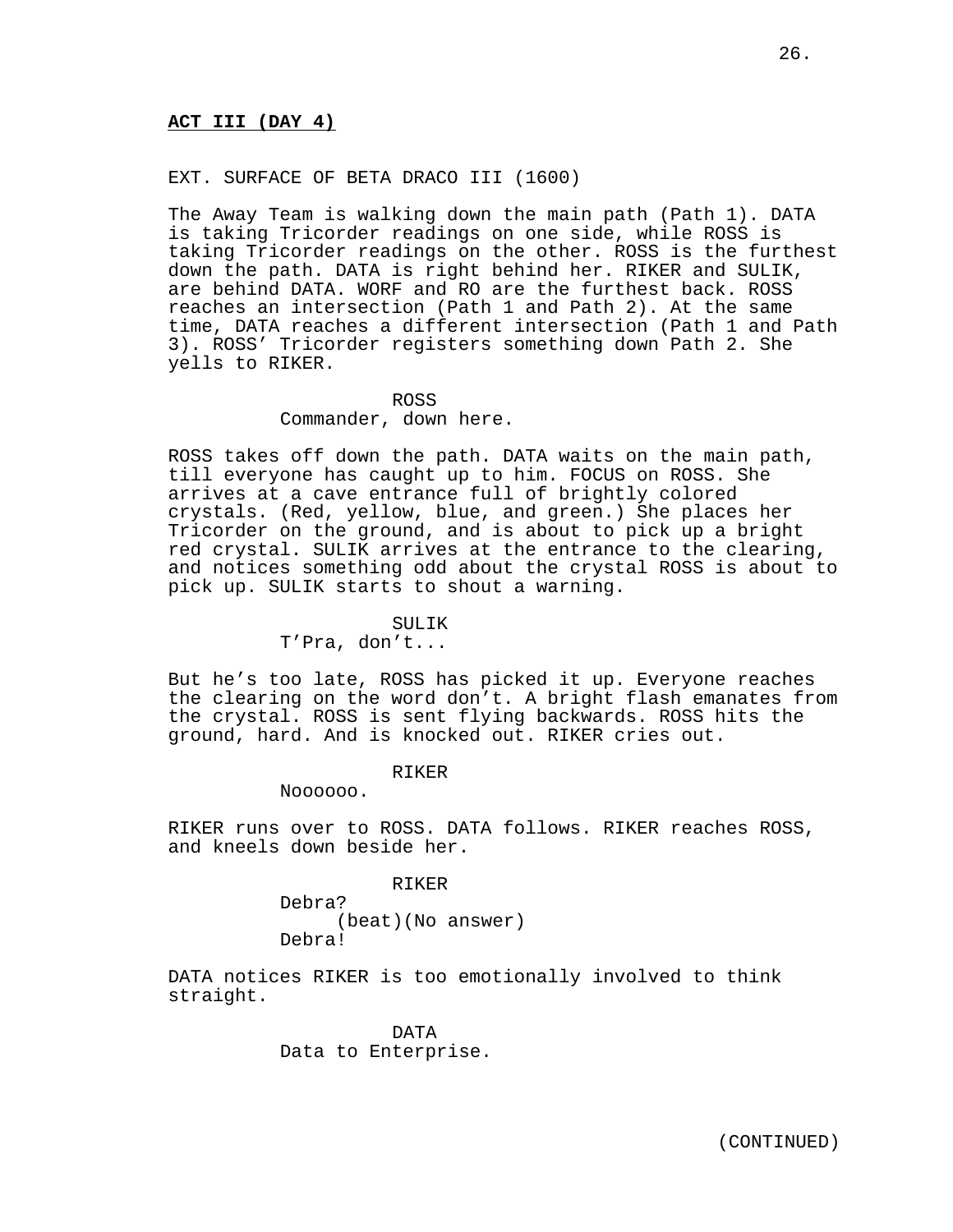PICARD (VO) Enterprise. DATA Two to beam directly to Sickbay. From Commander Riker's location.

PICARD (VO) What happened, Mr. Data?

RIKER and ROSS disappear in the Transporter beam. SULIK picks up ROSS' Tricorder, and starts to examine the crystals in the cave entrance.

> DATA I am not quite sure, Captain. (beat) All I saw, was a flash of light and Commander Ross being thrown backward.

PICARD (VO) (beat) You're in charge, Mr. Data.

DATA Yes Captain, Data out.

DATA hands WORF his tricorder.

DATA Here Lieutenant.

WORF takes it.

DATA You and Ensign Ro go back that way.

DATA points to the path they just came off.

DATA Sulik and I will examine what is here, then continue in that direction.

DATA points the other way.

DATA We shall meet back here at 1800.

WORF/RO

Yes Commander.

RO and WORF walk off. DATA walks over to SULIK.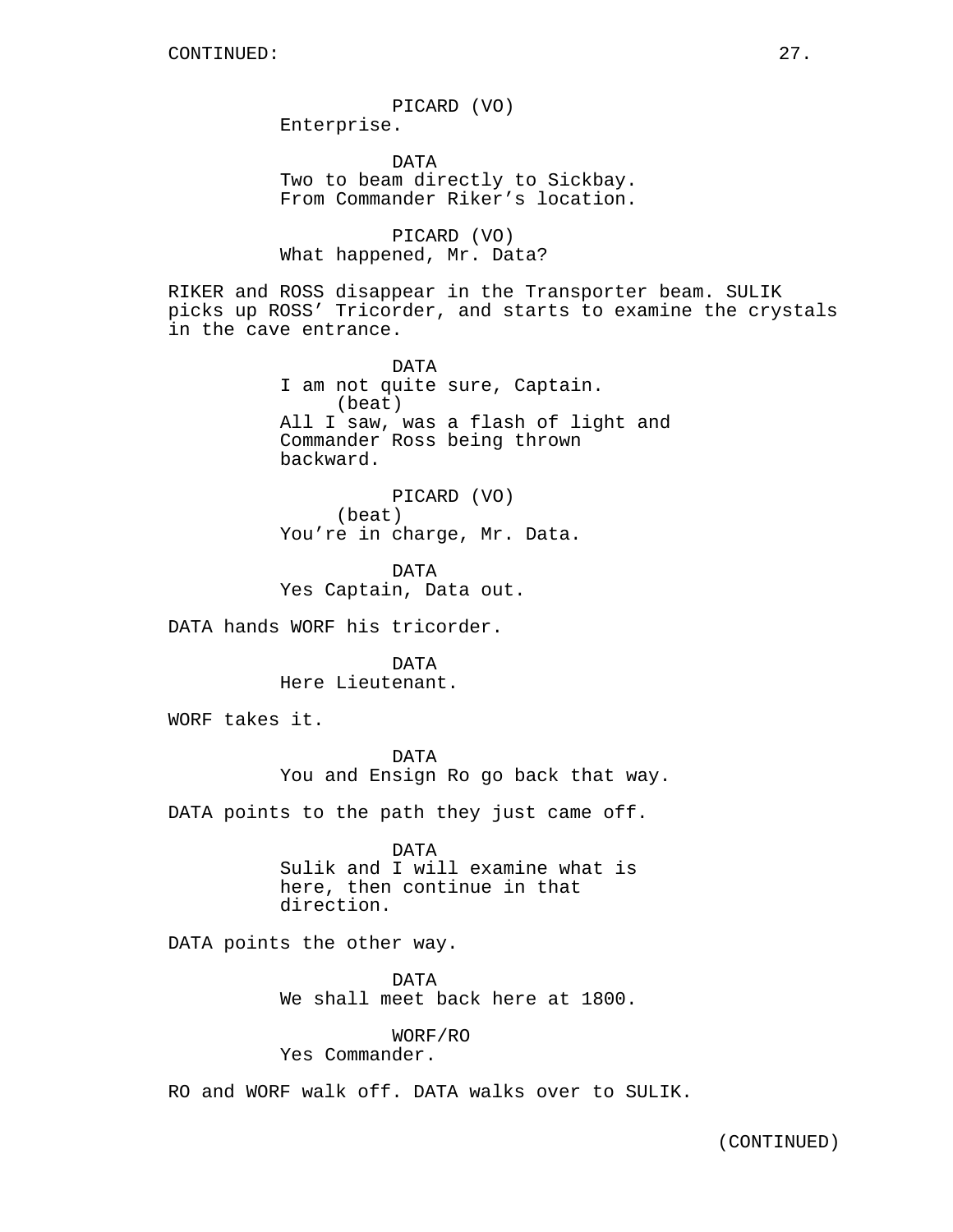**TIME FLIES**: WORF and RO take the path till it meets Path 3. Then they go up path 3. They find stashes of crystals. They examine them, then move on. DATA and SULIK do the same. It starts to get dark. DATA and SULIK reach a clearing.

**TIME RETURNS TO NORMAL**: In the middle stands a metallic cylinder. It is 3 meters wide, and 3 meters high. SULIK takes a Tricorder scan of it. The readings are different in one spot, as if it is hollow. SULIK approaches the spot. When he is about 20 cm away from it, a door appears. When SULIK steps back, it disappears. Forward, it re-appears. SULIK is hesitant about entering the door. He puts his Tricorder in. It picks up something. SULIK calls to DATA.

> SULIK Commander, I am picking up something from inside this cylinder.

DATA Like what, Lieutenant.

SULTK<sub>s</sub> I'm not sure sir. Here, look.

SULIK hands DATA the Tricorder. Data enters the cylinder.

DATA I think we should invest...

SULTK Should we not call Lieutenant Worf, or Ensign Ro, and...

DATA You are correct Lieutenant.

DATA, still inside the cylinder, taps his communicator.

DATA Data to Worf. (beat)(no answer) Data to Ro. (beat)(no answer) Data to Enterprise.

DATA and SULIK raise an eyebrow. SULIK tries his communicator, from outside the cylinder.

> SULIK Sulik to Worf. {beat)(no answer) Sulik to Ro.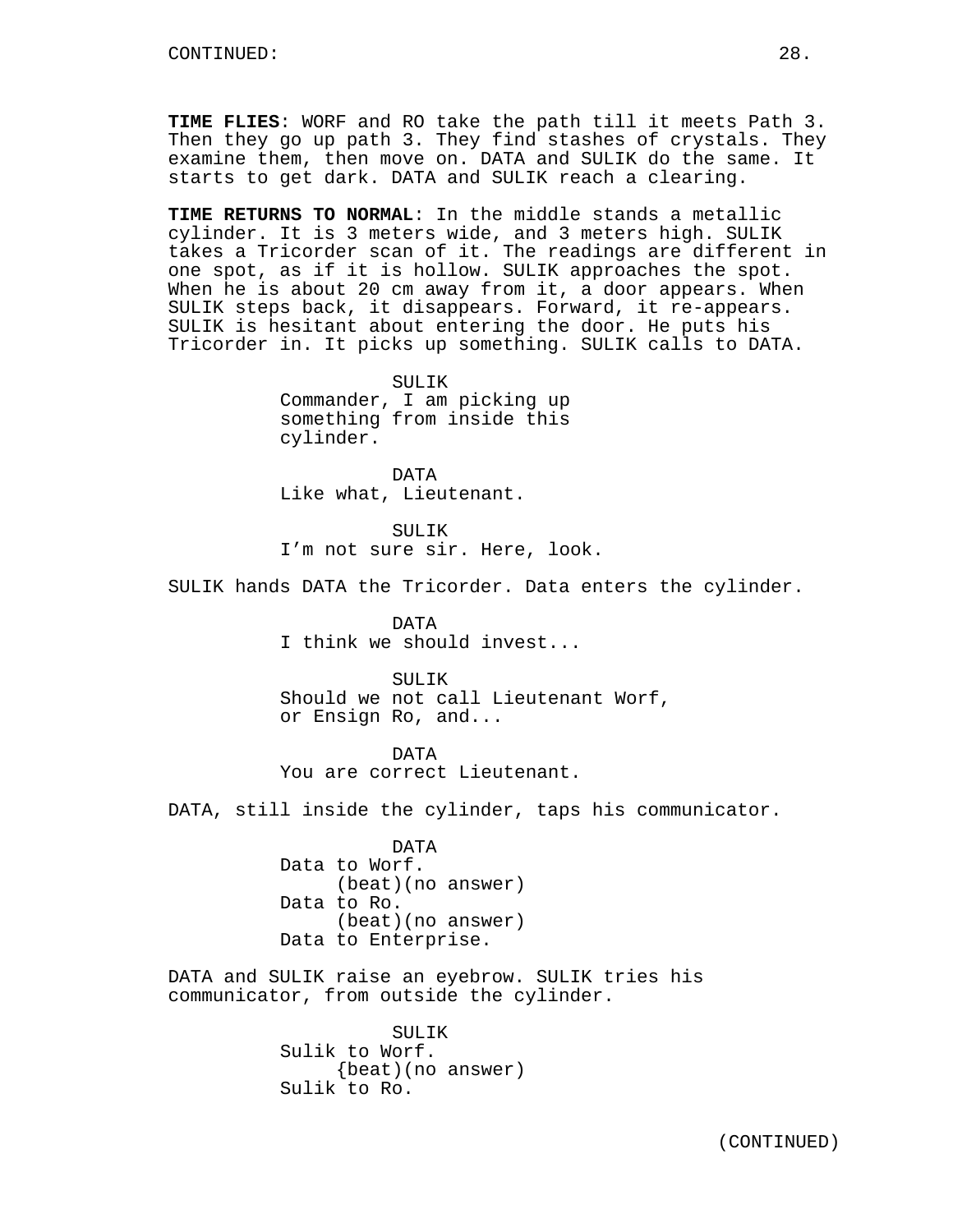(beat)(no answer) Sulik to Enterprise.

DATA There must be something around here that is interfering with our communications.

SULIK steps inside, and the door closes.

CONTINUE TO:

INT. METALLIC CYLINDER - BETA DRACO III (1730)

The floor moves. The cylinder is some sort of Elevator. About five seconds later, it stops, and the door reappears. They look out and see a downhill path, at about a 45 degree angle. They exit.

CONTINUE TO:

INT. HALLWAY - UNDERGROUND - BETA DRACO III

The door closes. The Elevator automatically returns to the surface. DATA and SULIK don't notice the door close or hear the elevator return to surface. DATA and SULIK start down the path. It is dark. They can see a faint light ahead. After about five or six seconds, they reach what at first appears to be a dead end. SULIK approaches the wall, and again, just like above, a door appears. DATA and SULIK enter. The door closes behind them.

CONTINUE TO:

INT. UNDERGROUND CITY - BETA DRACO III

As they start walking down yet another path, SULIK sees WORF and RO on the other side of the city.

> SULIK Commander, isn't that Lieutenant Worf and Ensign Ro?

SULIK points to them, and DATA looks over.

DATA Yes, it is.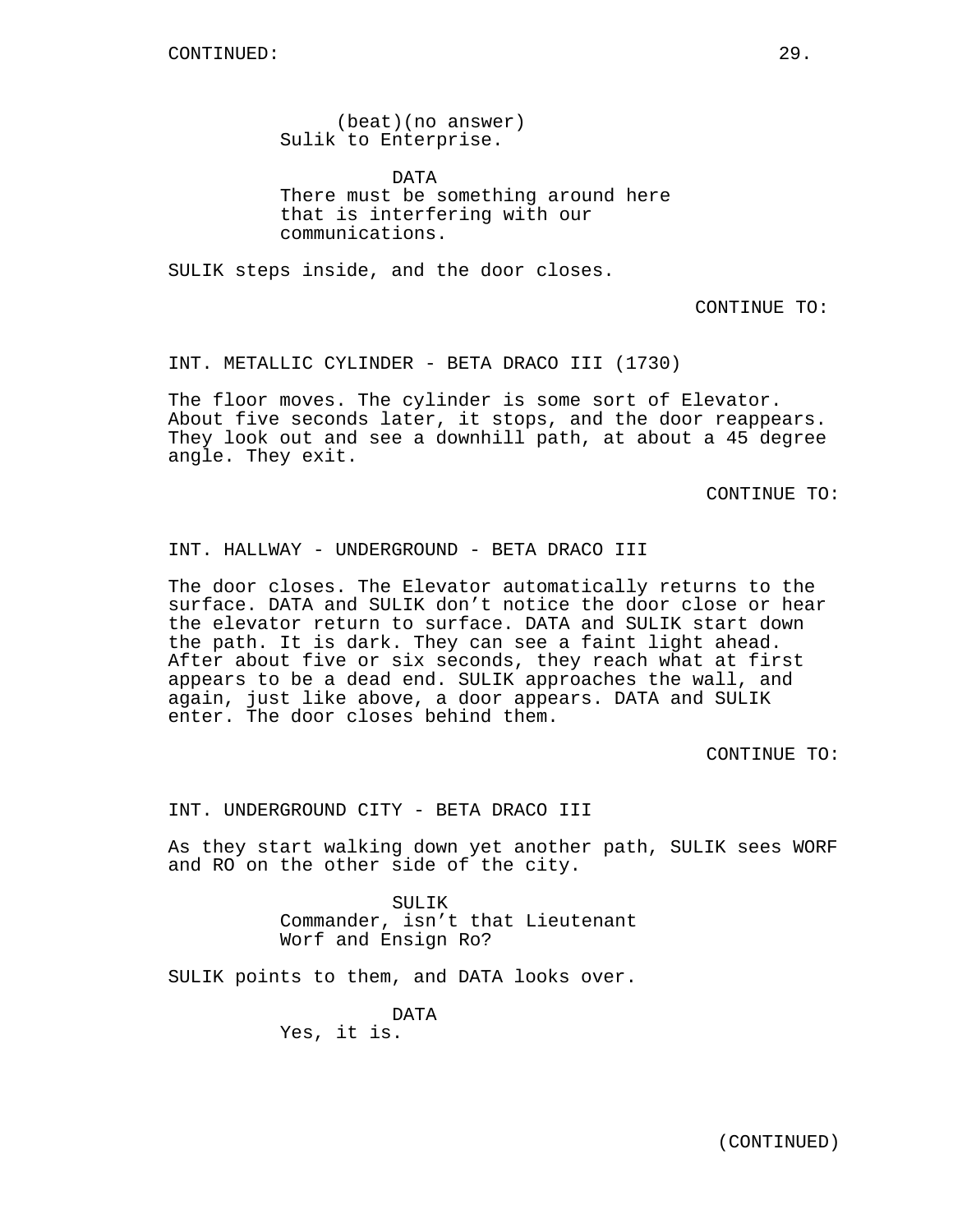DATA is about to call them over, but RO notices them first, and points them out to WORF. DATA/SULIK and WORF/RO, head toward each other. On the way over, SULIK's tricorder registers something down a side street. SULIK follows the reading. DATA meets WORF and RO.

> WORF Commander, we tried calling you before we entered a...

DATA (nod) I believe there is something within those cylinders, that blocks our communications.

RO I bet there are dozens of those cylinders on the surface, and...

SULIK, who has found something at the end of his side street, calls DATA.

> SULIK (VO) Commander, I found something, over here.

DATA, WORF, and RO, run to SULIK.

CONTINUE TO:

INT. HISTORY MACHINE - UNDERGROUND CITY - BETA DRACO III

DATA, WORF, and RO, reach SULIK. They see what appears to be some sort of archaic computer.

> RO What is that?

DATA (approach it) It would appear to be some sort of recording/viewing device.

RO You mean a computer?

**WORF** How do we activate it?

SULIK has just completed his tricorder analysis.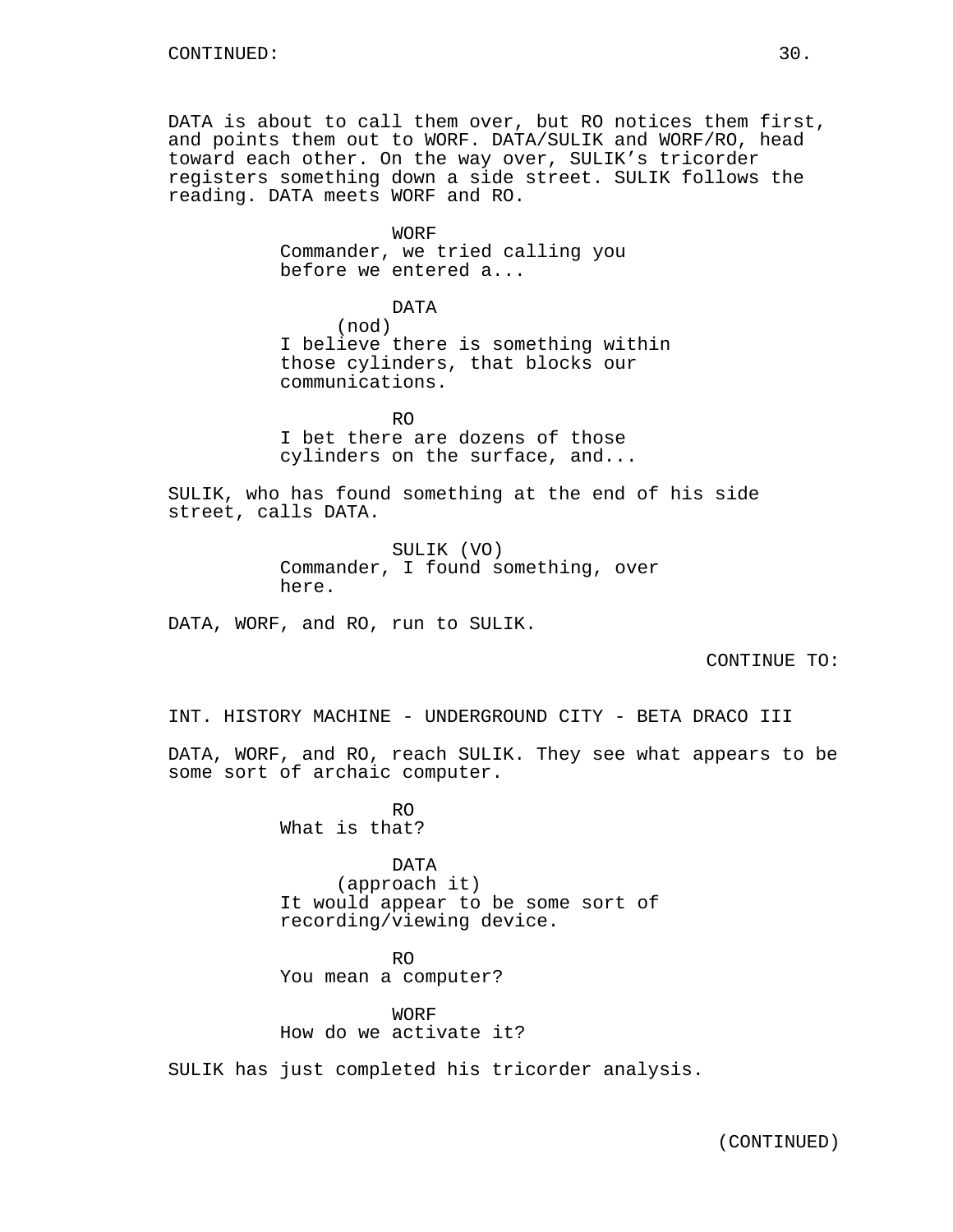SULIK Commander, if I may...

DATA nods. SULIK approaches the device.

SULIK I believe if we flip this switch... (beat)(flip switch) ...and press this button... (beat)(press button) ...we should...

The center screen comes to life. A beautiful young woman appears on it. The two side screens, also come to life. They display a flag, and under the flag, is the inscription THE DRACONIAN EMPIRE. The woman on the center screen, is sitting at a desk. Behind the desk, is a window. The view from the window, is of the planet's surface during a beautiful sunset. The woman's name, is SELINA.

> SELINA Welcome to Draconia. The heart and soul of what was once the great Draconian Empire. (beat) I am Selina, head of the planetary government and heiress to The Empire. This Terminal contains the complete history of this Empire and her people.

> > (beat)

Today is a sad day. My ship leaves our beloved homeworld. And sets out for parts unknown. My only regret, is that we could not convince everyone to evacuate this planet. Those who remain, will take refuge in the great underground city of our ancestors. Those who may view this, must be warned. This planet is on the verge of disaster. (beat)

If, by some unknown force or reason, this planet is saved from its fate... the knowledge within this terminal, is available to you also. So ends this transmission. Farewell my fair Draconia, I shall miss you.

The image of SELINA vanishes, and is replaced by a TABLE OF CONTENTS. The Away Team tries to decide which option they should choose. SULIK decides.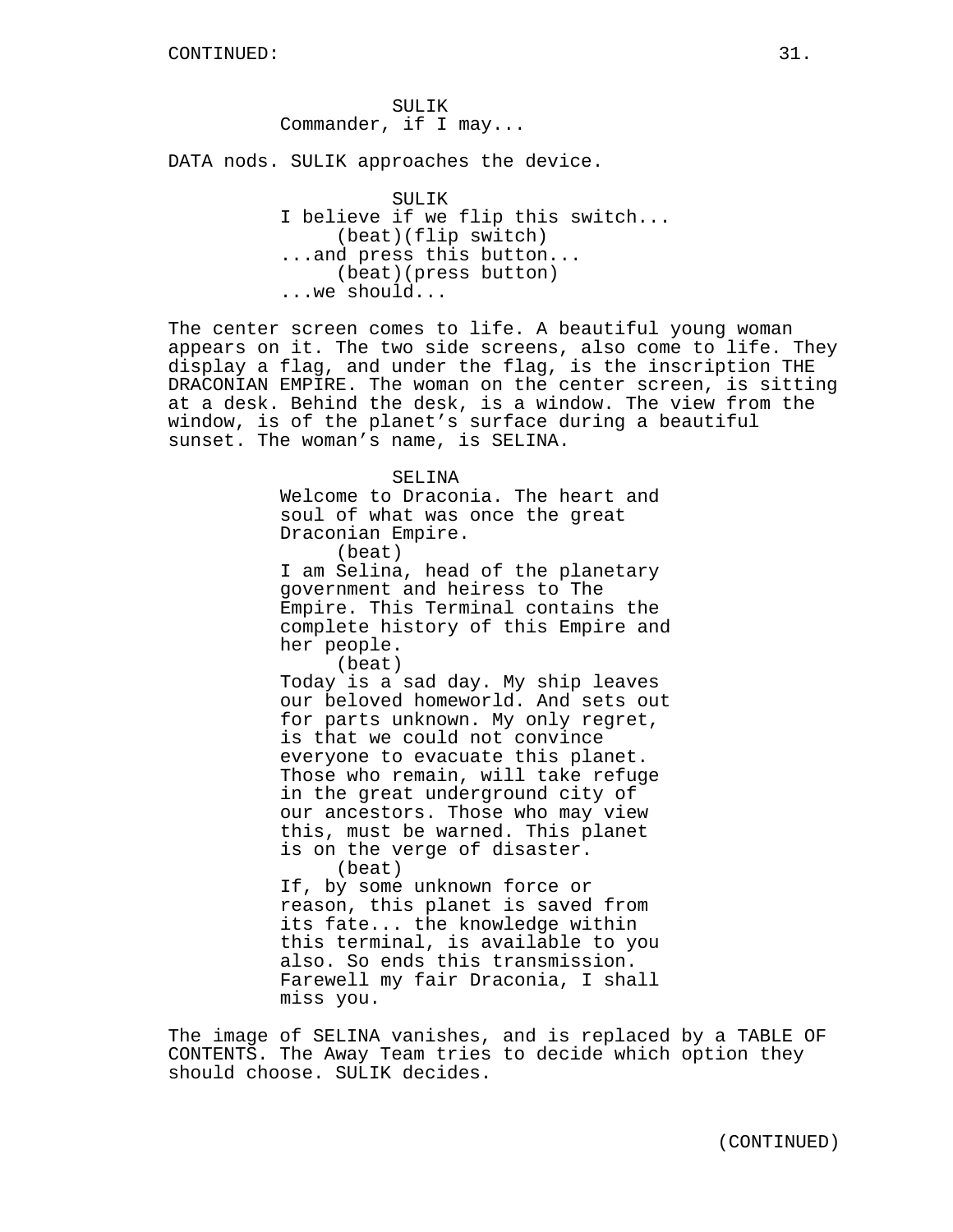SULIK I believe we should start with #9. Don't you?

RO It might explain a few things.

DATA

Agreed.

DATA thinks of something, and turns to SULIK.

DATA You have been recording this, right Lieutenant?

SULIK Of course Commander.

DATA

Very well. We shall begin with #9, and tape each segment for our records. Then return to the ship.

DATA presses the #9 key. Center screen returns to SELINA.

## SELINA

It began about 1000 years ago. Scientists from ALTAIR and DRACONIA, began to notice gradual shifts in the planetary orbit of ZIGON. According to The Council of ZIGON, the atmosphere and weather conditions were rapidly changing. Together, we calculated that, if things progressed at the same pace, within 50 years ZIGON would no longer be able to support life. The three planetary governments, and the Council of The Empire, begin building Evac-Ships. These ships, would be used to evacuate the population of ZIGON to DRACONIA and ALTAIR. Five years after the evacuation was complete, ZIGON's atmosphere was completely gone. It is now a frozen iceland. (beat) 500 years ago our scientists discovered that ALTAIR was going through the same geological changes

that affected ZIGON. The Council resurfaced the Evac-Ships, and (MORE)

(CONTINUED)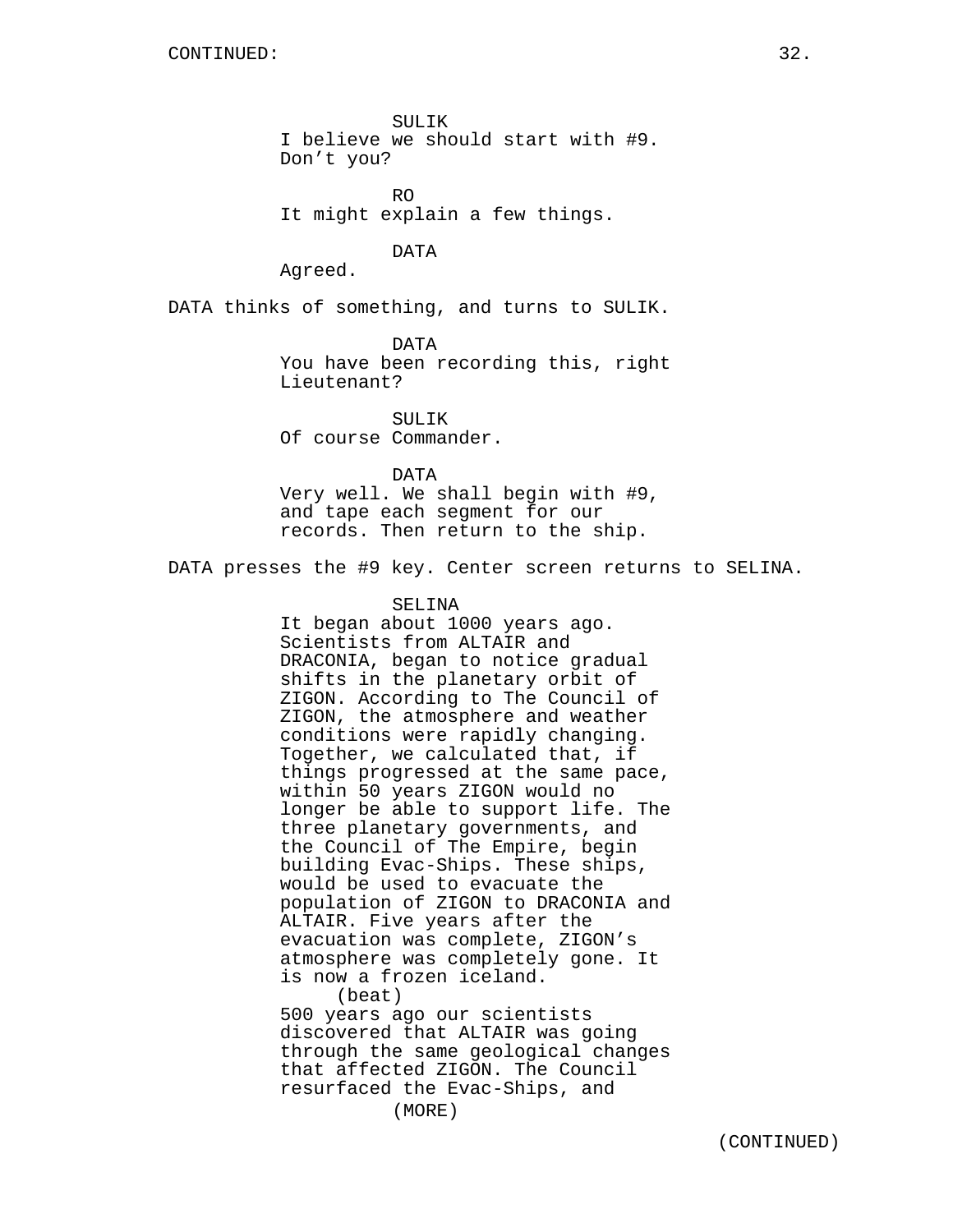SELINA (cont'd) began evacuating ALTAIR's population here. To DRACONIA. Unfortunately, we could not support everyone. The remaining people set off in the Evac-Ships to find a new home. Not long after, ALTAIR was also uninhabitable. (beat) The last contact we had with The Travelers, as they called themselves, was approximately 250 years ago. They had just left a planet named Vulcan. (beat) 50 years ago, as feared by all, our beloved DRACONIA began to display the signs of destruction. We all knew this day would come. The Council never quit building bigger and better Evac-Ships, to carry our people to our new home. Today, my ship, the last ship, leaves what was once the heart and soul of the Draconian Empire, never to return.

Center screen returns to THE TABLE OF CONTENTS.

#### SULIK

If that message, was recorded 250 years after The Travelers' visit to Vulcan... which was 5000 years ago... it would appear that Draconia was evacuated for no reason. As it is fine today.

All nod.

 $R<sub>O</sub>$ Which one shall we view next?

All check out the Table of Contents and think.

FADE TO:

INT. MAIN BRIDGE - ENTERPRISE (1735)

PICARD is worried, about the status of The Away Team. The Transporter Room informed him that the transporter lock on them had been lost. PICARD is standing. The FOCUS, is on him, the rest of the Bridge, isn't seen.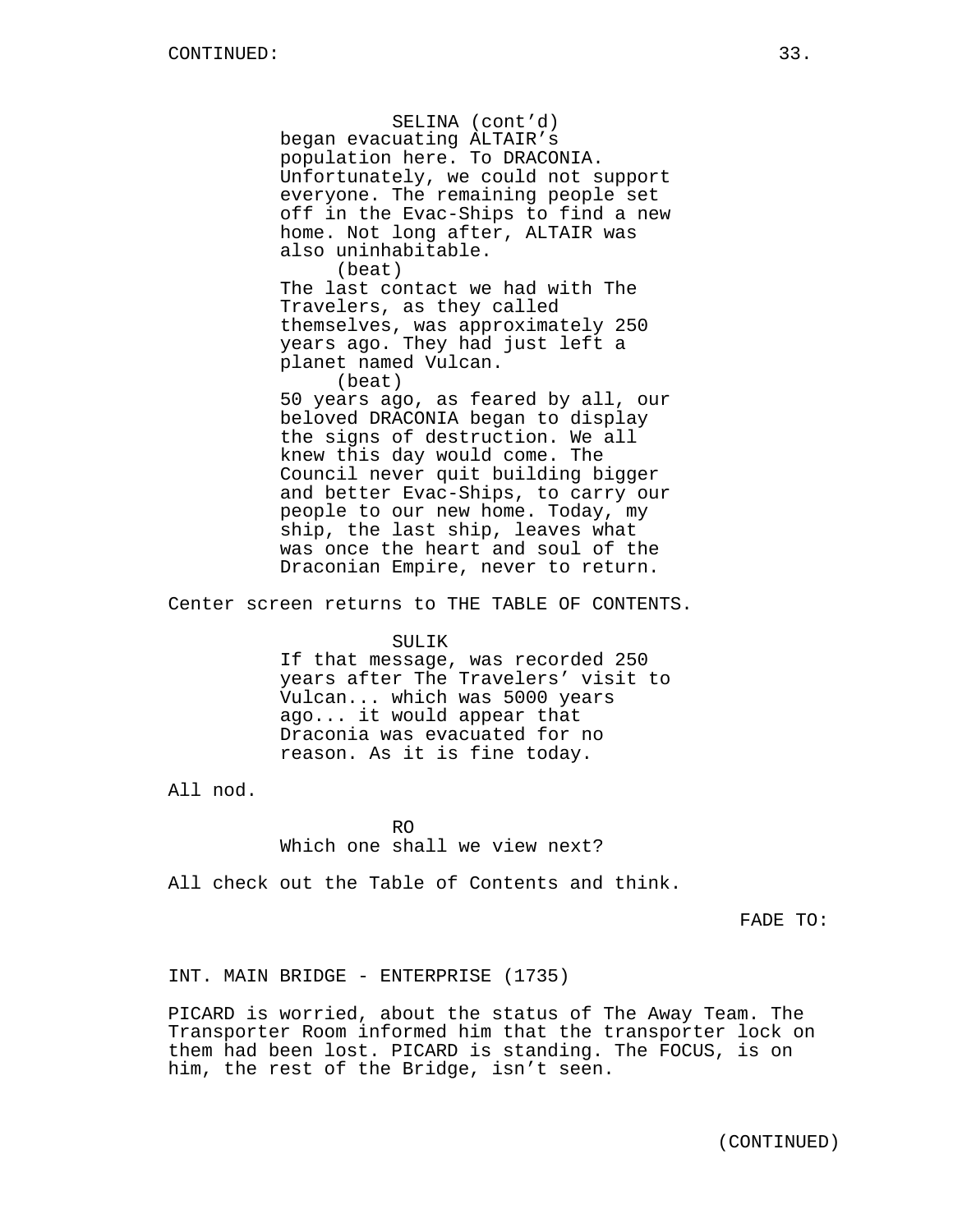PICARD Bridge to Main Transporter Room.

TRANSPORTER CHIEF (VO) Transporter Room.

PICARD Have you re-established that Transporter Lock yet?

TRANSPORTER CHIEF (VO) Negative Captain. It's like they just disappeared.

PICARD Keep trying Chief.

TRANSPORTER CHIEF (VO)

Yes sir.

PICARD Bridge out.

INT. SICKBAY - ENTERPRISE (1745)

ROSS is laying, unconscious, on a Sickbay bed. RIKER is sitting in a chair beside her. Holding her hand in his. CRUSHER approaches.

> RIKER I shouldn't have...

CRUSHER She'll be fine, Will.

RIKER I know. But still, I...

CRUSHER Commander, stop blaming yourself. (beat) Look, why don't you...

At that exact second, RIKER's communicator beeps.

PICARD (VO) Picard to Riker.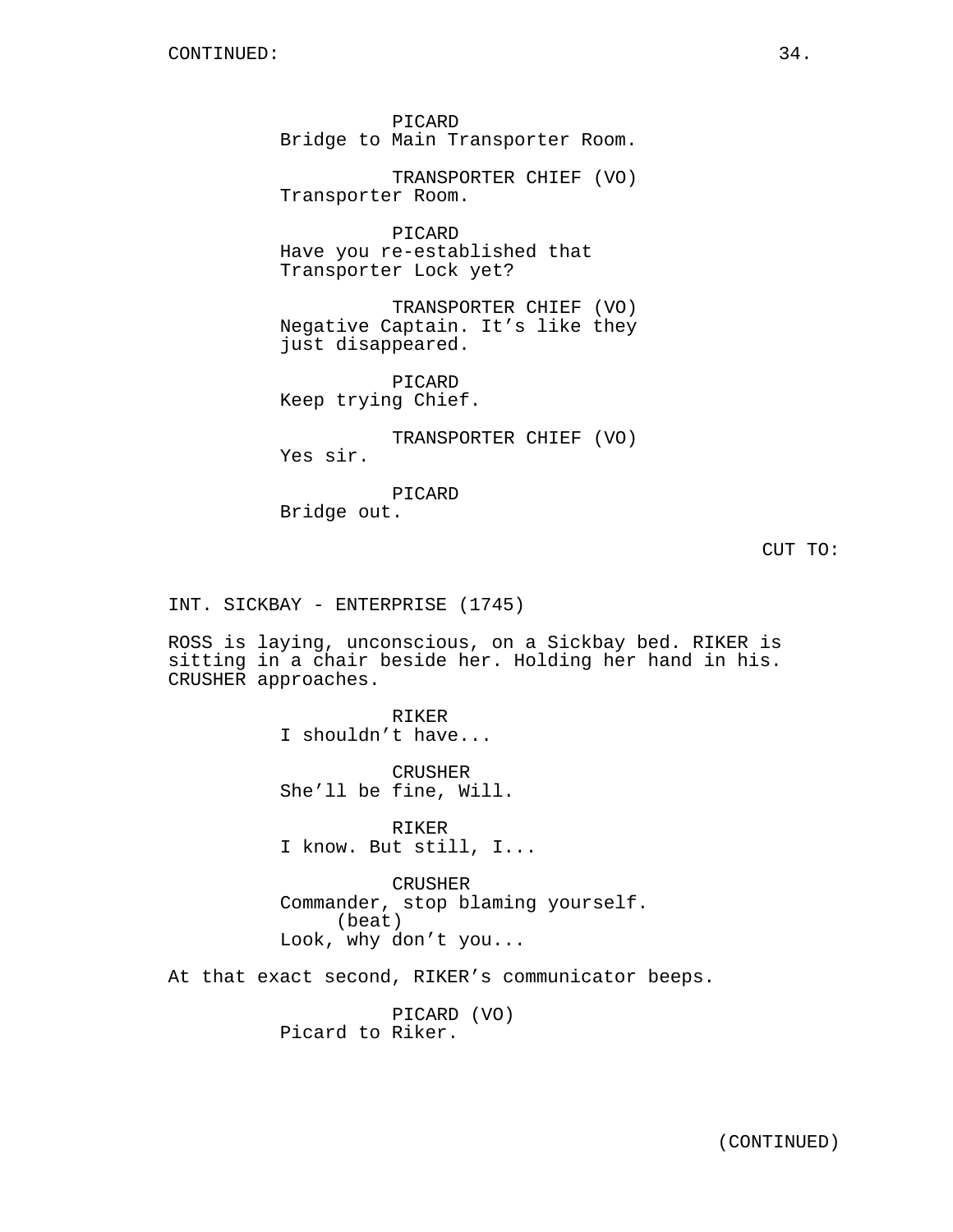RIKER Riker here.

PICARD (VO) We've lost the fix on the Away Team. Report to Main Transporter Room.

RIKER

Yes sir.

RIKER rises from his seat and kisses ROSS on the forehead.

PICARD (VO) By the way, how is Commander Ross?

PICARD was directing the question at RIKER, but CRUSHER answers it.

> CRUSHER As I keep telling Commander Riker... (beat) ...she'll be fine. It was...

PICARD (VO) Glad to hear that Doctor, Picard out.

RIKER exits Sickbay. CRUSHER shakes her head, and continues what she was doing.

CUT TO:

INT. UNDERGROUND CITY - BETA DRACO III (1830)

DATA, SULIK, WORF, and RO, are still standing around the HISTORY MACHINE. The Center Screen, is displaying The TABLE OF CONTENTS.

> RO That was the last one, Commander. Let's go.

All nod, and walk toward the entrance that DATA and SULIK used to get in. They get there, but the door doesn't open.

> DATA Interesting. It would seem that this door can only be used to gain admittance. And can not be used as a means of exiting.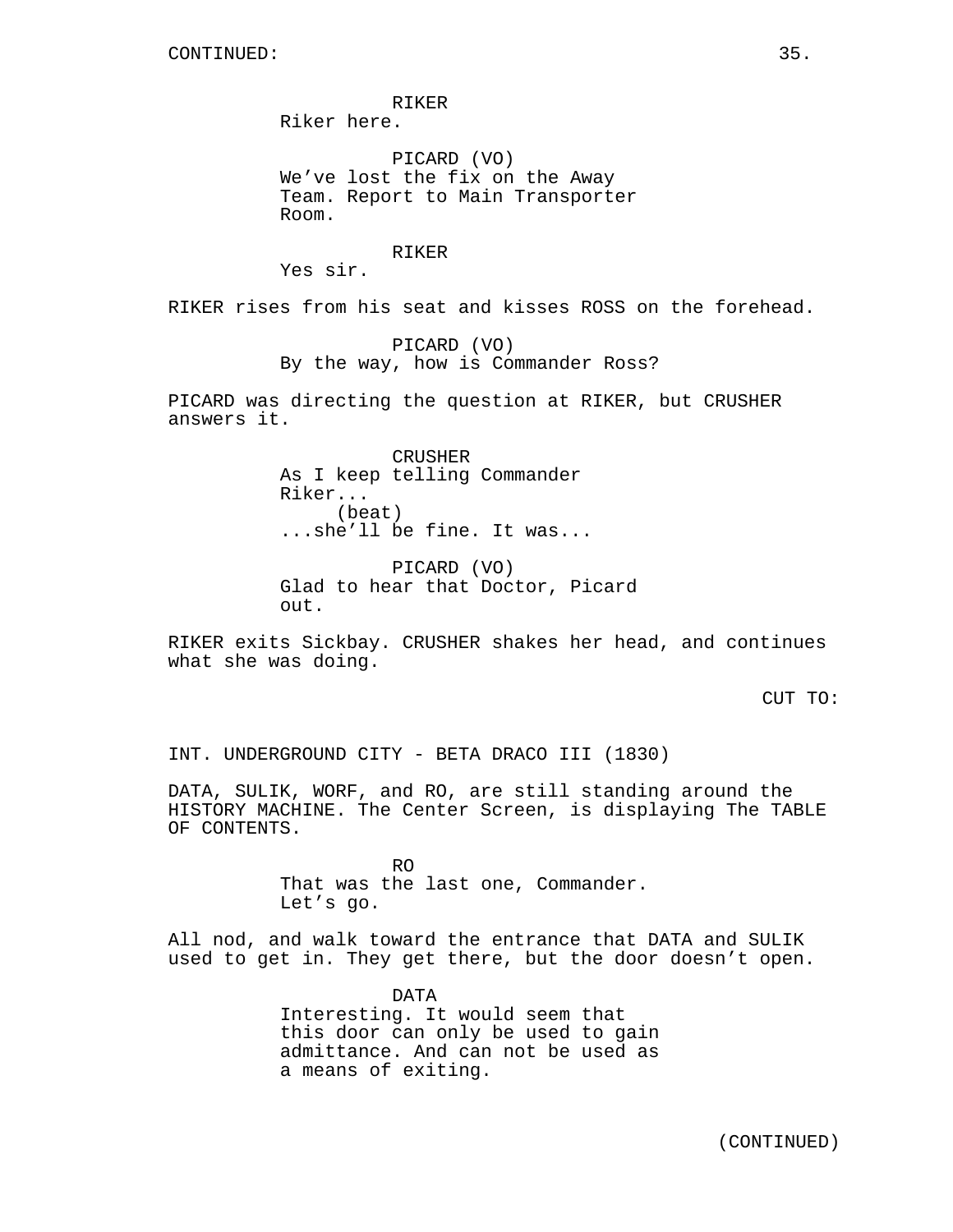$R<sub>O</sub>$ Great. Now we have to find an exit.

SULTK<sub>s</sub> I do not think we will find one.

WORF What do you mean? Every...

SULIK Remember, The Draconians came down here, to escape the surface. They were never suppose to return to it.

RO

That means we are trapped down here. With no way to communicate with the ship. We'll be stuck here, until someone comes in.

DATA While we are waiting, maybe we should look around some more.

All nod in agreement, and the Team splits up. DATA stays by the entrance, because he knows that sooner or later, PICARD will send someone to look for them. And DATA wants to be ready for them.

FADE TO COMMERCIALS:

# **ACT IV (DAY 4)**

EXT. BETA DRACO III - SURFACE (NIGHT) (1845)

RIKER materializes, about 1 meter from the Metallic Cylinder. RIKER decides to see if LAFORGE, who also transported down, sees the same structure at his co-ordinates. (RIKER's at the Cylinder that DATA & SULIK disappeared at and LAFORGE is at the one that WORF & RO disappeared at.) RIKER is about to signal LAFORGE, when his communicator beeps.

> LAFORGE (VO) LaForge to Riker.

RIKER Riker here.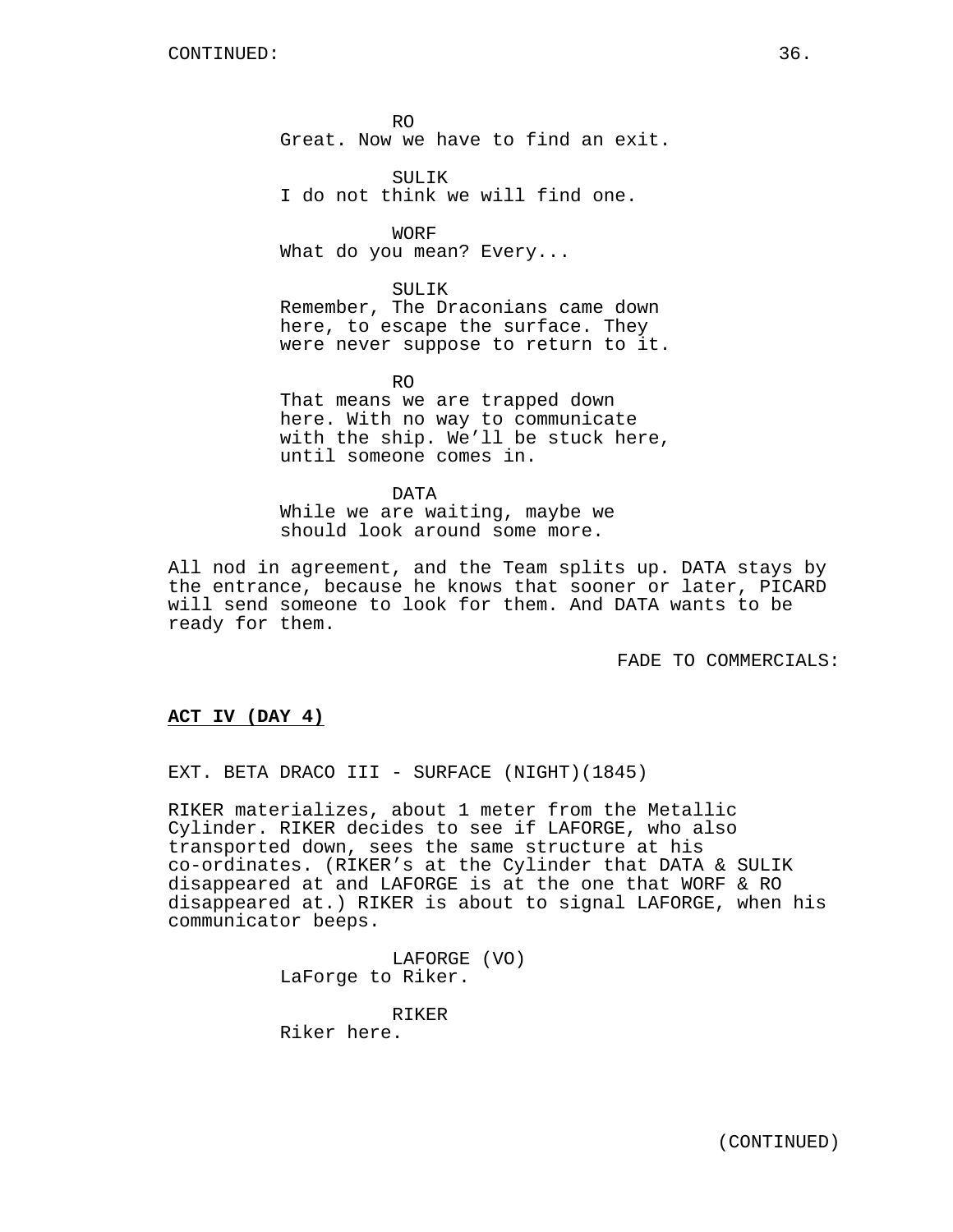LAFORGE (VO) Commander, is there a...

RIKER's communicator goes dead.

RIKER Geordi, are you there? Geordi?

There is no answer. As RIKER approaches the cylinder, his communicator beeps again.

> PICARD (VO) Enterprise to Riker. What's happening down there? We just lost...

RIKER's communicator goes dead again.

RIKER Captain? (beat) Captain?

RIKER concludes that there is something within the cylinders that is blocking communications. RIKER backs away from the cylinder and signals the ship.

#### RIKER

Riker to Enterprise.

PICARD (VO) Enterprise. What's going on down there?

RIKER I think I know what happened to the Away Team sir.

INT. UNDERGROUND CITY - BETA DRACO III (1900)

DATA is standing by the place where the door should be. EVERYONE else is looking around. They are so busy, that they don't notice LAFORGE enter from the other side. Until it's to late. DATA starts to shout a warning.

#### DATA

Geordi, do not...

Too late, the door closes behind LAFORGE. DATA finishes his line,

CUT TO: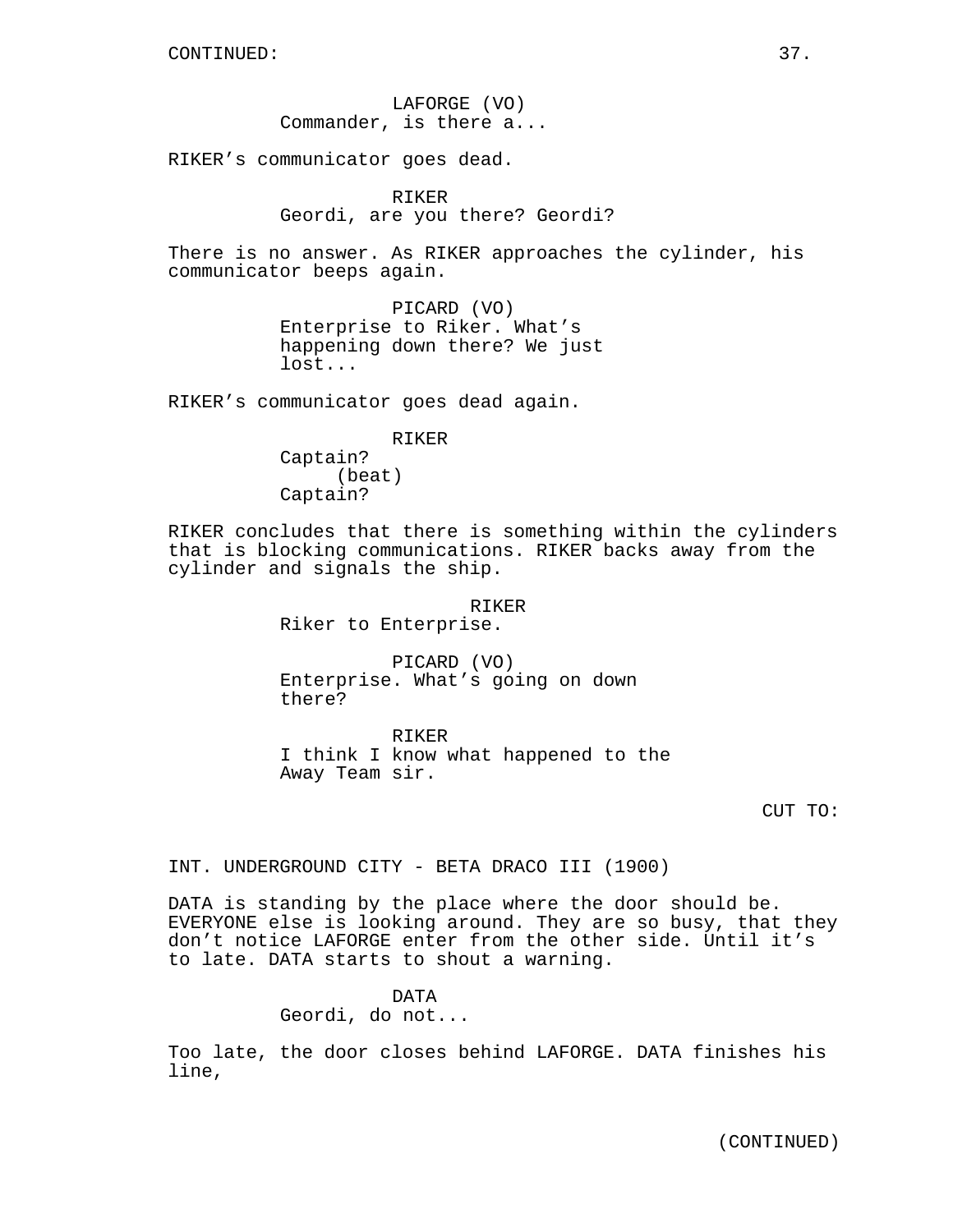DATA ...step away from the door.

LAFORGE

Why not?

RO It only opens from the outside.

LAFORGE Oh, so now I'm...

LAFORGE remembers that RIKER is on the surface.

LAFORGE Did you all come in through that entrance?

# DATA

No. Lieutenant Worf and Ensign Ro came in that way. Lieutenant Sulik and myself came in...

DATA points.

LAFORGE Everyone... (beat) ...over there.

LAFORGE points to DATA's entrance.

SULIK

Why?

LAFORGE Commander Riker's up there, and he'll probably come in that way.

EVERYONE heads to DATA's entrance.

CUT TO:

EXT. SURFACE BETA DRACO III - NIGHT (1915)

RIKER is talking to the Enterprise.

RIKER I'm going to see where that cylinder leads. Riker out.

(CONTINUED)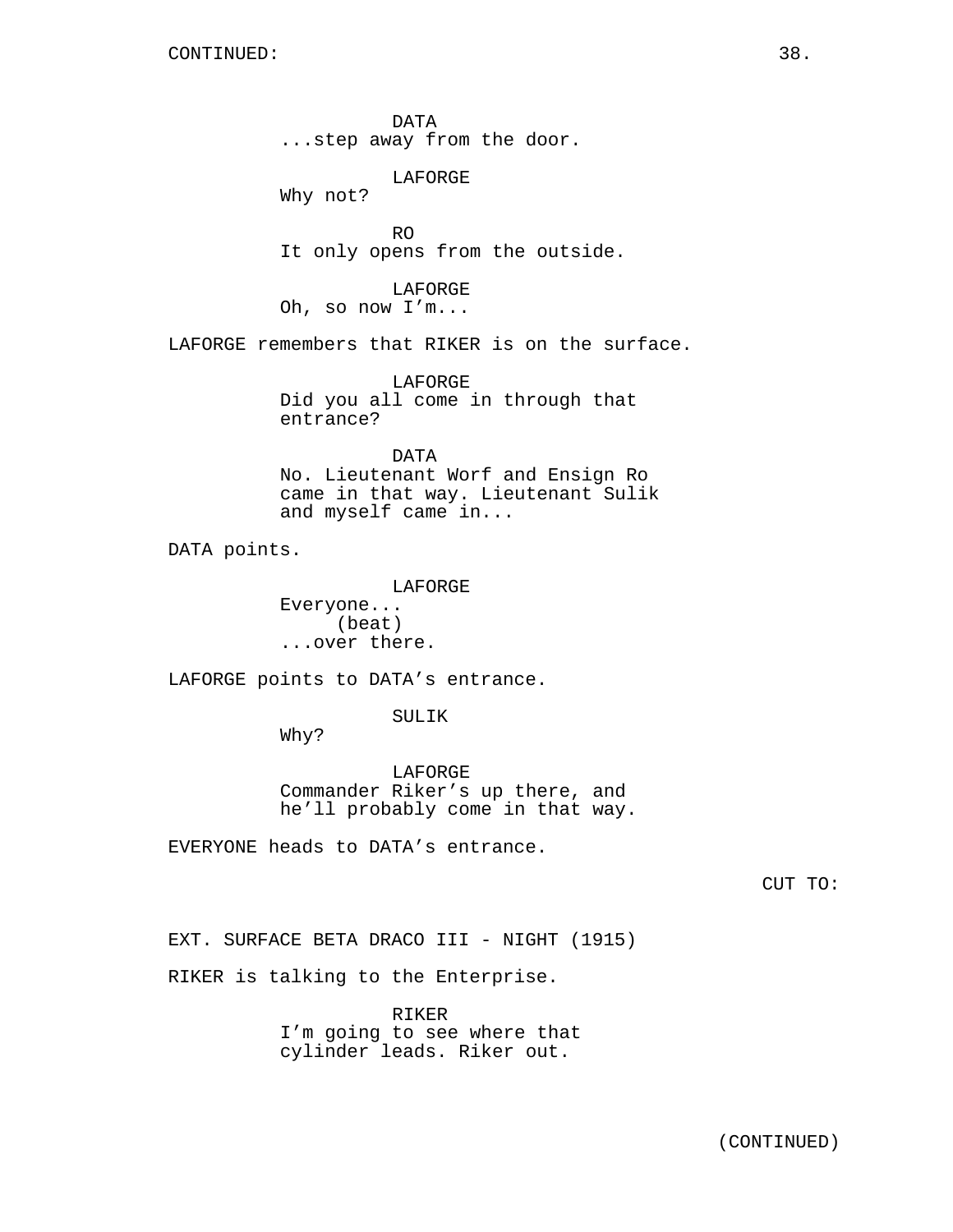RIKER approaches the cylinder, with a broken tree branch in his hand. The door appears. RIKER takes a deep breath, and enters.

CONTINUE TO:

## INT. METALLIC CYLINDER

RIKER enters, and the door closes. The floor moves. About five seconds later, it stops, and the door opens. RIKER steps out, leaving the tree branch in the doorway. That way the Elevator won't automatically close and return to the surface.

CONTINUE TO:

## INT. UNDERGROUND HALLWAY

RIKER starts down the hallway. The elevator doors remain open. RIKER reaches the end of the path, and approaches the solid wall. The door appears, to reveal a very relieved Away Team.

# DATA

Thank you, Commander.

All exit the city, and start up the path, back to the elevator. RIKER and DATA are in the lead. WORF and RO are next. And, SULIK and LAFORGE are at the back.

## RIKER What exactly happened?

RO It's a long story sir.

### DATA

We entered the city, but could not exit. Since all the entrances were just that, entrances. No one was ever supposed to leave so the doors were only one way.

They reach the open elevator, and stop. RIKER realizes that only three of them will fit in it.

> RIKER Data, Ro, Sulik... (beat) ...you go up first, then send it back down.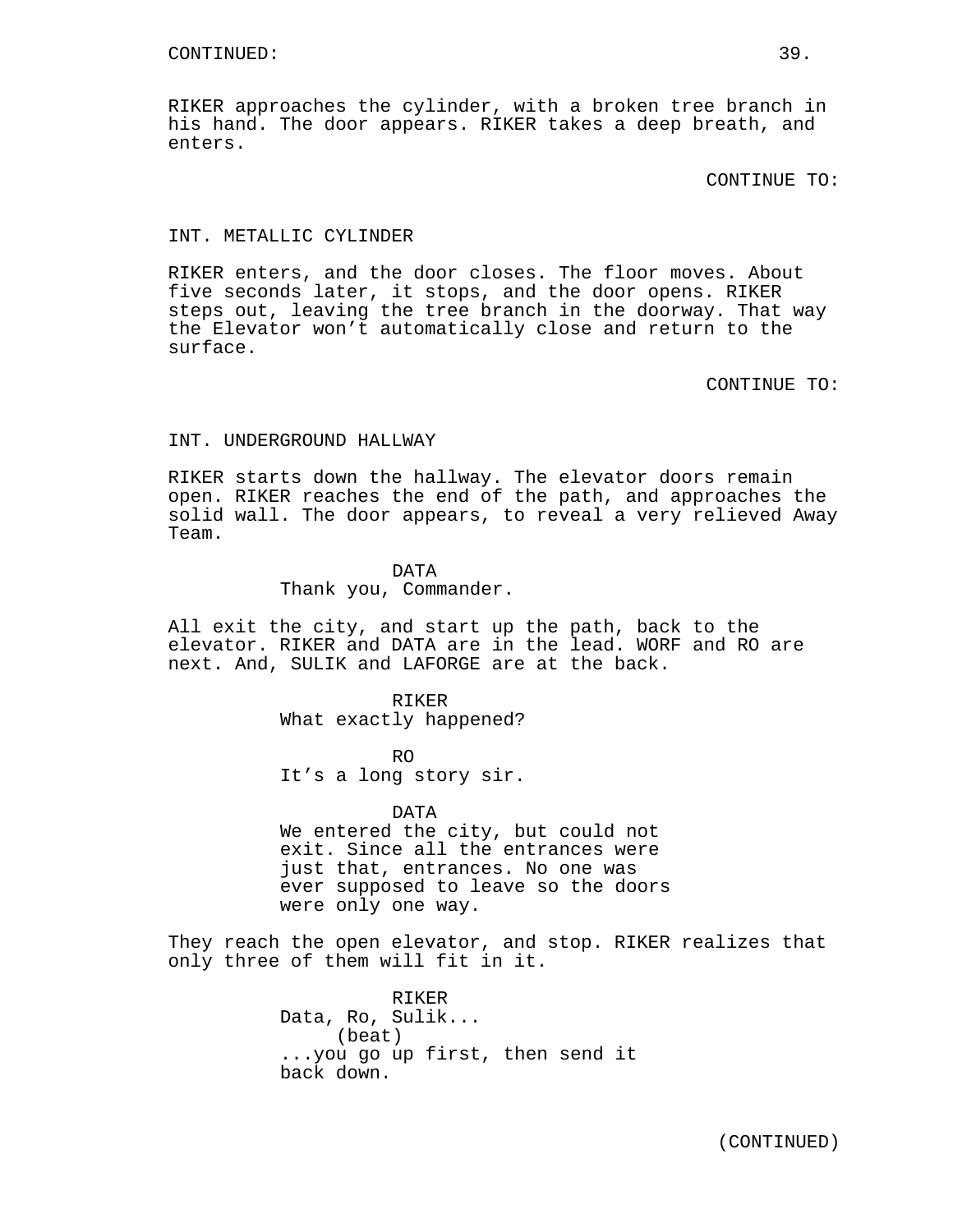DATA/RO/SULIK

Yes sir.

DATA, RO, and SULIK enter the elevator.

JUMP TO:

EXT. SURFACE - BETA DRACO III (1945)

DATA, RO and SULIK, are out of the elevator, and are waiting for it to return with RIKER, LAFORGE and WORF. (DATA put his tricorder in the elevator to make it return.) The elevator opens, to reveal RIKER, WORF, and LAFORGE. They exit the elevator. RIKER leads them to the spot where he beamed down. RIKER then signals the ship.

> RIKER Riker to Enterprise. (beat) Six to beam up.

The Away Team de-materializes.

FADE TO:

INT. MAIN TRANSPORTER ROOM - ENTERPRISE (1950)

The Away Team materializes. As they step of the Transporter Pads, RIKER addresses the Team.

> RIKER It's been a long day. I suggest you all get some rest. We'll meet with the Captain at 1000 tomorrow in Observation.

EVERYONE nods okay, and exits the Transporter Room.

FADE TO:

INT. OBSERVATION LOUNGE - ENTERPRISE (DAY 5: 1230)

PICARD, RIKER, WORF, DATA, SULIK, and RO, are sitting around the table. The meeting, is joined in progress.

> DATA ...the reason the energy readings have been so high in recent months, and so easily detectable by Starfleet, is due to the geological (MORE)

> > (CONTINUED)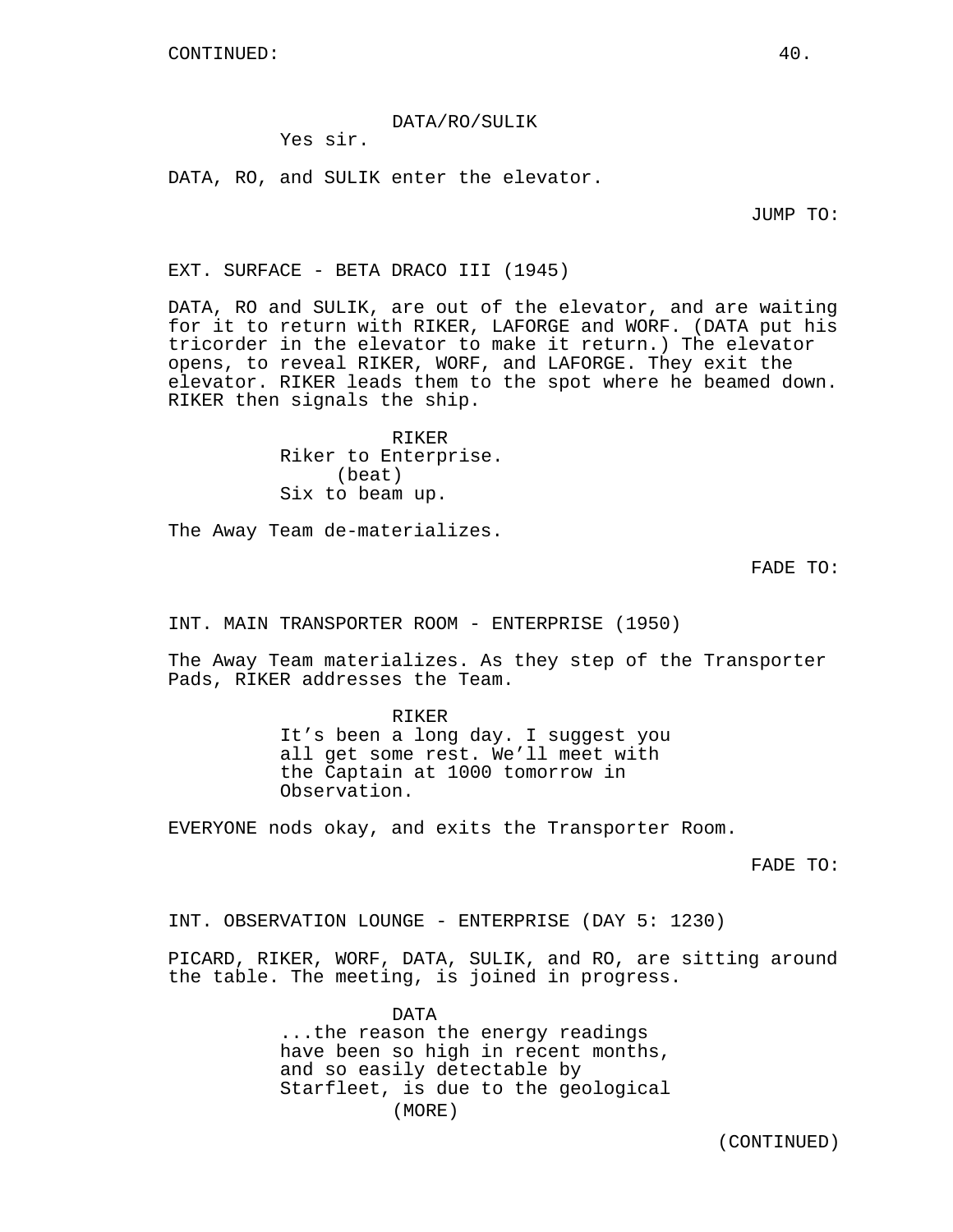DATA (cont'd) changes on Beta Draco III, AKA. Draconia.

SULIK Which caused the crystals to emit energy pulses. Also sensors discovered traces of recent magnetic and electric storms, which passed through this system two days ago. The crystals were then magnetized, as well as energized. Which caused the shock pulse that hit Commander Ross.

WORF

The crystals are in abundance down there. But they're all the same.

SULIK

By my calculations, those crystals will need 23.732 years to cool down enough so that they will be safe to move.

WORF (mumbles) A waste of time.

PICARD What was that Lieutenant?

WORF Nothing, sir.

PICARD Anything else?

All nod negative.

PICARD

Dismissed

All rise from the table, and head for the exit. SULIK calls RIKER, who turns around. EVERYONE exits.

SULIK

Commander.

RIKER

Yes.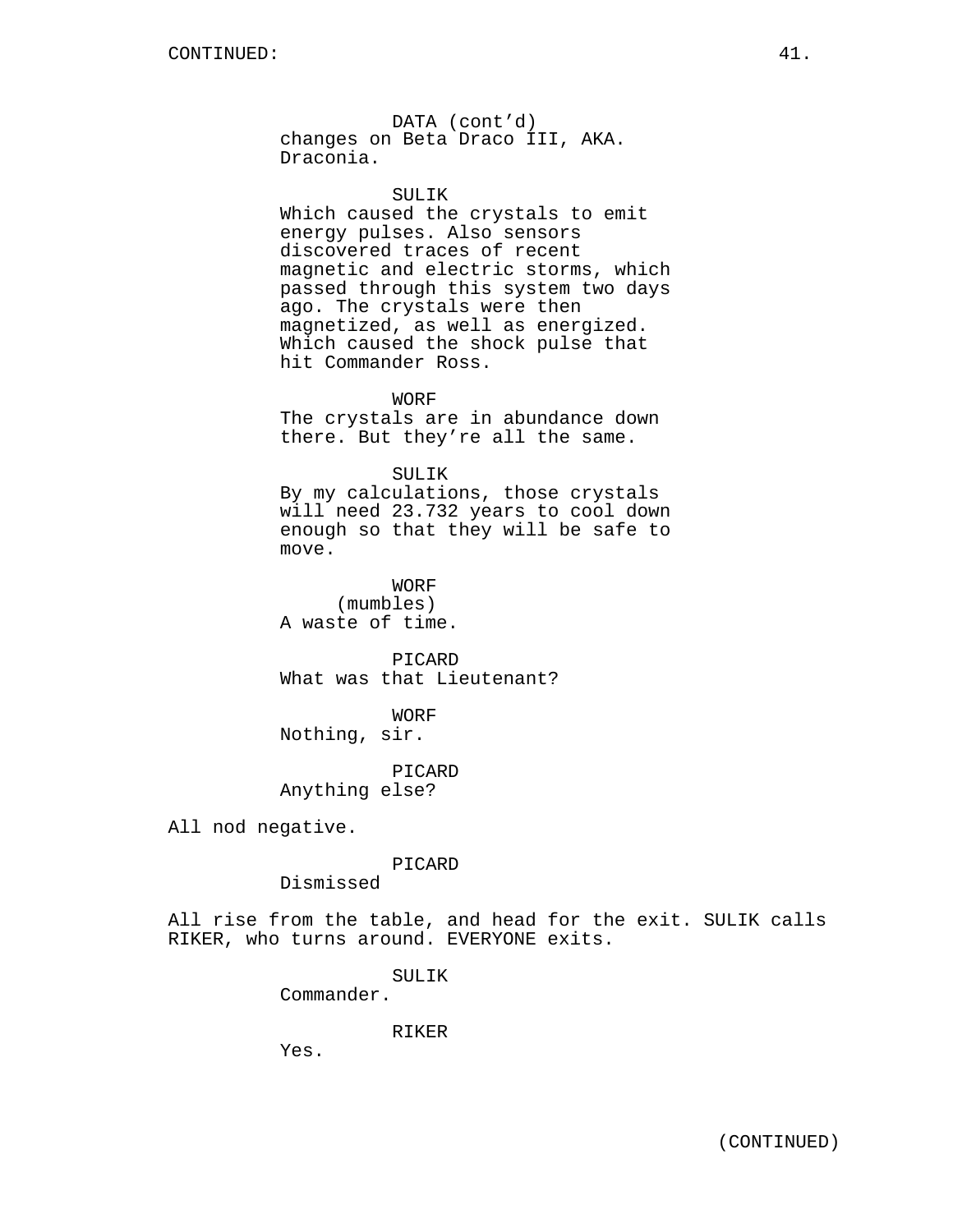SULIK How is T'... Commander Ross? RIKER Still unconscious, but Dr. Crusher says she'll be alright. SULIK That is good. RIKER turns to exit. SULIK Tell her... RIKER looks back at SULIK. SULIK Tell her, I hope she feels better soon. RIKER (smiles) I will. RIKER turns and exits. SULIK stays for about two seconds,

then exits.

CUT TO:

INT. MAIN BRIDGE - ENTERPRISE (1400)

PICARD is flanked by RIKER and ROSENBURG. WORF, RO and DATA, are at their respective stations. SUPERNUMERARIES as needed.

> PICARD (VO) Captain's Log, Stardate 46842.1: We have completed our assignment on Beta Draco III. Instead of returning with a new power source, we bring back with us the history of an ancient race known as The Draconians. (beat) As of yet, Commander Ross has not regained consciousness.

> PICARD Mr. Data, take us out of orbit. Lay in a course for Starbase 9, Warp 6.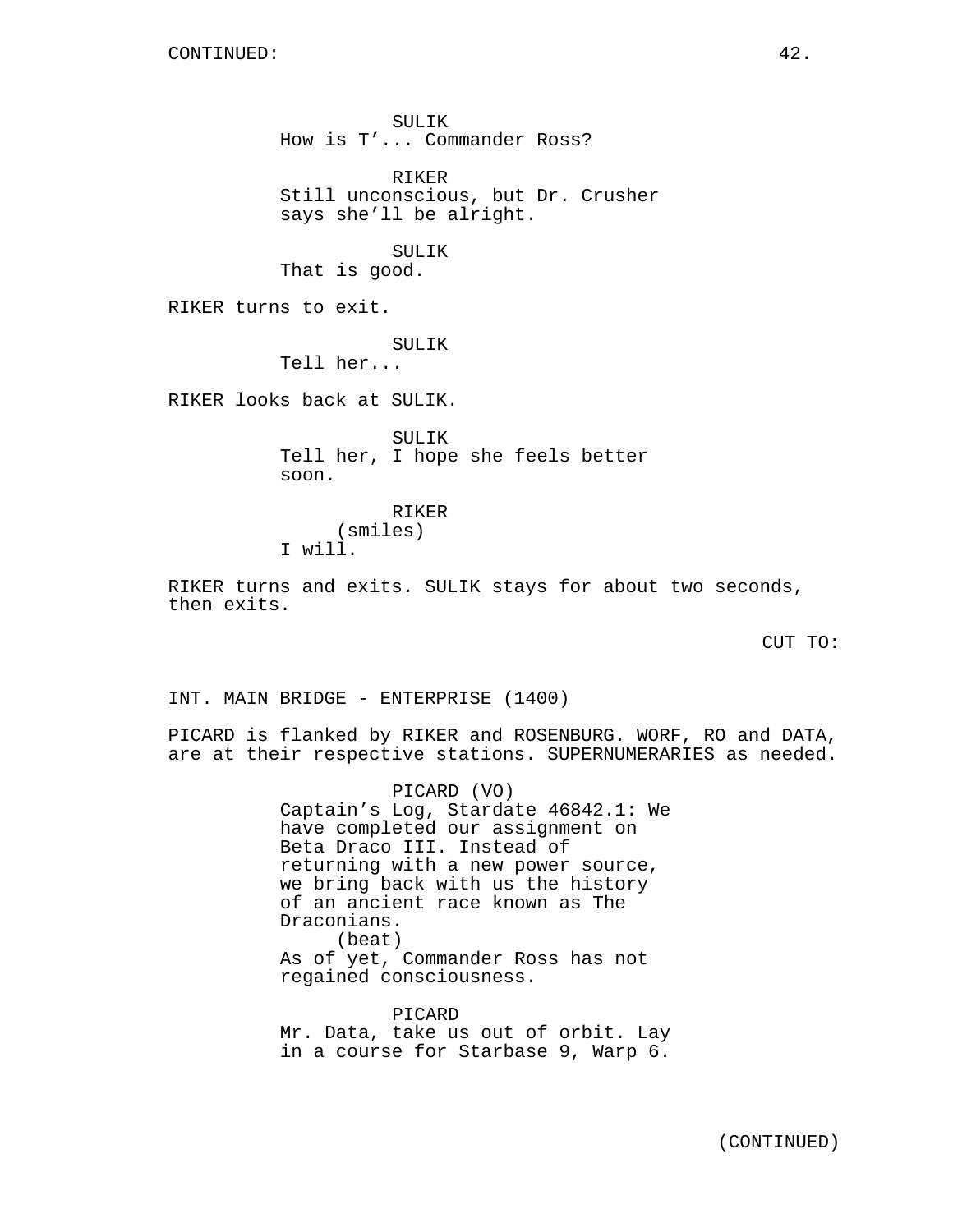DATA

Yes sir.

DATA enters the information into his panel.

DATA Course set and laid in sir.

PICARD

Engage. (beat)(turn to Rosenburg) Well, in a few days you will be back with your crew.

ROSENBURG I wonder what they've been up to?

PICARD Probably telling all who'll listen about the good ole days.

RIKER

The Base Commander will probably be both relieved and sorry, to see them leave.

ROSENBURG I guess we still have a lot to learn about this century.

PICARD Nothing a few months back on Earth won't fix.

ROSENBURG What do you think Starfleet will do with us?

RIKER

They might try to recruit you to teach 23rd Century History at the Academy. After all, you were there.

EVERYONE on the Bridge, except DATA, laughs.

INT. SICKBAY - ENTERPRISE (DAY 6: 1400)

ROSENBURG, is talking to ROSS, who is sitting up in bed.

ROSENBURG You know when we get back... we're going to have a lot to catch up on.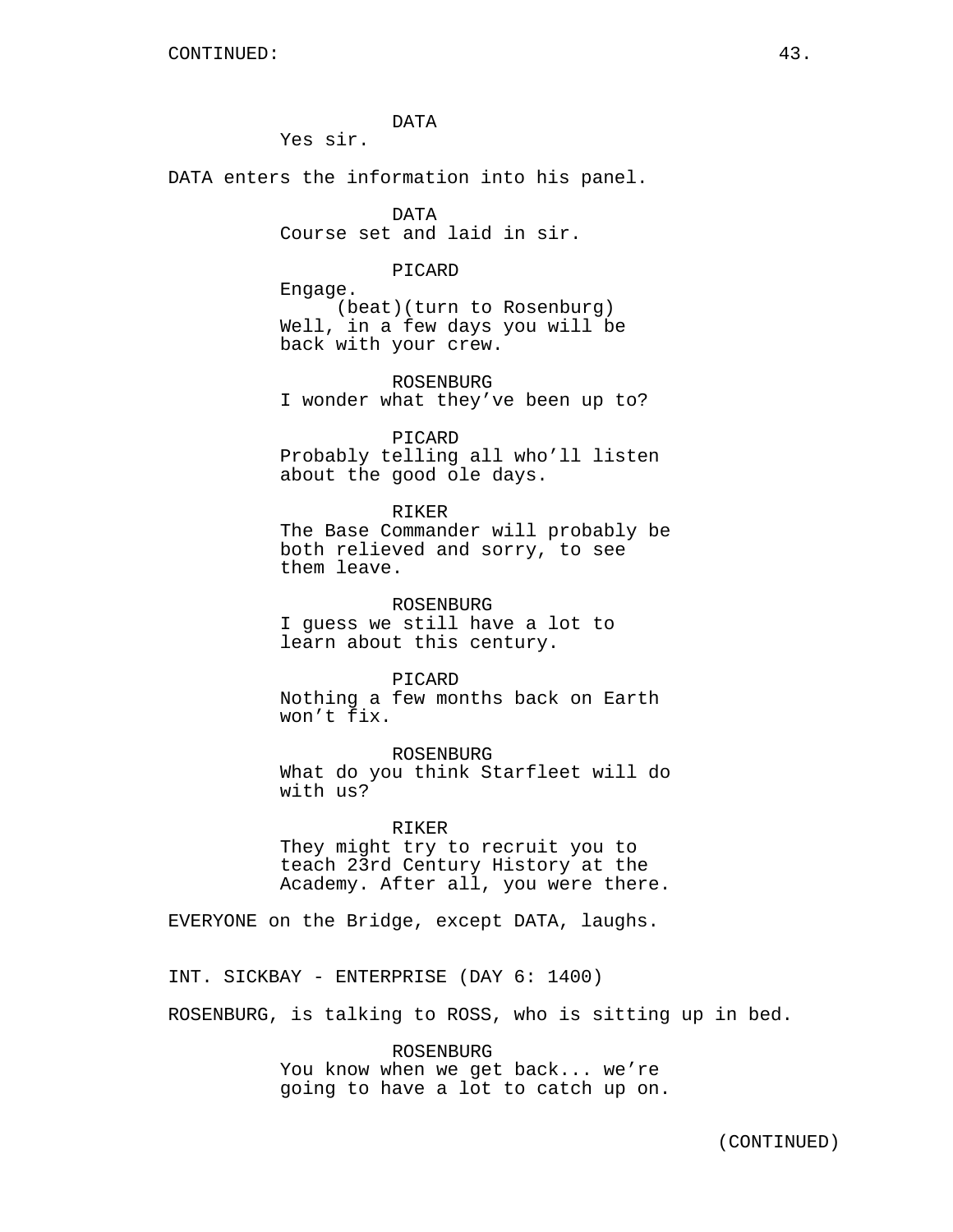(beat) I was wondering, since Starfleet has agreed to give us a new ship when we are ready... if you would be interested in transferring and coming with us? ROSS Trans... ROSENBURG I know it won't be The Enterprise, but we will need someone on board, who we know, from this century. I've noticed how easily you get along with Sulik. He really seems to like you. (beat) I know it took him months to warm up to me. (beat) There would be a promotion in it for you. To Commander. You would also be my First Officer. (beat) We'd love to have you with us. ROSS Well, for starters, I'm not part of The Enterprise crew. (beat)(quietly) Although sometimes I wish I was. (beat)(normal) I work at Starfleet Research. I'd really like to be part of your crew. I'll just need some time to...

RIKER enters SICKBAY, and walks over.

#### ROSS

...think about it.

RIKER reaches ROSS. ROSENBURG looks at RIKER, and nods hello.

## ROSENBURG

Commander.

RIKER nods back. ROSENBURG turns back to ROSS.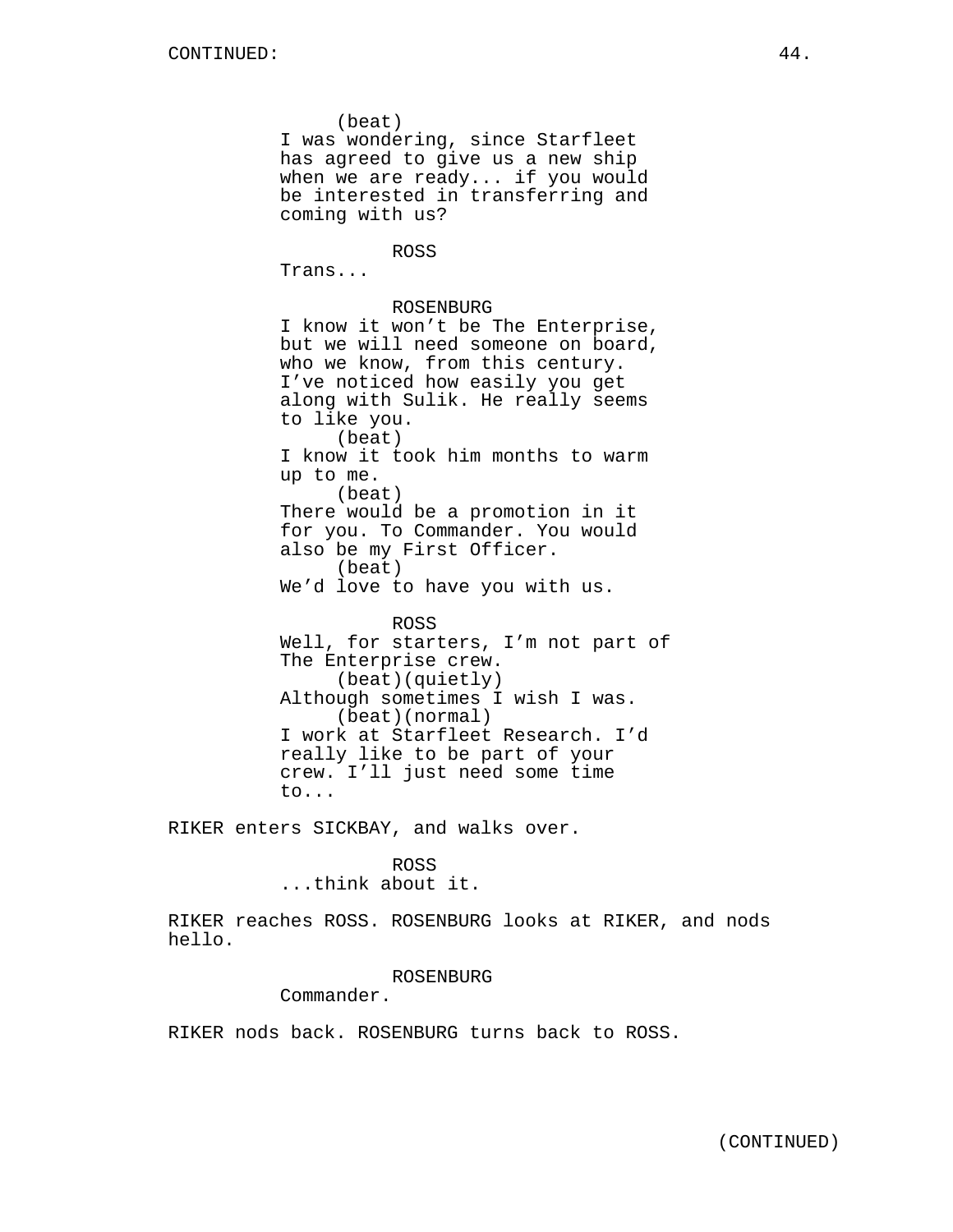ROSENBURG I'll see you later.

ROSENBURG exits.

# RIKER

## What was that all about?

ROSS motions for RIKER to sit on the edge of the bed. He sits.

ROSS

We have to talk Will.

RIKER Uh-oh, I don't like the sound of that.

ROSS When I came on board... (beat) I hoped I'd find the same William T. Riker that I fell in love with at The Academy. I hoped we'd still feel the same way about each other. And that we could pick up where we left off. I even considered, that if everything turned out right, that maybe, just maybe, I could get a transfer, here to the Enterprise. So we could be together.

RIKER (surprised) And now?

ROSS I'm not sure anymore. (beat)(deep breath) I guess maybe Deanna was right.

RIKER Deanna? What did she...

ROSS

She said I could be a distraction, and that...

RIKER Don't listen to Deanna, she's...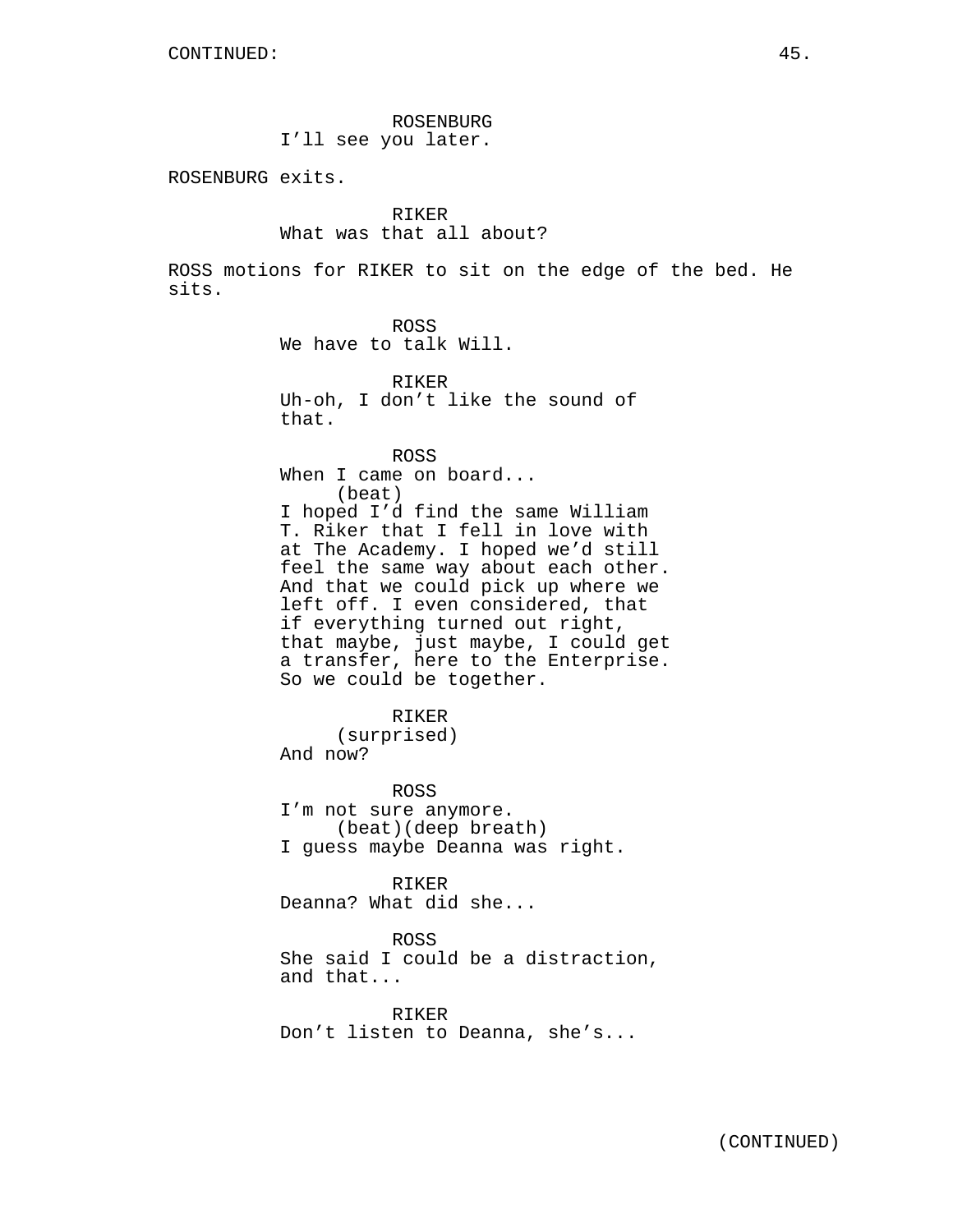ROSS

...right Will. She's right. At first I thought that she was just jealous. But after what happened on Beta Draco III, I realized just how right she was.

(beat)(looks at him) If I stayed on board, every time the ship would get in danger, or you lead an Away Team... I'd wonder if I'd ever see you again. I'd... we'd... start to treat every time we saw each other, as if it was going to be the last time we'd see each other.

RIKER takes her hand in his.

RIKER

Deb...

ROSS I love you Will. I really do. But I don't think I could live like that. There is nothing, and I mean nothing... that I'd like more, than to stay here, on the Enterprise, and be by your side. But...

ROSS can't hold the tears anymore. She starts crying. RIKER places her head on his shoulder, and puts his arms around her.

# RIKER

I understand.

RIKER just holds her for awhile. ROSS gets control of herself, and sits up. ROSS takes a deep breath, then says her line.

> ROSS Maria just offered me a job. I think I'll take it. (beat) Dr. Crusher says I should be out of here in 24 hours. Meet me in Holodeck Three then?

RIKER gets up, and kisses her on the forehead.

RIKER

Sure.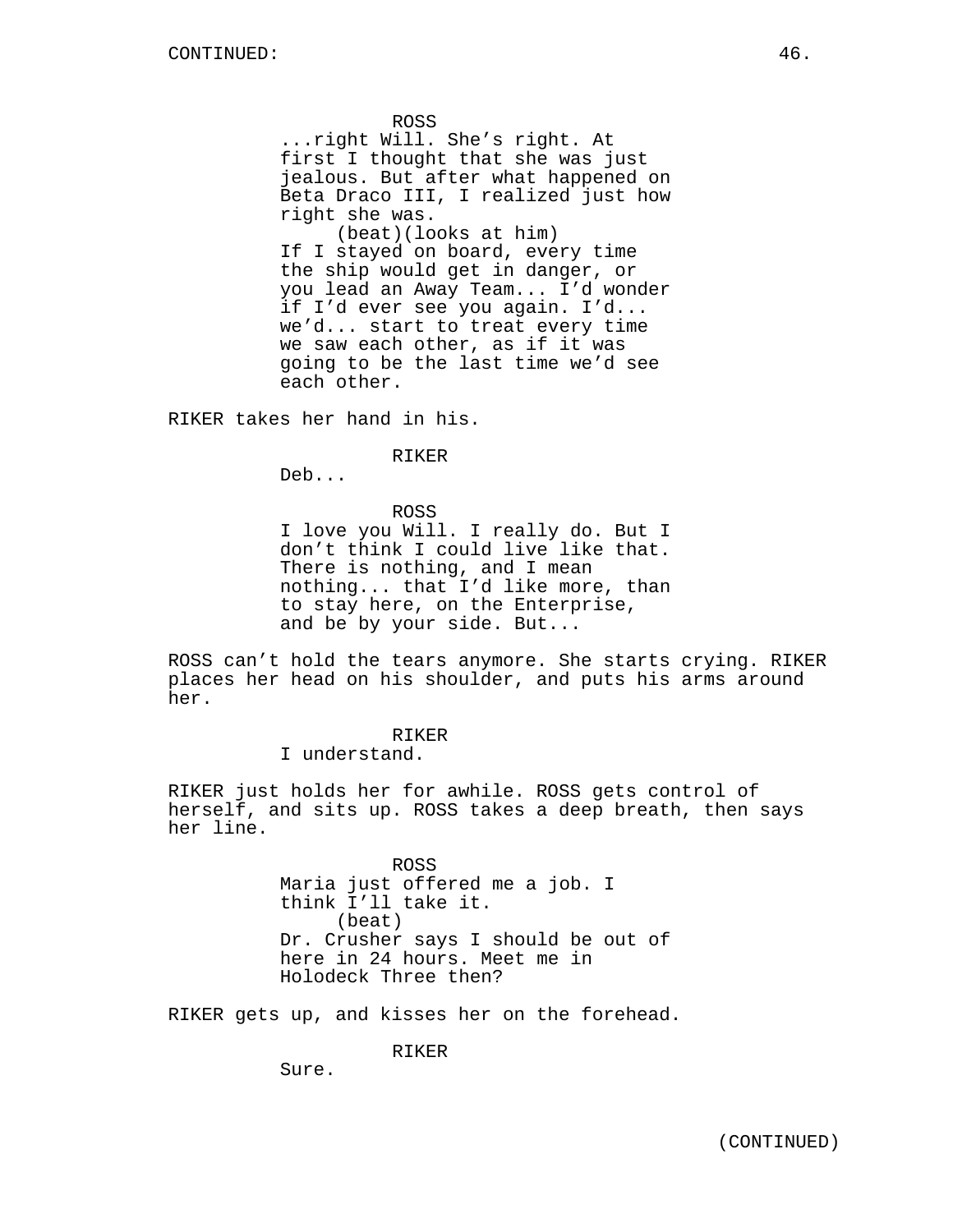RIKER heads out. ROSS watches him leave. After he is gone, she lays down, and a tear falls from her eye.

FADE TO:

INT. HALLWAY - ENTERPRISE (DAY 7: 1400)

RIKER is walking down the hallway, heading for Holodeck Three. He reaches it and stops. He takes a deep breath, then says line.

#### RIKER

Enter.

The Computer opens the Holodeck doors. ROSS-IC-1 is running. RIKER enters.

CONTINUE TO:

INT. HOLODECK THREE/EXT. ROSS-IC-1

RIKER starts up the golden path to the castle. The Camera moves to the inside of the Castle.

CUT TO:

INT. HOLODECK THREE - ICE CASTLE - RED ROOM

ROSS is lighting a set of candles.

COMPUTER (VO) Commander Riker has just entered the Castle.

ROSS Thank you Computer.

ROSS puts on a 20th Century record, on a 20th Century record player. (The song is a slow love song) RIKER enters the room, but ROSS doesn't notice. He sneaks up behind her, grabs her from behind, and kisses her neck. ROSS turns around and kisses him. They break the kiss, and start to dance to the song.

> ROSS Remember that song?

RIKER How could I forget? You use to play it non stop for hours.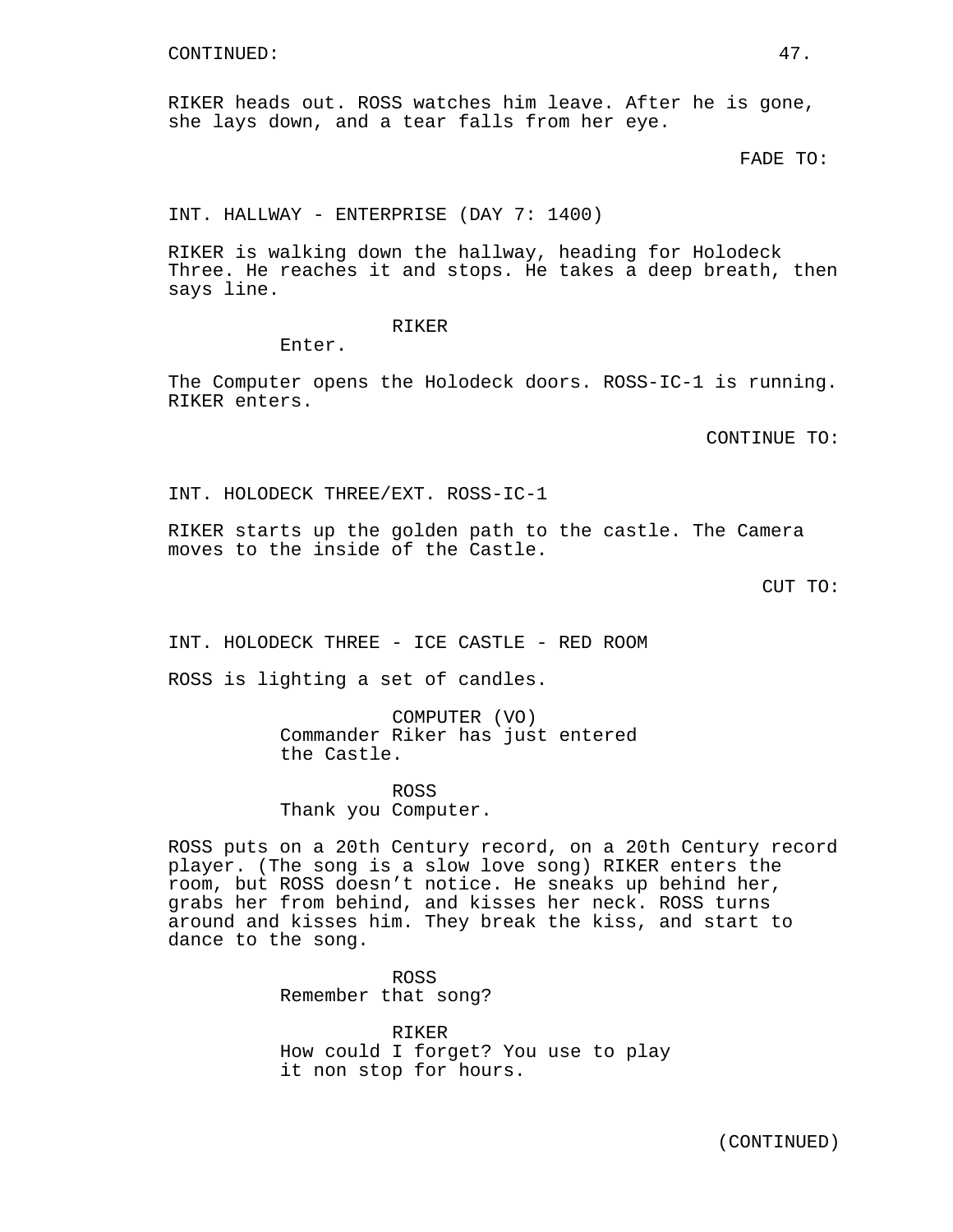ROSS I still remember the day we found it in that antique store. RIKER The dealer said it was almost 400 years old. ROSS Today those lyrics really say it all, don't they? RIKER Yeh. (beat) Will I ever see you again? ROSS Who knows. (Jokingly) If you ever become Captain, give me a call. I'll get a transfer.

RIKER laughs.

ROSS Until then, don't be a stranger.

ROSS looks at him. Their eyes lock. She kisses him. He pulls her close, and she melts in his arms.

FADE TO COMMERCIALS:

# **ACT V (DAY 8)**

INT. ROSS' QUARTERS - ENTERPRISE (1800)

ROSS is packing. The door chimes.

# ROSS

Enter.

The door opens, and SULIK enters. ROSS is surprised to see him.

> ROSS Sulik... What a surprise!

SULIK I came to say goodbye T'Pra.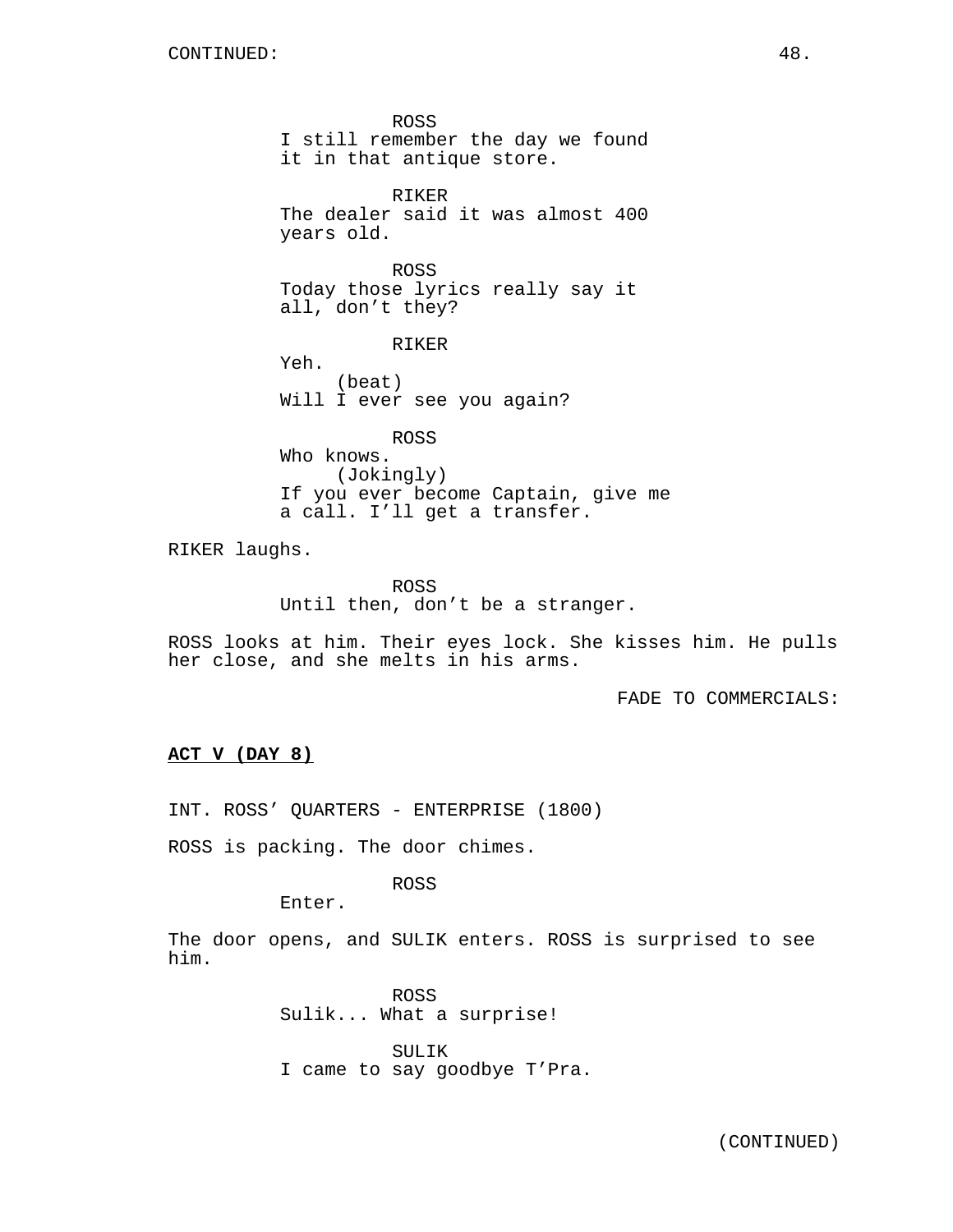ROSS Goodbye? I don't understand.

SULIK We will be arriving at...

ROSS Didn't Captain Rosenburg tell you?

SULIK (Raise an eyebrow) Tell me, tell me what?

ROSS I'm going with you.

SULIK No, she did not tell me.

ROSS stops packing, and looks at him.

ROSS Sulik, there is something I have to tell you. (beat) I haven't been totally honest with you.

SULIK rises his eyebrow.

ROSS I... I don't know how to say this. (takes a deep breath) I lied.

SULIK rises his eyebrow.

SULIK Lied? Lied about what?

ROSS My relationship with your cousin. (beat)(looks at him) He isn't my grandfather.

SULIK rises his eyebrow.

SULIK

But...

ROSS

How did I know so much about him?

SULIK nods. ROSS motions for him to sit. They both sit.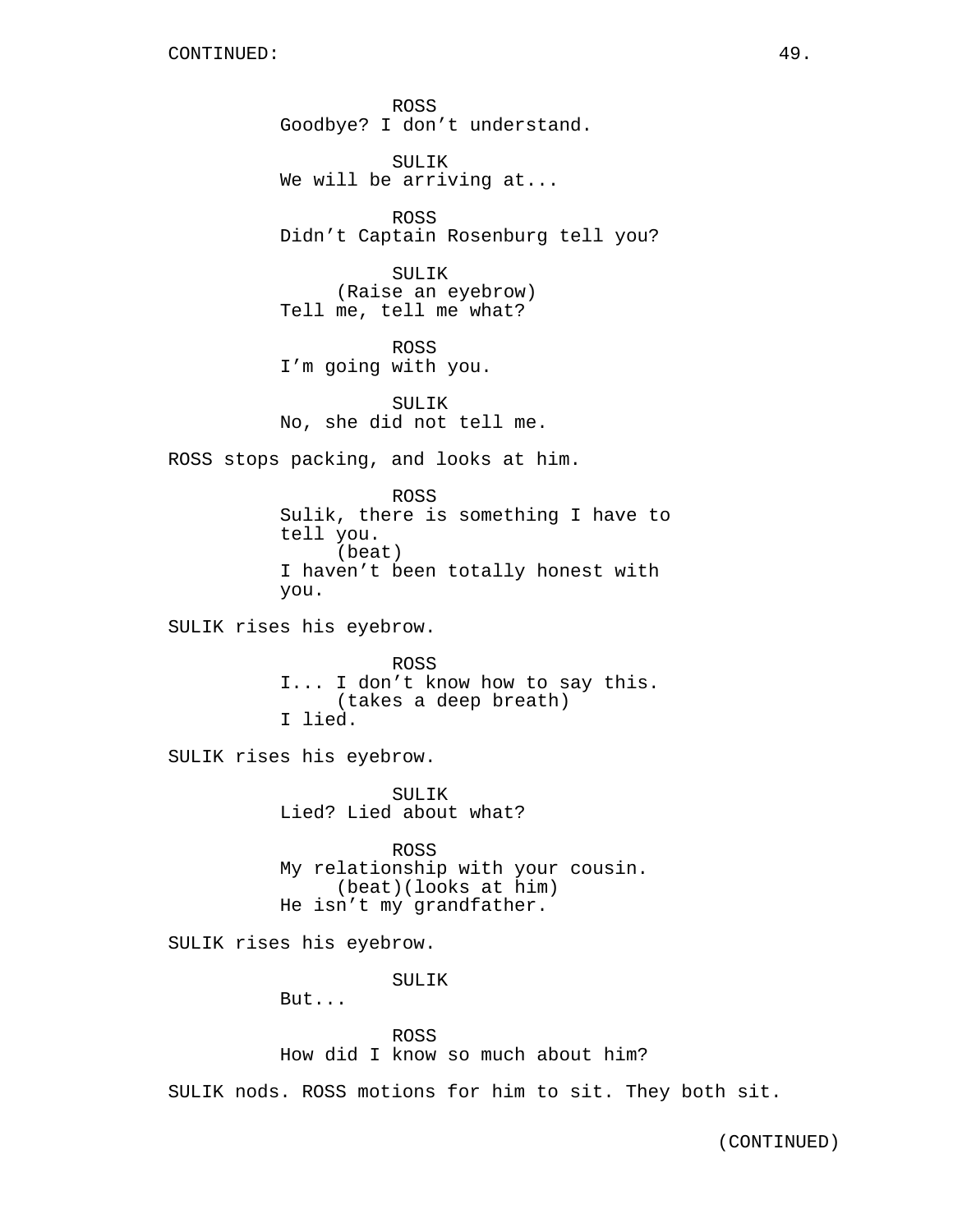ROSS

Your cousin is a legend. There are countless stories about him. Besides, I only lied about being related to him. When I attended the V.S.A, I met, and became good friends with him and his... late father.

SULIK

I see.

ROSS I wasn't lying to you about being Vulcan either. I am, but only 1/8th.

SULIK Why are you telling me this?

ROSS

Two reasons. One, we're going to be working along side of each other, and you'd be bound to find out sooner or later. And two...

ROSS rises and thinks of how to say what she has to say. While she is thinking, she is moving slowly away from SULIK. He rises.

> SULIK Please, continue.

ROSS turns, and looks at him.

ROSS I believe there is something happening between us. I don't know how to explain it. But, if it is what I think it is... it would be inappropriate to pursue it, if we were related.

SULIK is confused.

SULIK

I fail to...

ROSS starts to move closer to him.

ROSS What I'm trying to say, is that I think I am developing feelings for you. And...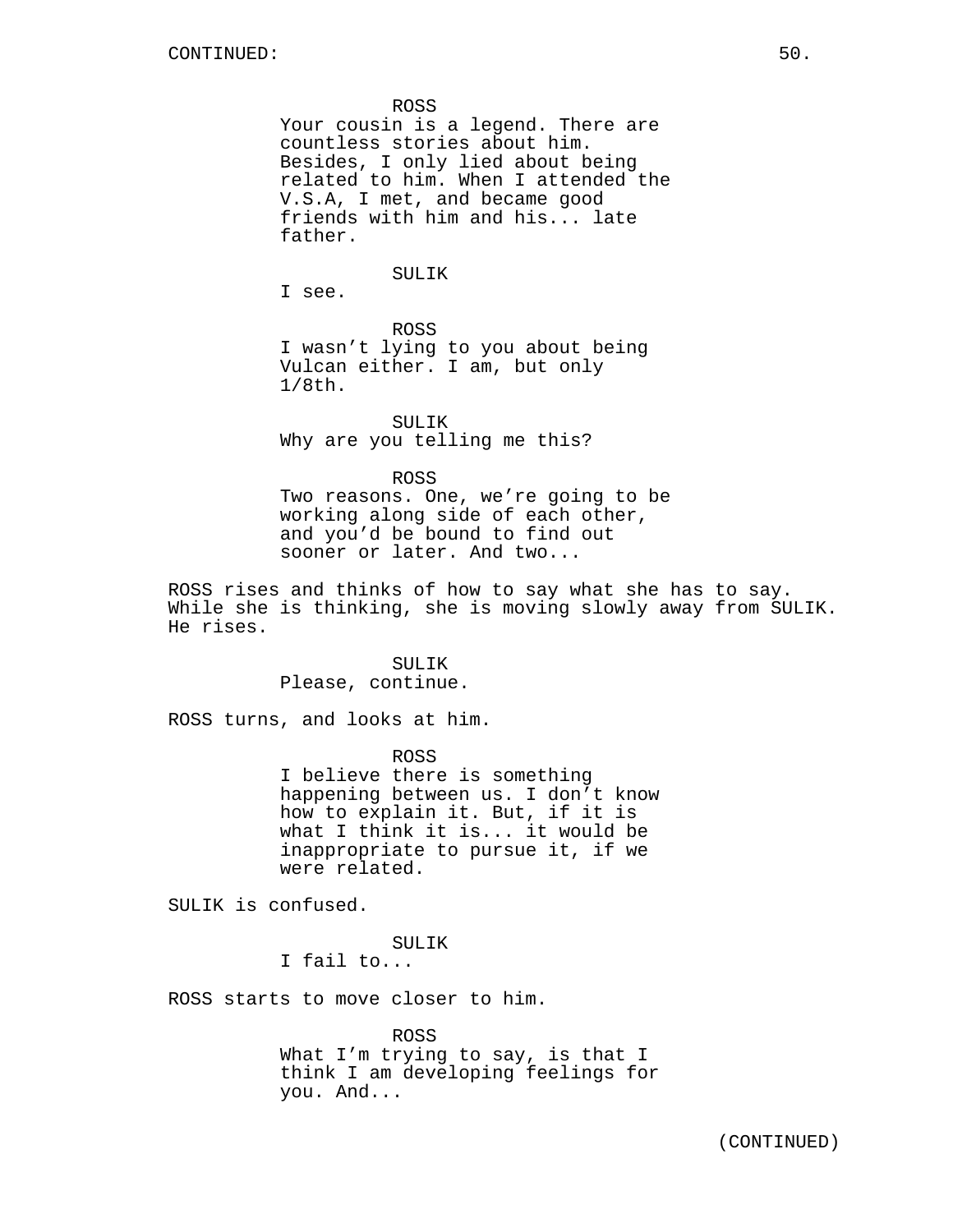SULIK What about Commander Riker? I thought... ROSS Ah yes, Commander Riker. (beat) I love Will. I'll always love Will. He was the first man I ever truly loved. But, I'm not in love with him anymore. SULIK I see. ROSS is only a few centimeters away from him. ROSS And, if I'm not mistaken... She takes his hand in a Vulcan embrace. ROSS ...you feel the same things that I do. I can see it in your eyes. SULIK T'Pra, I... ROSS Let's not ignore what is happening between us. SULIK is about to say something, when the Ship's intercom beeps. ROSENBURG (VO) Lieutenant Sulik, report to Main Transporter Room. SULIK let's go of ROSS' hand. SULIK I have to go. ROSS I'll see you on board Lieutenant. SULIK Of course Commander. SULIK exits. ROSS returns to her packing.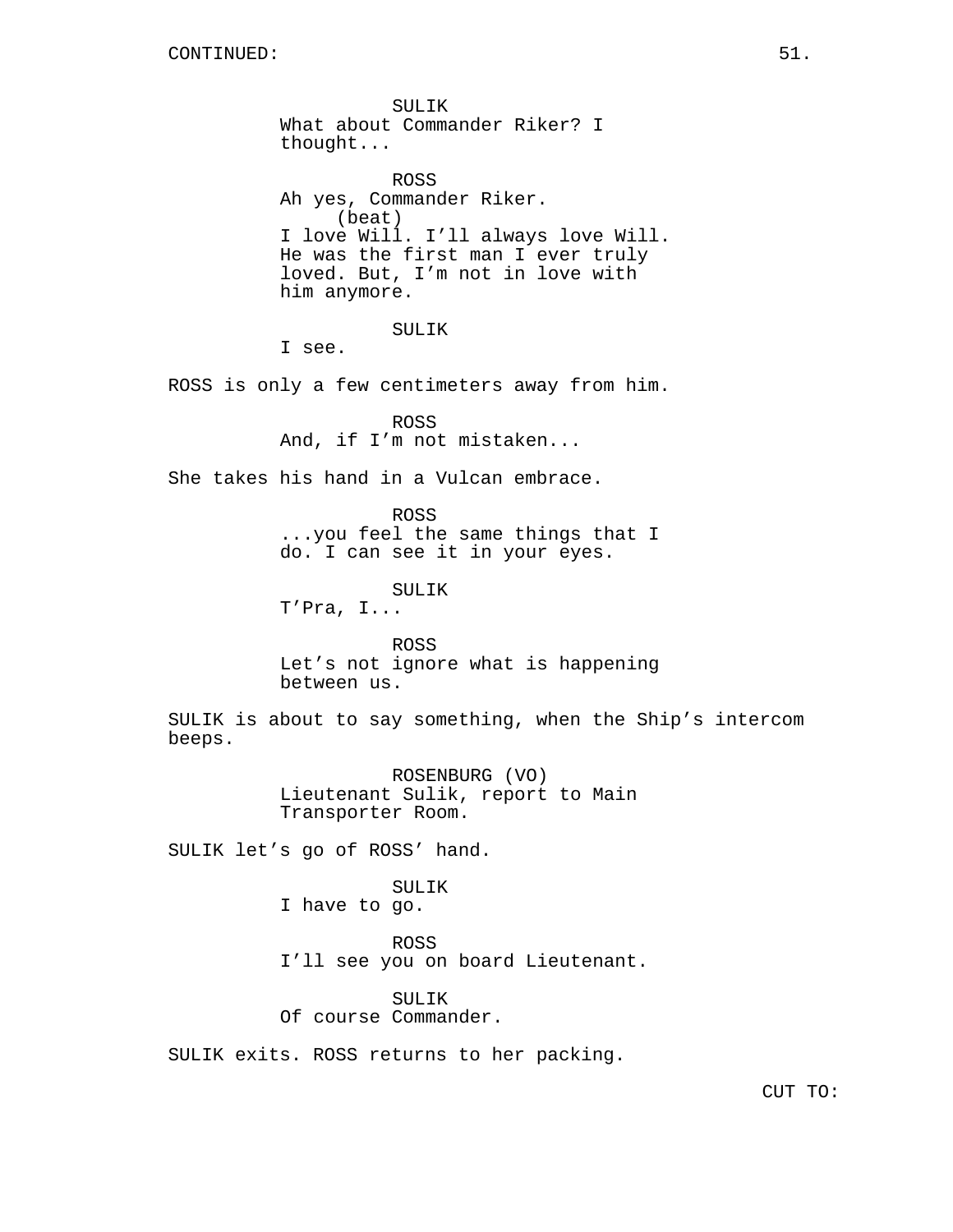INT. MAIN BRIDGE - ENTERPRISE (1830)

PICARD is approaching the Turbolift.

PICARD (VO) Captain's Log, Stardate 46845.925:...

PICARD enters the Turbolift.

CONTINUE TO:

INT. TURBOLIFT - ENTERPRISE

PICARD (VO) ...We have arrived at Starbase 9, where Captain Rosenburg, and Lieutenant Sulik, will rejoin The Quintillus.

PICARD exits the Turbolift.

CONTINUE TO:

INT. HALLWAY - ENTERPRISE

PICARD starts walking down the hallway to the Main Transporter Room.

> PICARD (VO) ...I've just been informed, that Lieutenant Commander Ross, will be joining them. As Rosenburg's new First Officer. I'm heading down do the Transporter Room now, to see her off.

PICARD reaches the Transporter Room.

CONTINUE TO:

INT. MAIN TRANSPORTER ROOM - ENTERPRISE

PICARD enters. DATA, WORF, and TROI, are waiting with ROSS. All are saying their goodbyes.

> PICARD It was nice meeting you, Commander. Good luck.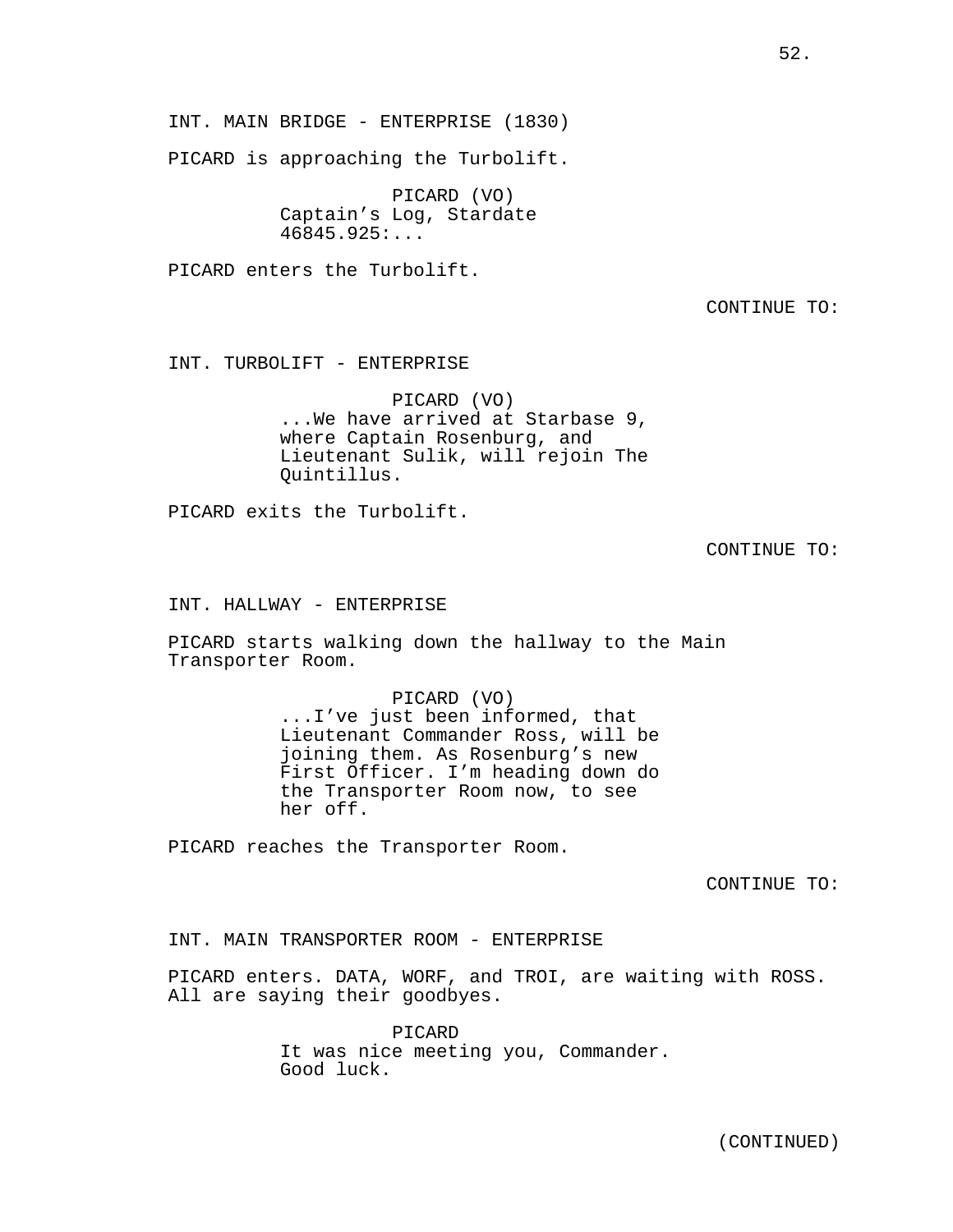ROSS Thank you Captain. It was a pleasure working with all of you. Maybe I'll be back for a visit one day. PICARD (smiles) Well if I know Commander Riker... PICARD notices that RIKER isn't here. PICARD Where is Commander Riker? TROI gets a look as if she's just realized RIKER is not here. PICARD I was sure he'd... ROSS We already said our goodbyes. TROI turns to leave. ROSS Oh, Troi? TROI stops, and looks at ROSS. ROSS Take care of him for me, will you? TROI turns, and exits. PICARD Chief, are we ready? TRANSPORTER CHIEF Whenever you are, Captain. ROSS steps up on the Transporter Pad. PICARD Goodbye Commander. ROSS (to everyone) Bye.